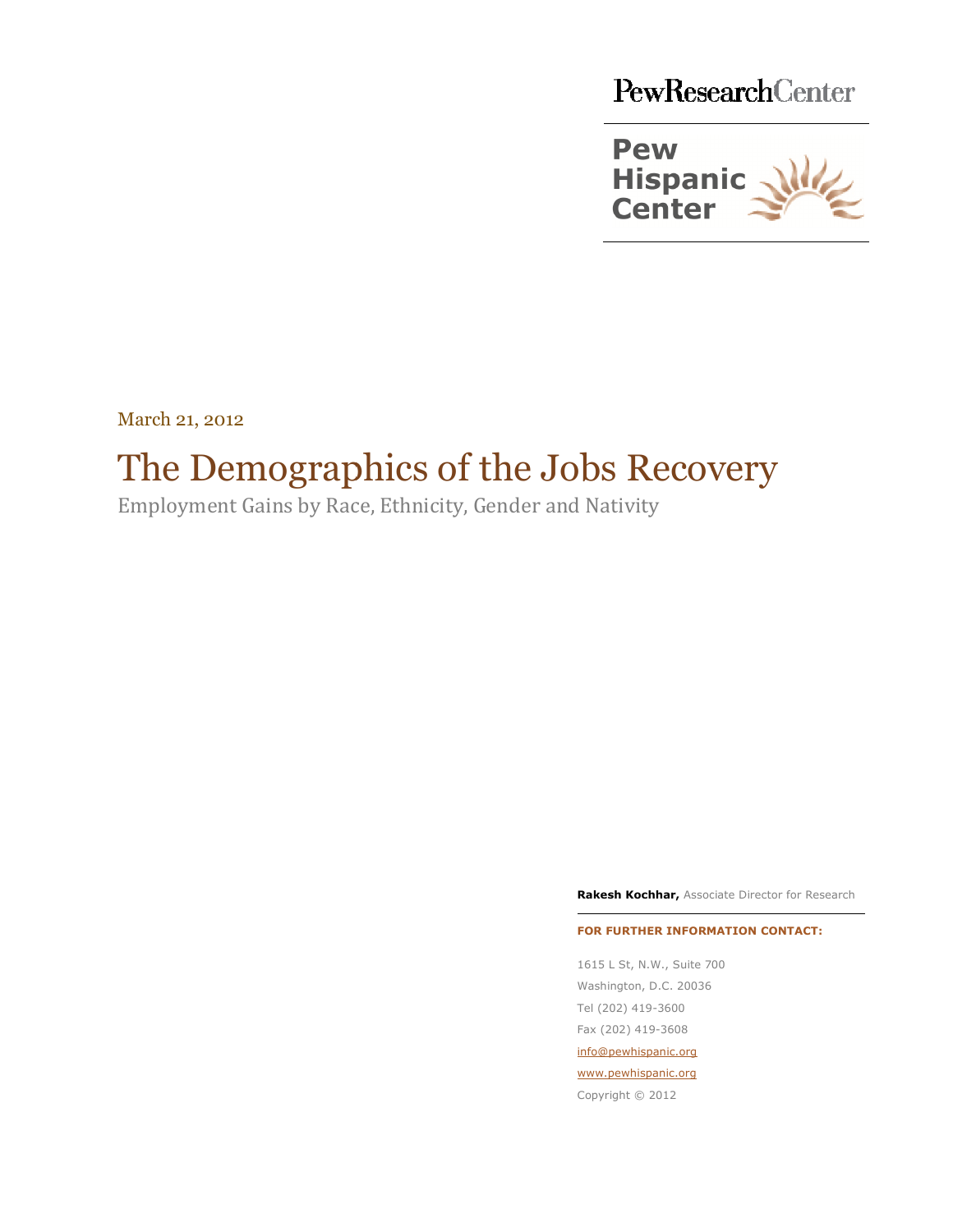### About the Pew Hispanic Center

The Pew Hispanic Center is a nonpartisan research organization that seeks to improve public understanding of the diverse Hispanic population in the United States and to chronicle Latinos' growing impact on the nation. It does not take positions on policy issues. The Center is part of the Pew Research Center, a nonpartisan "fact tank" based in Washington, D.C., and it is funded by The Pew Charitable Trusts, a Philadelphia-based public charity. All of the Center's reports are available at www.pewhispanic.org.

The staff of the Pew Hispanic Center is:

Paul Taylor, Director

Rakesh Kochhar, Associate Director for Research Richard Fry, Senior Research Associate Gretchen Livingston, Senior Researcher Gabriel Velasco, Research Analyst Eileen Patten, Research Assistant

Mark Hugo Lopez, Associate Director Jeffrey S. Passel, Senior Demographer Ana Gonzalez-Barrera, Research Associate Seth Motel, Research Assistant Mary Seaborn, Administrative Manager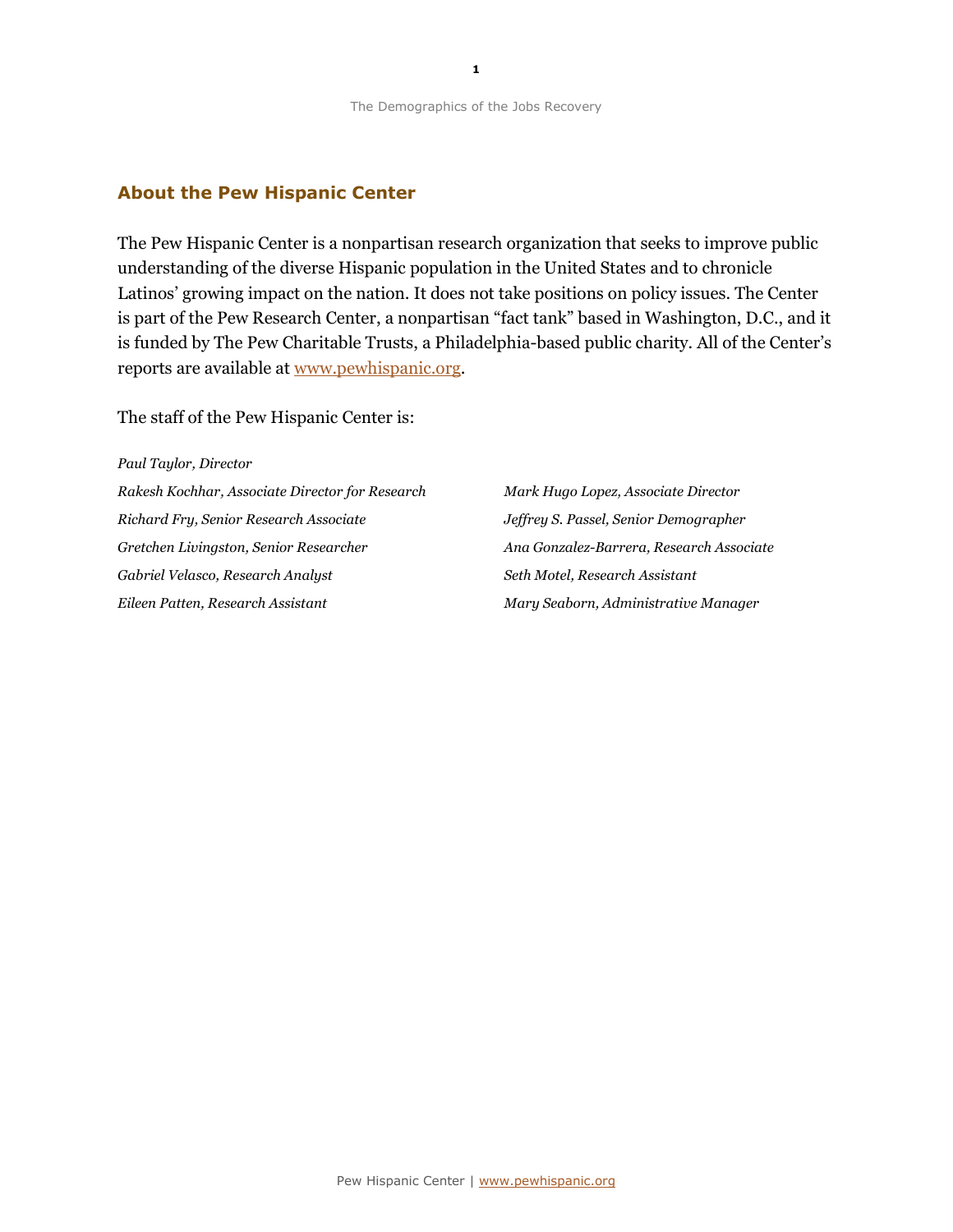### About this Report

This report analyzes labor market trends in the economic recovery from 2009 to 2011. The focus is on the change in employment by race, ethnicity, gender and nativity. The data for this report are derived from the Current Population Survey, a monthly survey of about 55,000 households conducted jointly by the Bureau of Labor Statistics and the Census Bureau. Data from three monthly surveys were combined to create larger sample sizes for individual groups of workers. Thus, most of the analysis is conducted on a quarterly basis.

The report was researched and written by Rakesh Kochhar, associate director for research of the Pew Hispanic Center. The report was edited by Paul Taylor, executive vice president of the Pew Research Center and director of the Pew Hispanic Center. Research assistants Seth Motel and Eileen Patten and research analyst Gabriel Velasco assisted with data tabulations, charts and numbers-checking. The report was copy-edited by Marcia Kramer.

### Notes on Terminology

The terms "Latino" and "Hispanic" are used interchangeably in this report.

All references to whites, blacks, Asians and others are to the non-Hispanic components of those populations. Whites, blacks and Asians are single-race only groups. "Others" includes persons reporting single races not listed separately and persons reporting more than one race.

"Native born" refers to persons who are U.S. citizens at birth, including those born in the United States, Puerto Rico or other U.S. territories and those born abroad to parents at least one of whom was a U.S. citizen.

"Foreign born" refers to persons born outside of the United States, Puerto Rico or other U.S. territories to parents neither of whom was a U.S. citizen.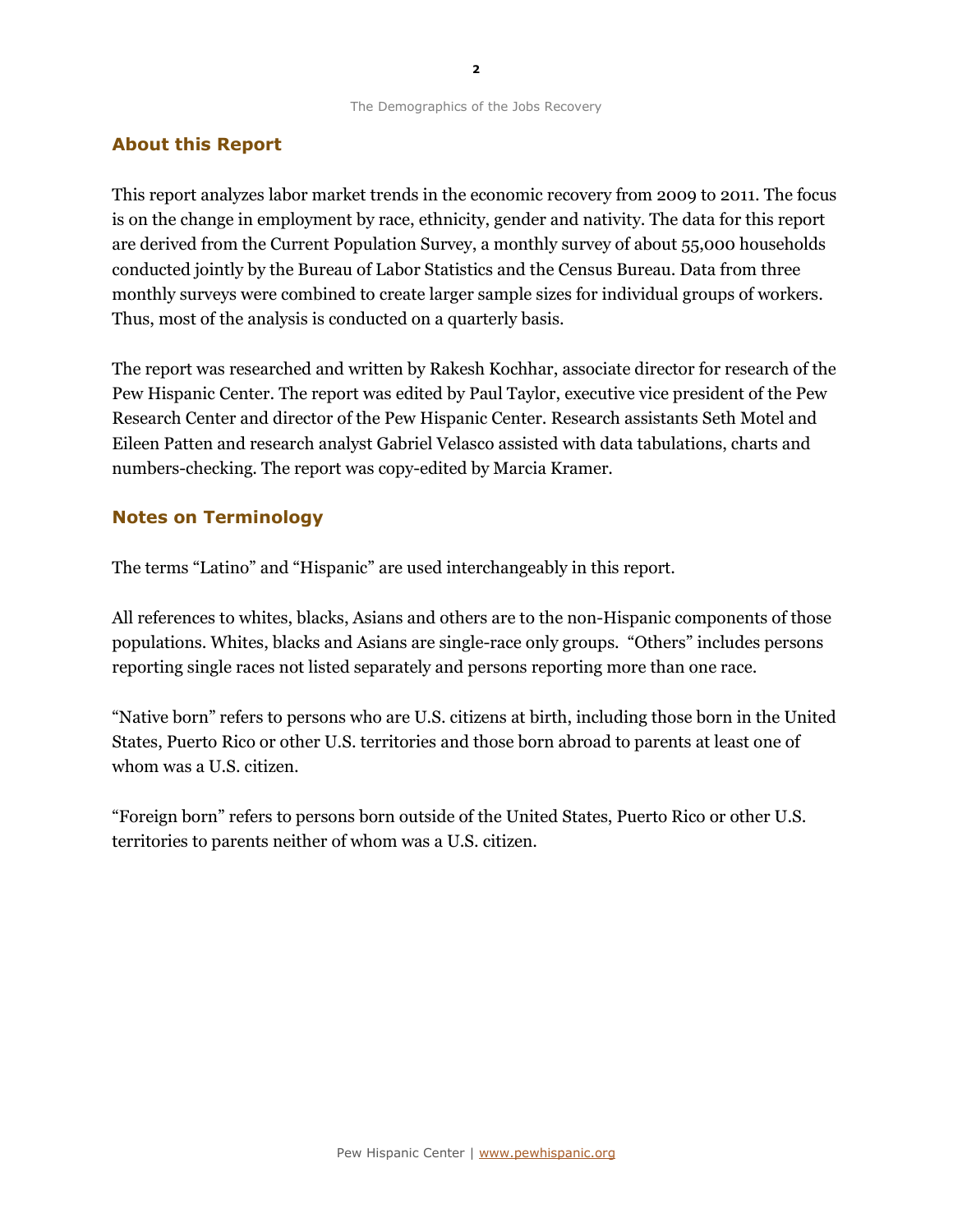# Table of Contents

| About the Pew Hispanic Center                                     | $\mathbf{1}$ |
|-------------------------------------------------------------------|--------------|
| About this Report                                                 | 2            |
| Notes on Terminology                                              | 2            |
| 1. Overview                                                       | 4            |
| 2. The Economic Recovery for Hispanics and Non-Hispanics          | 9            |
| 3. The Economic Recovery for Native-born and Foreign-born Workers | 14           |
| 4. The Economic Recovery for Men and Women                        | 16           |
| 5. The Shortfall in the Employment Level                          | 18           |
| References                                                        | 21           |
| Appendix A: Revisions of the Current Population Survey            | 22           |
| Appendix B: Data Tables                                           | 24           |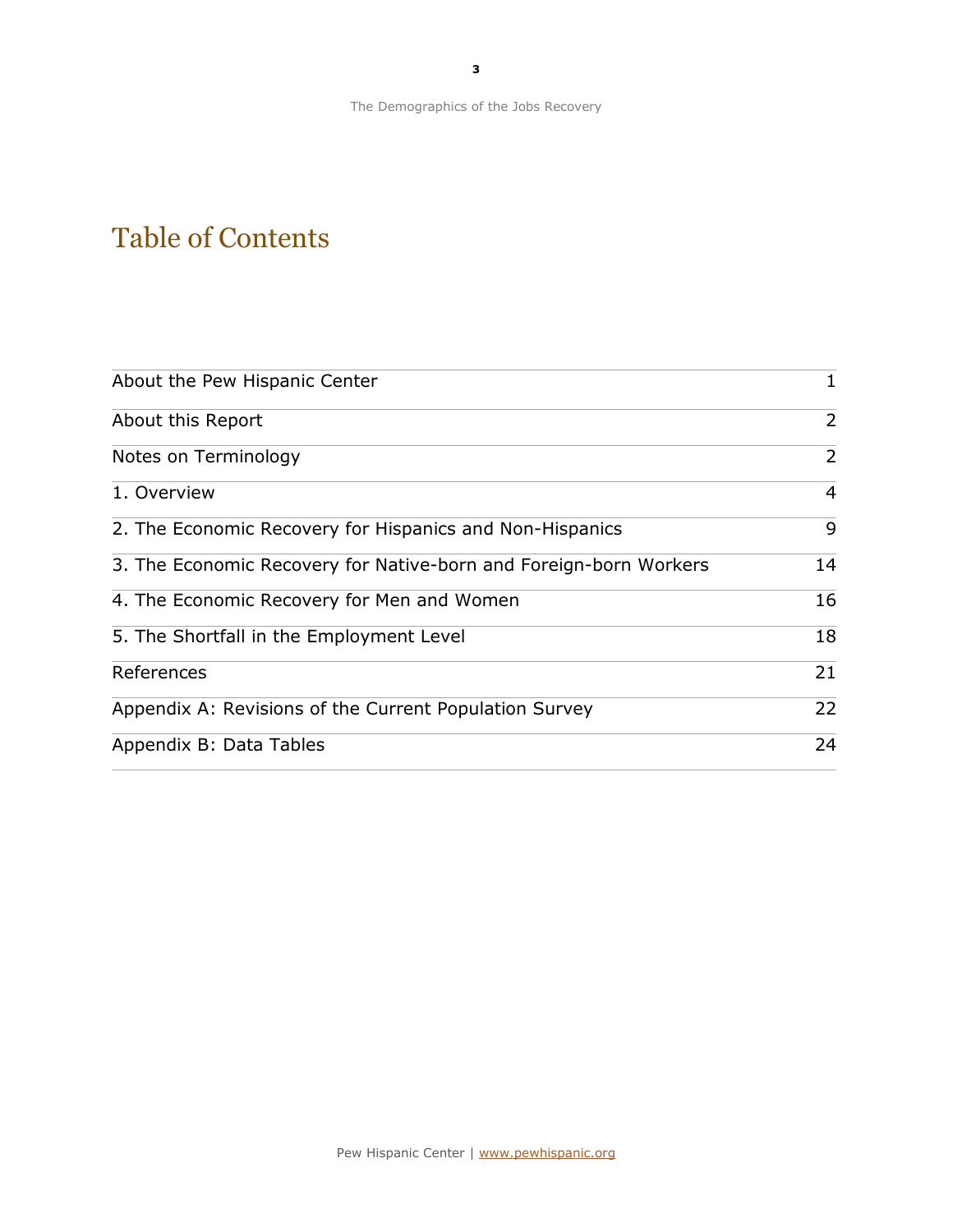# 1. Overview

Two years after the U.S. labor market hit bottom, the economic recovery has yielded slow but steady gains in employment for all groups of workers. The gains, however, have varied across demographic groups, with Hispanics and Asians, in particular, experiencing a faster rate of growth in jobs than other groups. Their employment levels are higher now than just before the start of the Great Recession in December 2007, a milestone not yet reached by white and black workers.

The disparate trends in the jobs recovery from 2009 to 2011 reflect the rapidly changing demographics of the American workforce. Although jobs growth for Hispanics and Asians was more rapid than for other groups, it merely kept pace with the growth in their working-age (ages 16 and older) populations. The slower rate of jobs growth for whites and blacks reflects the relatively slow growth in their populations. Thus, the share of each group's population that is employed, the employment rate, has barely risen since the end of the recession, according to new Pew Research Center analysis of government data.

The story is the same when one looks at the jobs recovery for immigrants and native-born workers. Immigrants, the vast majority of whom are Hispanic or Asian, are experiencing a faster rate of growth in employment than are nativeborn workers. This difference is also roughly in line with the difference in the growth in their working-age populations during the recovery.

### Figure 1

# Percent Change in Employment in the Recession and the Recovery, by Race and Ethnicity

(fourth quarter of each year)



Notes: Data are nonseasonally adjusted. Estimates are adjusted to account for the effects of annual revisions to the CPS.

Source: Pew Hispanic Center tabulations of Current Population Survey data

PEW RESEARCH CENTER

Demographic change, however, does not explain why men have gained more jobs than women since 2009. Among the groups examined in this report, women represent the only group for whom employment growth has lagged behind population growth in the recovery. Job cutbacks by federal, state and local governments is one reason women have lagged behind men in recent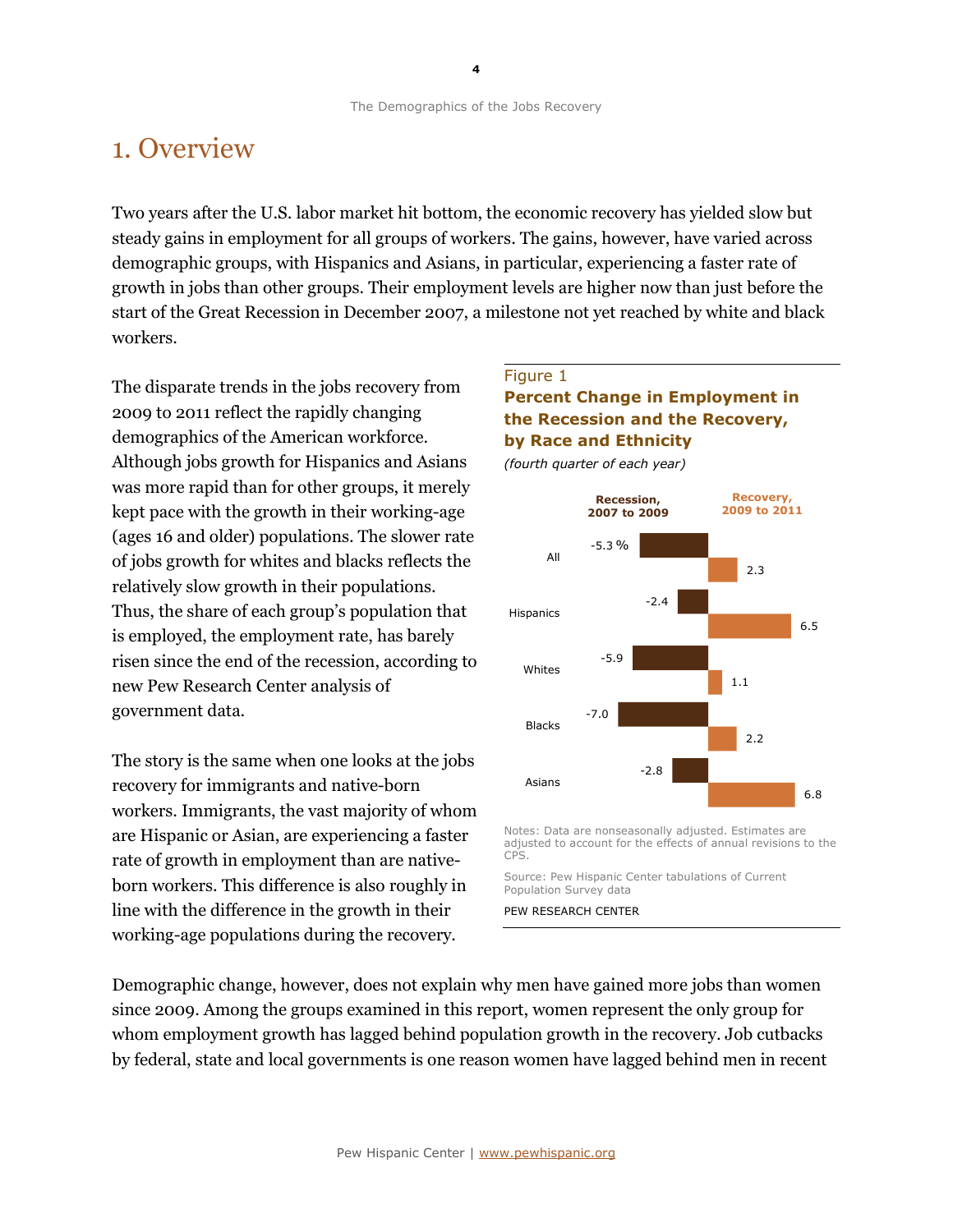years, but a previous analysis by the Center found that much about this phenomenon remains unclear.<sup>1</sup>

The Great Recession triggered a steep, two-year decline in employment. From a peak of 145.8 million in the fourth quarter of 2007, overall employment fell to a low of 138.1 million by the fourth quarter of 2009.<sup>2</sup> The labor market has since been on the mend, and in the two-year period ending in the fourth quarter of 2011, employment rose to 141.2 million, a gain of 2.3%.

For Hispanics, the recovery has raised employment from 19.5 million in the fourth quarter of 2009 to 20.7 million in the fourth quarter of 2011, an increase of 6.5%. For Asians, employment increased from 6.7 million to 7.2 million, or by 6.8%. Gains are smaller for whites, from 95.4 million to 96.4 million  $(1.1\%)$ , and blacks, from 14.3 million to 14.6 million (2.2%).<sup>3</sup>

Over the full cycle of the recession and the recovery, that is, from 2007 to 2011, employment increased from 19.9 million to 20.7 million for Hispanics and from 6.9 million to 7.2 million for Asians, an increase of about 4% for each group. For blacks and whites, employment levels remain about 5% below the levels at the start of the recession, with lingering losses of 4.9

### -5.5 Recovery, 2009 to 2011 Recession, 2007 to 2009 Figure 2 Percent Change in Employment in the Recession and the Recovery, by Nativity (fourth quarter of each year)



Source: Pew Hispanic Center tabulations of Current Population Survey data

PEW RESEARCH CENTER

million jobs for white workers and 0.8 million jobs for black workers.

The differences in jobs growth across groups largely reflect the differences in population growth. From 2007 to 2011, the Hispanic working-age (16 and older) population increased by 12.8% and the Asian working-age population increased by 10.9%. However, the white working-age population grew only 1.3%, and the black working-age population increased by 5% in this fouryear period. Since much of the addition to the workforce is Hispanic and Asian,4 their share in employment growth is high.

i<br>I

<sup>&</sup>lt;sup>1</sup> See Kochhar, 2011.

<sup>&</sup>lt;sup>2</sup> Estimates in this report are not seasonally adjusted.

<sup>&</sup>lt;sup>3</sup> Percentage changes and shares reported in this study are computed before numbers are rounded.

<sup>4</sup>Hispanics accounted for 54% of the growth in the labor force from 2000 to 2010. A recent report from the Bureau of Labor Statistics projects that Hispanics will account for 74% of the growth in the labor force from 2010 to 2020 (Toossi, 2012). See Kochhar (2012) for an analysis of the growing share of Latinos in the labor force.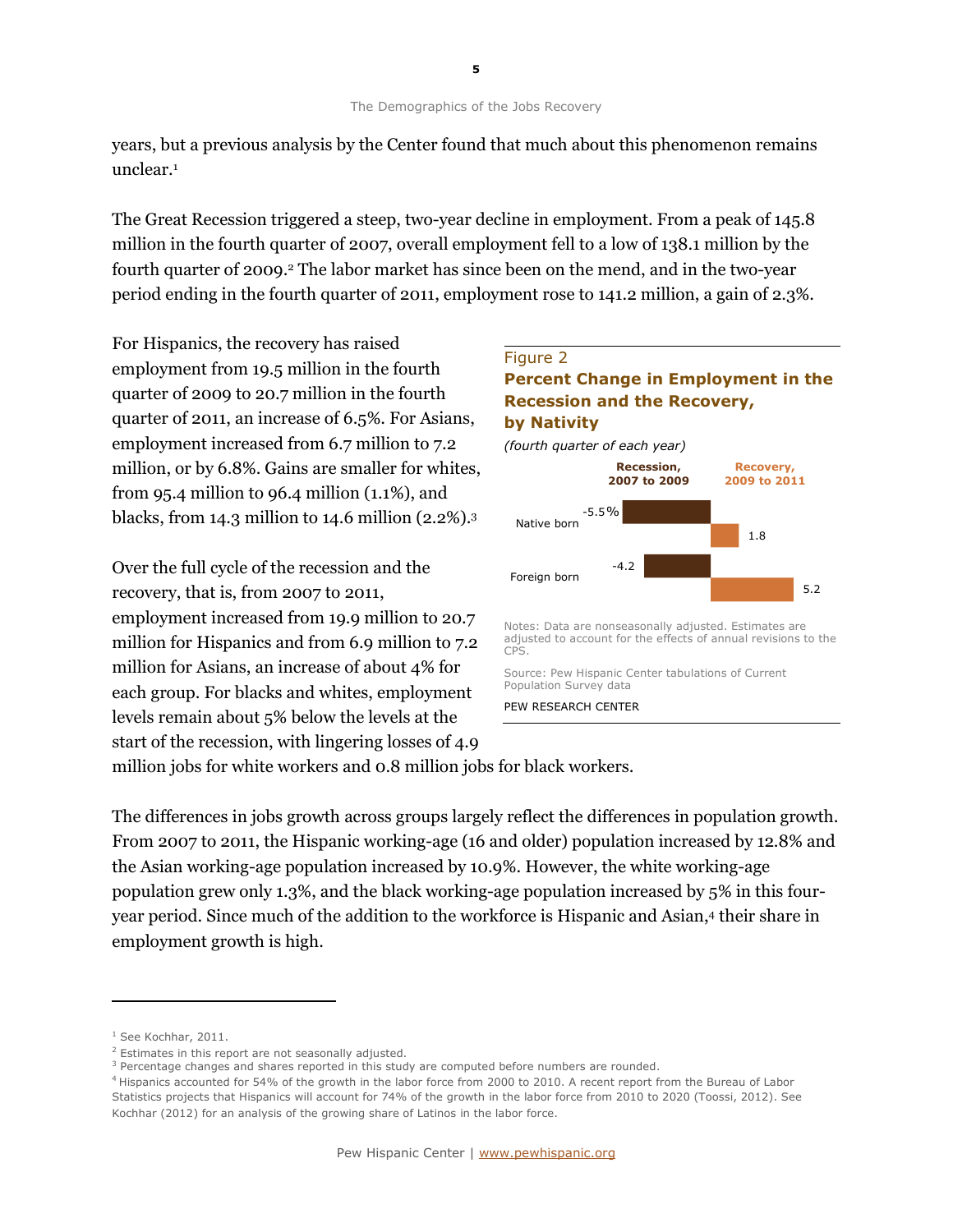Foreign-born workers are also experiencing a faster rate of growth in employment than nativeborn workers. In the recovery, from the fourth quarter of 2009 to the fourth quarter of 2011, employment among the native born increased 1.8% (2 million) and employment among the foreign born increased 5.2% (1.1 million). This difference also reflects the difference in the growth in their working-age populations from 2009 to 2011.

Jobs growth for immigrant workers in the recovery has been sufficient to restore their employment to what it was just before the recession began—22.6 million in the fourth quarter of 2011, compared with 22.5 million in the fourth quarter of 2007. The number of employed native-born workers in the fourth quarter of 2011—118.6 million—was 4.8 million short of the number before the start of the recession.

Women, who fared better than men in the recession, have not done as well in the recovery. Men realized a gain of 2.6 million jobs from the fourth quarter of 2009 to the fourth quarter of 2011, compared with only 0.6 million for women. Nonetheless, compared with before the start of the recession in 2007, employment levels for men are down by more, a loss of 3.4% for men versus 2.9% for women. Thus, men still face a steeper climb back.

This report focuses on two metrics to measure the strength of the economic recovery: changes in employment levels and changes in employment rates. The latter is the share of the working-age population that is employed. A rising share indicates that employment growth

# Figure 3 Percent Change in Employment in the Recession and the Recovery, by Gender





is outpacing population growth and that the economic recovery is robust enough to clear the backlog in employment created by the Great Recession. A flat share signals a weak recovery that is struggling to clear the backlog and to restore employment to its potential as defined by the employment rate that prevailed prior to the recession.

Although employment is on the rise in the economic recovery, it is growing at a rate that just keeps up with ongoing additions to the stock of workers. The Great Recession put about 8 million people out of work, and the employment rate fell from 63.0% in the fourth quarter of 2007 to 58.5% in the fourth quarter of 2009. By the end of 2011, the employment rate had risen only slightly, to 58.7%. This suggests that the slack created by the recession is still largely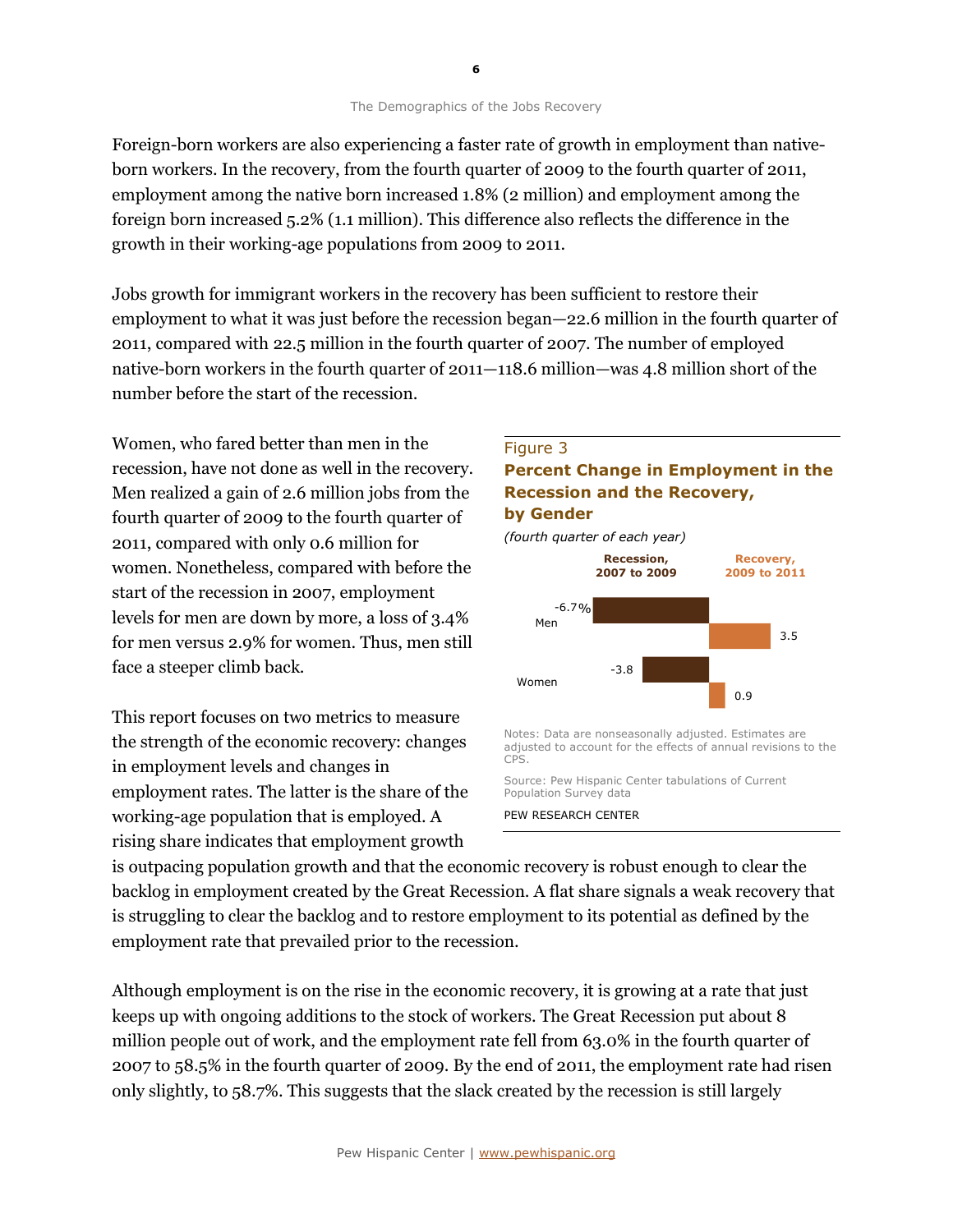present in the labor market and that the share of people with jobs is much less than it could be, based on pre-recession outcomes.

The shortfall in employment relative to its potential is greatest for black workers. Their employment in the fourth quarter of 2011 is estimated to be 12% (about 2 million) below its potential. The current employment gap is estimated to be more than 7% (7 million) for whites, nearly 6% for Hispanics (upwards of 1 million) and 5% for Asians (less than 0.5 million). The percentage gaps for all racial and ethnic groups are only slightly smaller than they were two years ago.<sup>5</sup>

The unemployment rate, another key labor market indicator analyzed in the report, decreased from 2009 to 2011 for all groups examined in this report. But at least part of the drop in unemployment rates during the recovery is due to a smaller share of people actively seeking work. That is because people who do not actively seek work are not counted among the unemployed. Among racial and ethnic groups, this phenomenon was most notable for Hispanics and whites. Not coincidentally, the unemployment rate for Hispanics and whites decreased more during the recovery than it did for blacks and Asians.

A handful of industries were responsible for most of the job gains in the economic recovery. Both Hispanics and non-Hispanics gained significant numbers of jobs in professional business services, wholesale and retail trade, and manufacturing. The leading source of jobs growth for Hispanics was the hospitality sector—eating, drinking and lodging services—where they gained 326,000 jobs from 2009 to 2011. They also gained 101,000 jobs in construction.

This report analyzes labor market outcomes in the economic recovery for racial and ethnic groups, the native born and the foreign born, and men and women. The recovery is defined as the two-year period from the fourth quarter of 2009 to the fourth quarter of 2011. Officially, the Great Recession lasted from December 2007 to June 2009. However, the employment level reached its trough six months later, in December 2009.<sup>6</sup> Thus, the recession, for purposes of this report, is defined as the two-year period from the fourth quarter of 2007 to the fourth quarter of 2009.

The data for this report are derived from the Current Population Survey (CPS), a monthly survey of about 55,000 households conducted jointly by the Bureau of Labor Statistics (BLS) and the Census Bureau. Data from three monthly surveys were combined to create larger sample sizes

1

<sup>&</sup>lt;sup>5</sup> The jobs shortfall for each group is derived independently and will not add to an economy-wide total. Also, not all racial and ethnic groups are shown.

 $6$ The dates of business cycles are determined by the National Bureau of Economic Research (NBER). Employment continued to decline for six months following the official end of the recession. Data published by the Bureau of Labor Statistics show that, on a seasonally adjusted basis, the employment level reached a low point of 138 million in December 2009.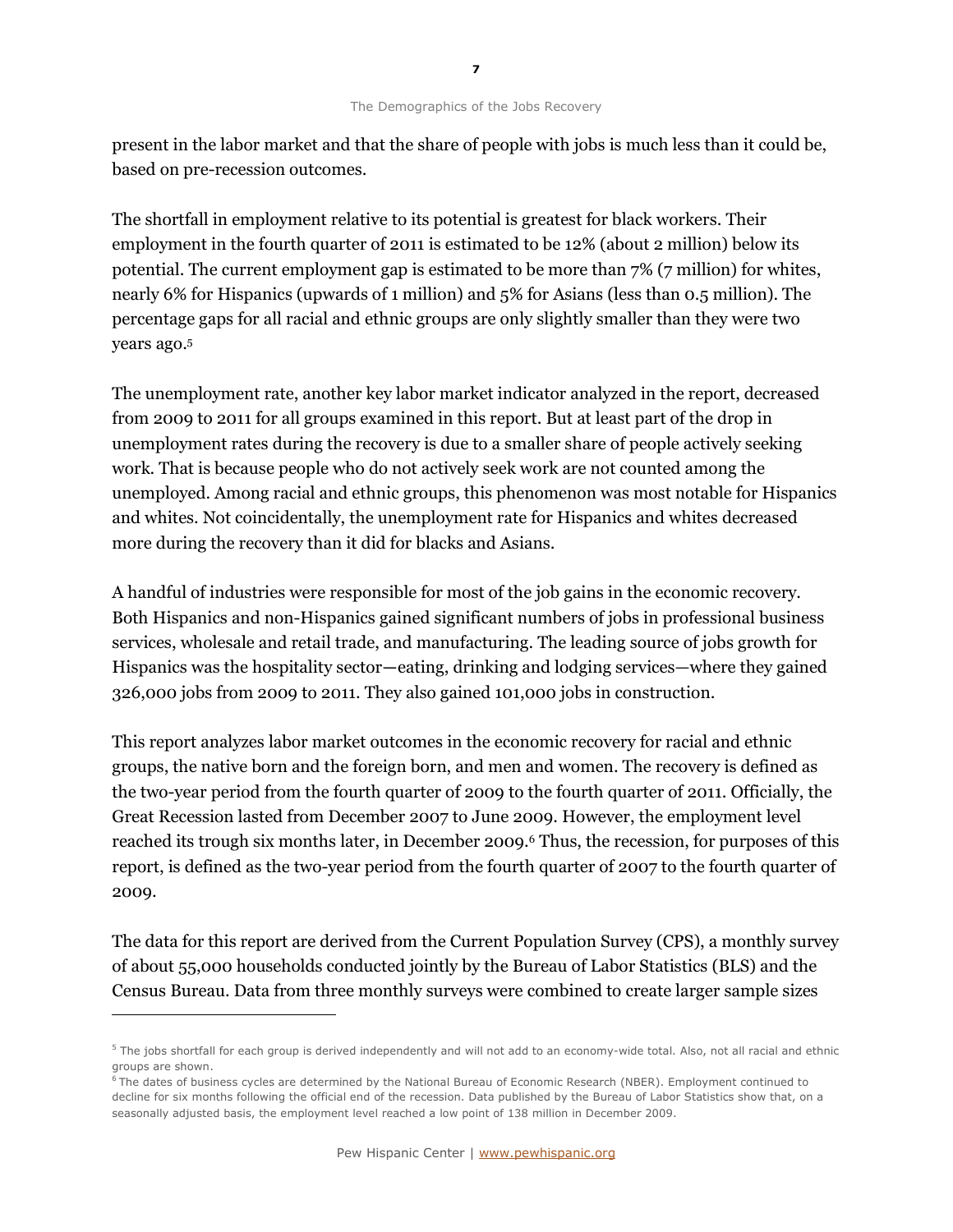for individual groups of workers. Thus, most of the analysis is conducted on a quarterly basis. Unless otherwise noted, estimates in this report are not seasonally adjusted.<sup>7</sup>

Estimates in this report are adjusted for annual, technical revisions to the CPS and will not match estimates published by the BLS (see Appendix A for details). Employment estimates in this report, from the survey of households, will also not match the payroll estimates of employment published by the BLS from its surveys of employers. Payroll data cannot be used in this report because, except for gender, they do not record the demographic characteristics of workers.

l,

 $<sup>7</sup>$  The universe for the analysis is the civilian, non-institutional population ages 16 and older.</sup>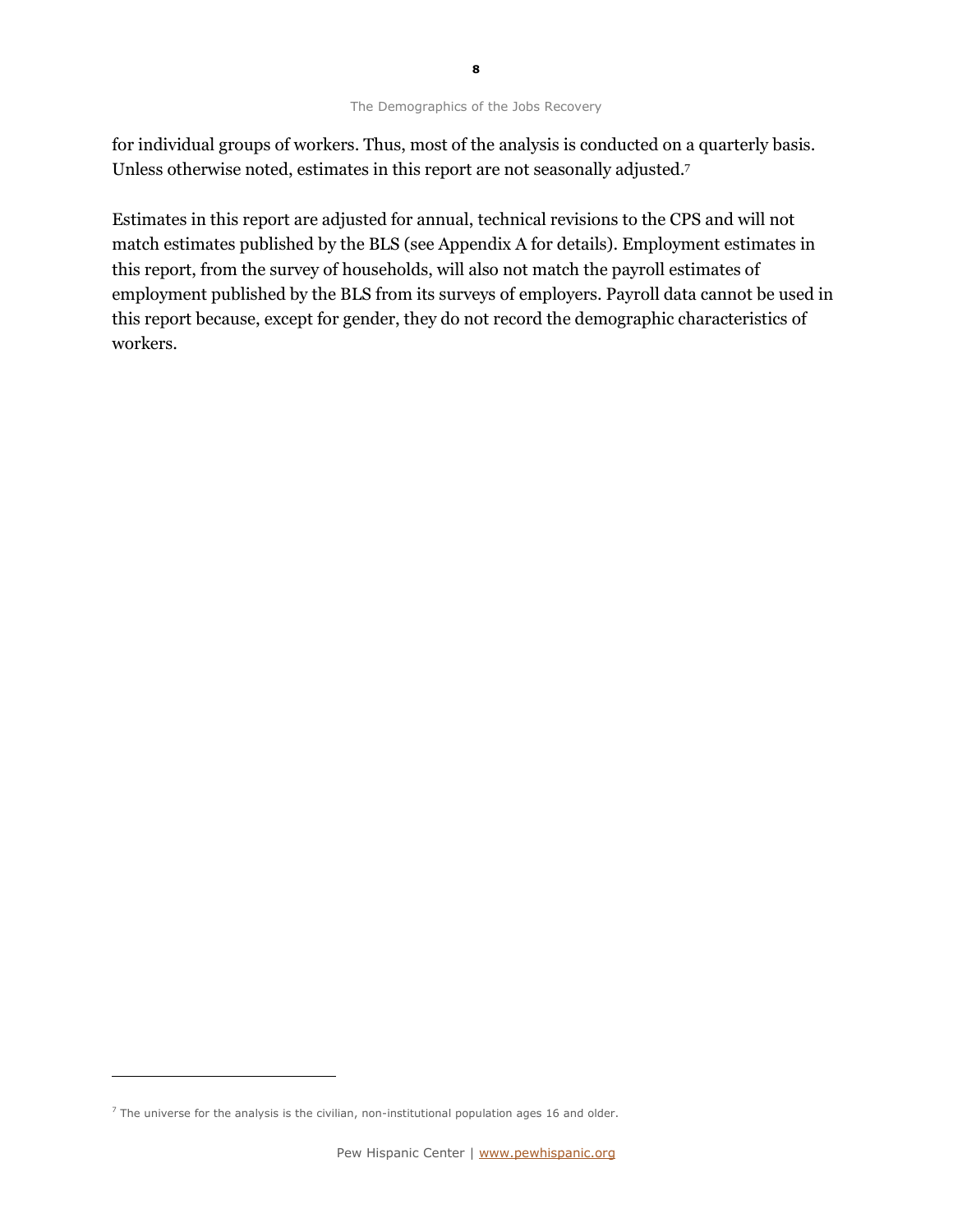# 2. The Economic Recovery for Hispanics and Non-Hispanics

Since the start of the economic recovery in 2009, employment is up and unemployment is down for all groups of workers. But progress overall has been slow, and the growth in jobs has barely kept up with the growth in the working-age population for most groups. As a result, the employment rate—the share of the working-age population with jobs—has not improved by much in the recovery for any group. Declines in unemployment rates have also been modest and driven in part by ongoing withdrawals of people from job-seeking activities.

Although employment trends are moving in the same direction for all groups, the speed varies across groups. Hispanics and Asians are gaining jobs at a faster rate than blacks and whites, foreign-born workers are outpacing native-born workers, and men are faring better than women in the recovery. With the exception of trends by gender, the differences in jobs growth reflect differences in population growth—groups whose populations are growing faster than average are experiencing more rapid employment gains.

### Trends in Employment and Unemployment

After shedding 7.8 million jobs because of the recession, the U.S. economy added 3.2 million jobs in the first two years of the recovery. The partial recovery in jobs was not nearly enough to boost the share of the working-age population that is employed. The employment rate, after plunging from 63.0% in the fourth quarter of 2007 to 58.5% in the fourth quarter of 2009, stood at 58.7% at the end of 2011. The drop in the unemployment rate—from

# Table 1 Employment Status of Workers, Fourth Quarter 2007 to Fourth Quarter 2011

(nonseasonally adjusted; ages 16 and older; numbers in thousands)

|                       |         | Year and Quarter |         | Change                 |                        |
|-----------------------|---------|------------------|---------|------------------------|------------------------|
|                       | 2007:4  | 2009:4           | 2011:4  | 2007:4<br>to<br>2009:4 | 2009:4<br>to<br>2011:4 |
| <b>All Workers</b>    |         |                  |         |                        |                        |
| Employment            | 145,831 | 138,057          | 141,212 | -7,775                 | 3,156                  |
| Employment Rate (%)   | 63.0    | 58.5             | 58.7    | $-4.6$                 | 0.3                    |
| Unemployment          | 7.076   | 14,627           | 12,865  | 7,551                  | $-1,762$               |
| Unemployment Rate (%) | 4.6     | 9.6              | 8.3     | 5.0                    | $-1.2$                 |

Notes: All numbers and percentages are rounded after changes or shares have been computed. Data are adjusted to account for the effects of annual revisions to the CPS.

Source: Pew Hispanic Center tabulations of Current Population Survey data

PEW RESEARCH CENTER

9.6% in the fourth quarter of 2009 to 8.3% in the fourth quarter of 2011—has also been small compared with its five percentage point increase in the recession.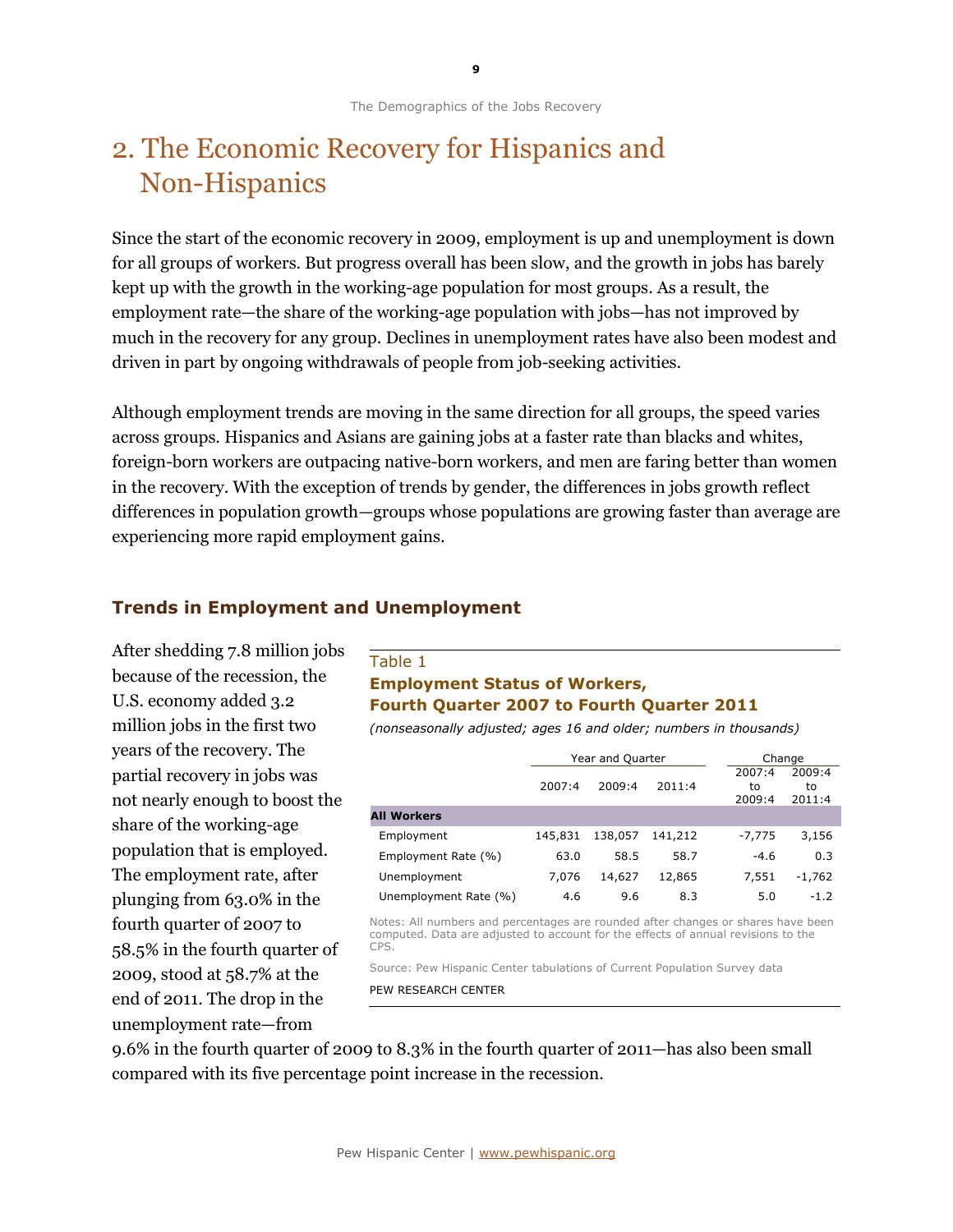Hispanics and Asians are the only groups to have experienced employment gains that exceeded the numbers of jobs lost in the recession. Hispanics lost 473,000 jobs in the recession but gained 1.3 million in the recovery; Asians lost 193,000 jobs in the recession and have gained 455,000 in the recovery. Whites recovered 1 million jobs during the recovery and blacks found 318,000 jobs. For these two groups, however, job losses were higher in the recession—nearly 6 million for whites and 1.1 million for blacks.

# The differences in employment gains across racial and ethnic groups mirror differences in the additions to their populations. From the fourth quarter to 2009 to the fourth quarter of 2011, the Hispanic working-age population increased 6.0% and employment increased 6.5%. For Asians, the working-age population increased 6.2% and employment rose 6.8%. Employment growth for whites and blacks was much less in the recovery—1.1% and 2.2%, respectively—but so was the growth in their working-age populations— 0.5% and 1.7%, respectively.

Because jobs growth for each group has virtually marched in tandem with its population growth, the employment rate for each group has edged up only

### Table 2

## Employment Status of Workers, by Race and Ethnicity, Fourth Quarter 2007 to Fourth Quarter 2011

(nonseasonally adjusted; ages 16 and older; numbers in thousands)

|                       |         | Year and Quarter | Change |                        |                        |
|-----------------------|---------|------------------|--------|------------------------|------------------------|
|                       | 2007:4  | 2009:4           | 2011:4 | 2007:4<br>to<br>2009:4 | 2009:4<br>to<br>2011:4 |
| <b>Hispanics</b>      |         |                  |        |                        |                        |
| Employment            | 19,928  | 19,455           | 20,712 | $-473$                 | 1,258                  |
| Employment Rate (%)   | 64.6    | 59.2             | 59.5   | $-5.3$                 | 0.3                    |
| Unemployment          | 1,248   | 2,810            | 2,612  | 1,562                  | $-198$                 |
| Unemployment Rate (%) | 5.9     | 12.6             | 11.2   | 6.7                    | $-1.4$                 |
| <b>Whites</b>         |         |                  |        |                        |                        |
| Employment            | 101,304 | 95,354           | 96,384 | $-5,950$               | 1,029                  |
| Employment Rate (%)   | 63.6    | 59.4             | 59.7   | $-4.2$                 | 0.3                    |
| Unemployment          | 3,925   | 8,291            | 6,786  | 4,366                  | $-1,505$               |
| Unemployment Rate (%) | 3.7     | 8.0              | 6.6    | 4.3                    | $-1.4$                 |
| <b>Blacks</b>         |         |                  |        |                        |                        |
| Employment            | 15,389  | 14,308           | 14,626 | $-1,081$               | 318                    |
| Employment Rate (%)   | 57.8    | 52.0             | 52.3   | $-5.8$                 | 0.3                    |
| Unemployment          | 1,449   | 2,631            | 2,571  | 1,182                  | $-60$                  |
| Unemployment Rate (%) | 8.6     | 15.5             | 15.0   | 6.9                    | $-0.6$                 |
| <b>Asians</b>         |         |                  |        |                        |                        |
| Employment            | 6,926   | 6,733            | 7,189  | $-193$                 | 455                    |
| Employment Rate (%)   | 64.5    | 60.0             | 60.4   | $-4.4$                 | 0.3                    |
| Unemployment          | 265     | 572              | 550    | 307                    | $-22$                  |
| Unemployment Rate (%) | 3.7     | 7.8              | 7.1    | 4.1                    | $-0.7$                 |

Notes: All numbers and percentages are rounded after changes or shares have been computed. Data are adjusted to account for the effects of annual revisions to the CPS. Whites, blacks and Asians are single-raced groups and include non-Hispanics only.

Source: Pew Hispanic Center tabulations of Current Population Survey data PEW RESEARCH CENTER

slightly in the recovery. Even though employment rose in large numbers for Hispanics, their employment rate increased only a little, from 59.2% in the fourth quarter of 2009 to 59.5% in the fourth quarter of 2011. Similarly, the employment rate for Asians inched up from 60.0% to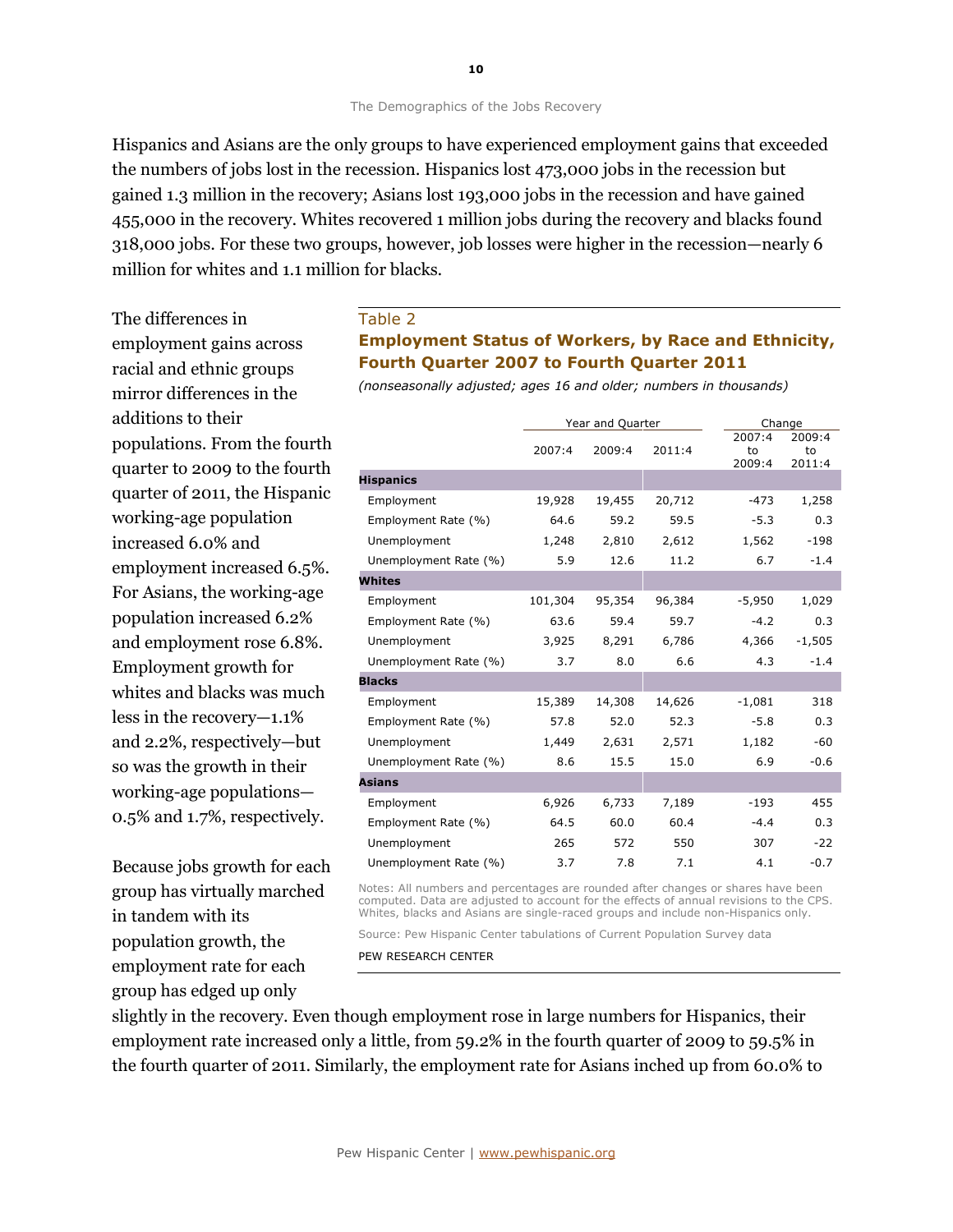60.4%. Small increases also characterize the recovery in the employment rates for whites and blacks.

If the employment rate is used as the criterion, Hispanics and blacks are seen to lag behind others in the recovery from the recession. These two groups experienced steeper drops in their employment rates in the recession, 5.3 percentage points for Hispanics and 5.8 percentage points for blacks from the fourth quarter of 2007 to the fourth quarter of 2009. For them, employment rates in the fourth quarter of 2011 were still at least five percentage points less than the rates in the fourth quarter of 2007 compared with a deficit of about four percentage points each for whites and Asians.

Unemployment rates have trended down more sharply in the recovery than employment rates have trended up. From the fourth quarter of 2009 to the fourth quarter of 2011, the unemployment rate for Hispanics fell from 12.6% to 11.2%; for whites, from 8.0% to 6.6%; for blacks, from 15.5% to 15.0%; and for Asians,

### Figure 4

Percent Change in the Working-age Population and Employment, by Race and Ethnicity, Fourth Quarter 2009 to Fourth Quarter 2011



Notes: Data are nonseasonally adjusted. Estimates are adjusted to account for the effects of annual revisions to the CPS.

Source: Pew Hispanic Center tabulations of Current Population Survey data

PEW RESEARCH CENTER

from 7.8% to 7.1%. For all groups, however, unemployment rates remain substantially above their levels before the start of the recession in the fourth quarter of 2007.

At least part of the drop in unemployment rates is due to ongoing declines in labor market activity by people 16 and older. Factors that may cause people to leave the labor market, temporarily or for good, include being discouraged over job prospects, childbirth, illness or disability, and retirement. People who exit the labor market are not counted among the unemployed and if more people choose that path the unemployment rate can drop even if there has been no growth in employment.

Trends in the labor force participation rate show that it continued to drop during the economic recovery. For the economy overall, labor force participation fell sharply in the recession, from 66.1% in the fourth quarter of 2007 to 64.7% in the fourth quarter of 2009. It slid further in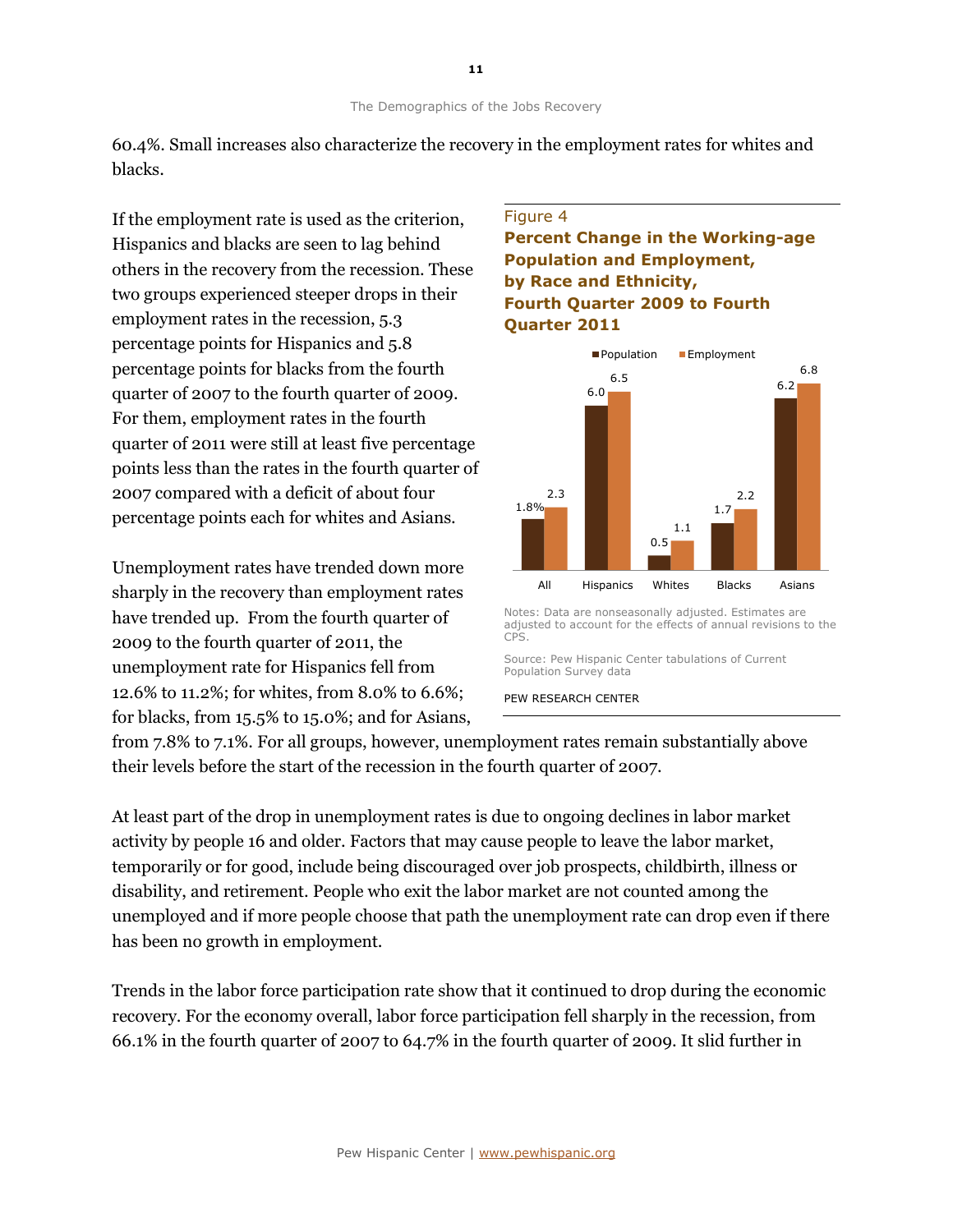the recovery, falling to 64.1% in the fourth quarter of 2011. Historically long spells of unemployment in recent years have likely discouraged a growing number of people from seeking jobs.8 Moreover, the first wave of the baby boomer generation is now aging past 65 years, boosting the growth in retirees.<sup>9</sup>

The drop in labor force participation during the recovery was most notable for Hispanics and whites. Among Hispanics, the rate fell from 67.8% in 2009 to 67.0% in 2011. Because the Hispanic population is relatively young, economic factors have likely played a significant role in lowering their labor force participation rate. Another contributing factor is the diminishing inflow of immigrants induced by the recession. Immigrants have relatively high labor force participation rates, but their share of the Hispanic working-age population has fallen steadily in recent years.<sup>10</sup>

Among whites, the labor force participation rate decreased from 64.6% in the fourth quarter of 2009 to 63.9% in the fourth quarter of 2011. In addition to the lingering economic disincentives arising from the recession, the aging of the baby

### Figure 5

## The Labor Force Participation Rate, by Race and Ethnicity

(fourth quarter of each year)



Notes: Data are nonseasonally adjusted. Estimates are adjusted to account for the effects of annual revisions to the CPS.

Source: Pew Hispanic Center tabulations of Current Population Survey data

PEW RESEARCH CENTER

boomers is a significant force reducing the number of whites in the labor force. Labor force participation rates for blacks and Asians fell only slightly in the recovery.

### Employment Change by Industry

1

Three industries added a sizable number of jobs for both Hispanics and non-Hispanics in the economic recovery. Professional business services, an industry that includes everything from

<sup>&</sup>lt;sup>8</sup> The BLS reports that the average number of weeks unemployed, seasonally adjusted, rose from 16.6 in December 2007 to a high of 40.9 in November 2011. The average edged down more recently to 40 weeks in February 2012.

<sup>9</sup> "Baby boomers" refers to the demographic bulge of people born from 1946 to 1964. The oldest of the baby boomers are now 66.  $10$  The foreign-born share in the Hispanic working-age population was 52.9% in the fourth quarter of 2007, 51.3% in the fourth quarter of 2009, and 49.4% in the fourth quarter of 2011. The declining role of immigration in the growth of the Latino population has been documented in earlier reports by the Center (Pew Hispanic Center, 2011 and Passel and Cohn, 2010).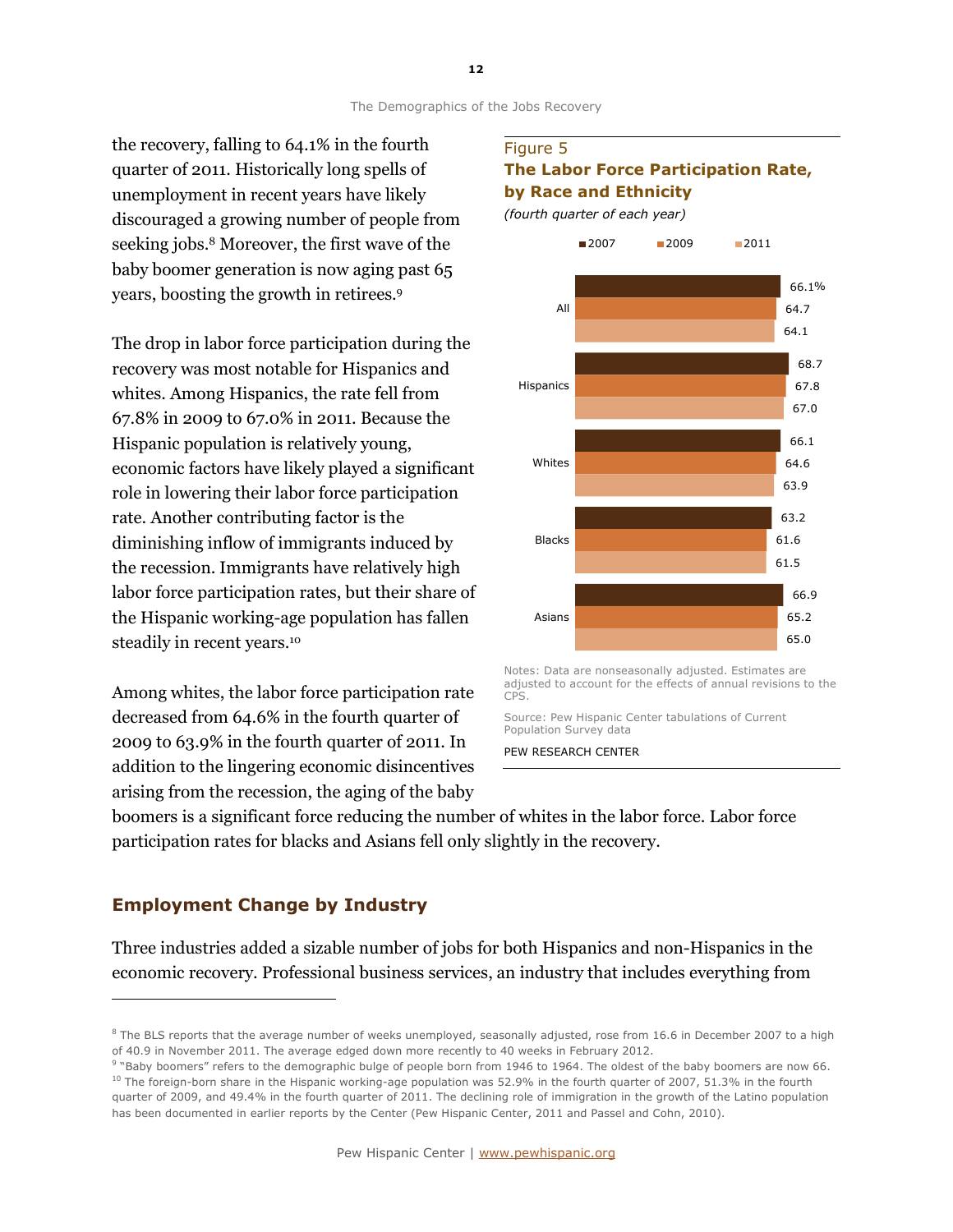management to landscaping services, added 170,000 jobs for Hispanics and 503,000 jobs for non-Hispanics from the fourth quarter of 2009 to the fourth quarter of 2011. Wholesale and retail provided an additional 284,000 jobs to Hispanics and 314,000 jobs to non-Hispanics. Manufacturing, durable and non-durable, absorbed 112,000 more Hispanics and 945,000 more non-Hispanics. Among these three industries, only employment in professional business services is now higher than its pre-recession level.

For Hispanics, the leading source of jobs growth was the eating, drinking and lodging services sector. Their employment in hospitality jobs increased 326,000 from the fourth quarter of 2009 to the fourth quarter of 2011. Notably, Hispanics also gained 101,000 jobs in construction.

Industries that shed jobs during the recovery for Hispanics include public administration (97,000), hospitals and other health services (88,000) and personal and private household services (64,000). For non-Hispanics, the leading sources of job losses in the

l,

### Table 3

## Employment Gains and Losses for Hispanics and Non-Hispanics in the Economic Recovery: Top Three Industries, Fourth Quarter 2009 to Fourth Quarter 2011

(nonseasonally adjusted; ages 16 and older; numbers in thousands) Change in

|                                                                                    | Employment |
|------------------------------------------------------------------------------------|------------|
| <b>Hispanics</b>                                                                   |            |
| Eating, Drinking and Lodging Services                                              | 326        |
| Wholesale and Retail Trade                                                         | 284        |
| Professional and Other Business Services                                           | 170        |
| Personal and Laundry Services and Private Household Services                       | -64        |
| Hospitals and Other Health Services                                                | -88        |
| <b>Public Administration</b>                                                       | -97        |
| <b>Non-Hispanics</b>                                                               |            |
| Manufacturing - Nondurable Goods                                                   | 539        |
| Professional and Other Business Services                                           | 503        |
| Manufacturing - Durable Goods                                                      | 406        |
| Finance, Insurance and Real Estate                                                 | $-105$     |
| <b>Educational Services</b>                                                        | $-132$     |
| Construction                                                                       | -379       |
| Note: Data are adjusted to account for the effects of annual revisions to the CPS. |            |

Source: Pew Hispanic Center tabulations of Current Population Survey data

PEW RESEARCH CENTER

recovery were construction (379,000), educational services (132,000) and finance, insurance and real estate services (105,000).<sup>11</sup>

<sup>&</sup>lt;sup>11</sup> The loss in jobs in education and health services may appear at odds with trends in the payroll data that show rising employment in these sectors. The reason is that the Current Population Survey industry classification includes government employees in these sectors. Because government employment has been shrinking in the economic recovery, the CPS data show more anemic trends in education and health services employment than payroll data.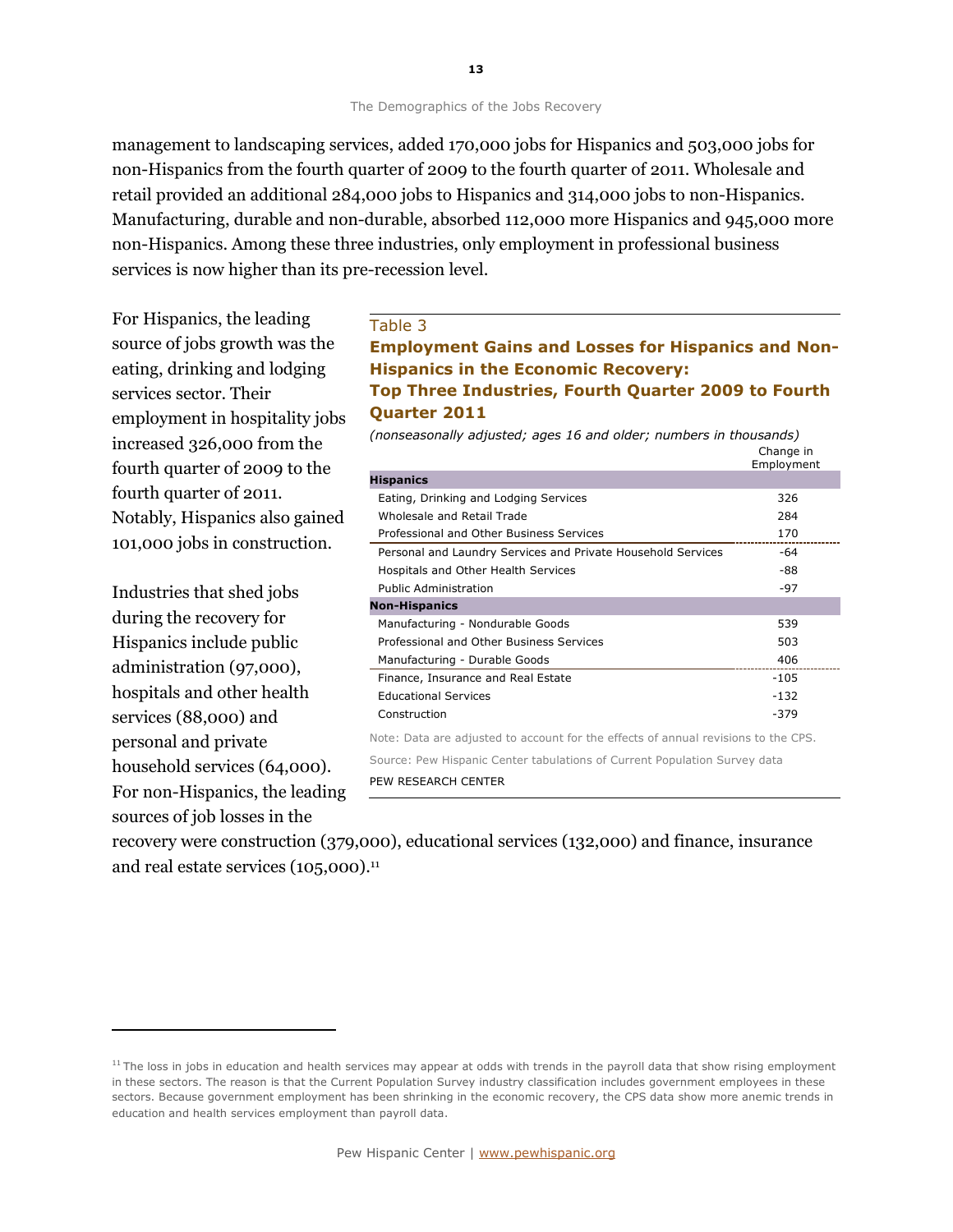# 3. The Economic Recovery for Native-born and Foreign-born Workers

Foreign-born workers are experiencing a faster rate of growth in employment in the economic recovery than are native-born workers. From the fourth quarter of 2009 to the fourth quarter of 2011, the employment of foreign-born workers rose from 21.5 million to 22.6 million, an increase of 5.2%. Also, their employment level at the end of 2011 was back to where it stood before the recession (22.5 million).

For native-born workers, employment increased from 116.5 million in the fourth quarter of 2009 to 118.6 million in the fourth quarter of 2011. This is an increase of 1.8%, well below the rate of growth in employment of foreign-born workers. Also, the employment of native-born workers at the end of 2011 was nearly 5 million less than its level before the recession began (123.4 million).

The difference in the rate of growth in employment between native-born and foreign-born workers is roughly in line with the difference in the growth in their working-age populations during the recovery. From 2009 to 2011, the native-born working-age population increased 1.4% (2.9 million) and the foreign-born population increased 3.8% (1.3 million). Thus, the distribution of new jobs in the recovery across nativity groups—35% foreign born; 65% native born—was in keeping with the changes in the population—

#### Table 4

## Employment Status of Workers, by Nativity, Fourth Quarter 2007 to Fourth Quarter 2011

(nonseasonally adjusted; ages 16 and older; numbers in thousands)

|                       |         | Year and Quarter |         | Change                 |                        |
|-----------------------|---------|------------------|---------|------------------------|------------------------|
|                       | 2007:4  | 2009:4           | 2011:4  | 2007:4<br>to<br>2009:4 | 2009:4<br>to<br>2011:4 |
| <b>Native Born</b>    |         |                  |         |                        |                        |
| Employment            | 123,360 | 116,523          | 118,565 | $-6,837$               | 2,041                  |
| Employment Rate (%)   | 62.7    | 58.1             | 58.2    | $-4.6$                 | 0.2                    |
| Unemployment          | 6,008   | 12,201           | 10,700  | 6,192                  | $-1,501$               |
| Unemployment Rate (%) | 4.6     | 9.5              | 8.3     | 4.8                    | $-1.2$                 |
| Foreign Born          |         |                  |         |                        |                        |
| Employment            | 22,471  | 21,533           | 22,648  | -938                   | 1,115                  |
| Employment Rate (%)   | 65.1    | 60.7             | 61.6    | $-4.4$                 | 0.8                    |
| Unemployment          | 1,068   | 2,426            | 2,165   | 1,358                  | $-261$                 |
| Unemployment Rate (%) | 4.5     | 10.1             | 8.7     | 5.6                    | $-1.4$                 |

Notes: All numbers and percentages are rounded after changes or shares have been computed. Data are adjusted to account for the effects of annual revisions to the CPS.

Source: Pew Hispanic Center tabulations of Current Population Survey data

PEW RESEARCH CENTER

32% foreign born; 68% native born.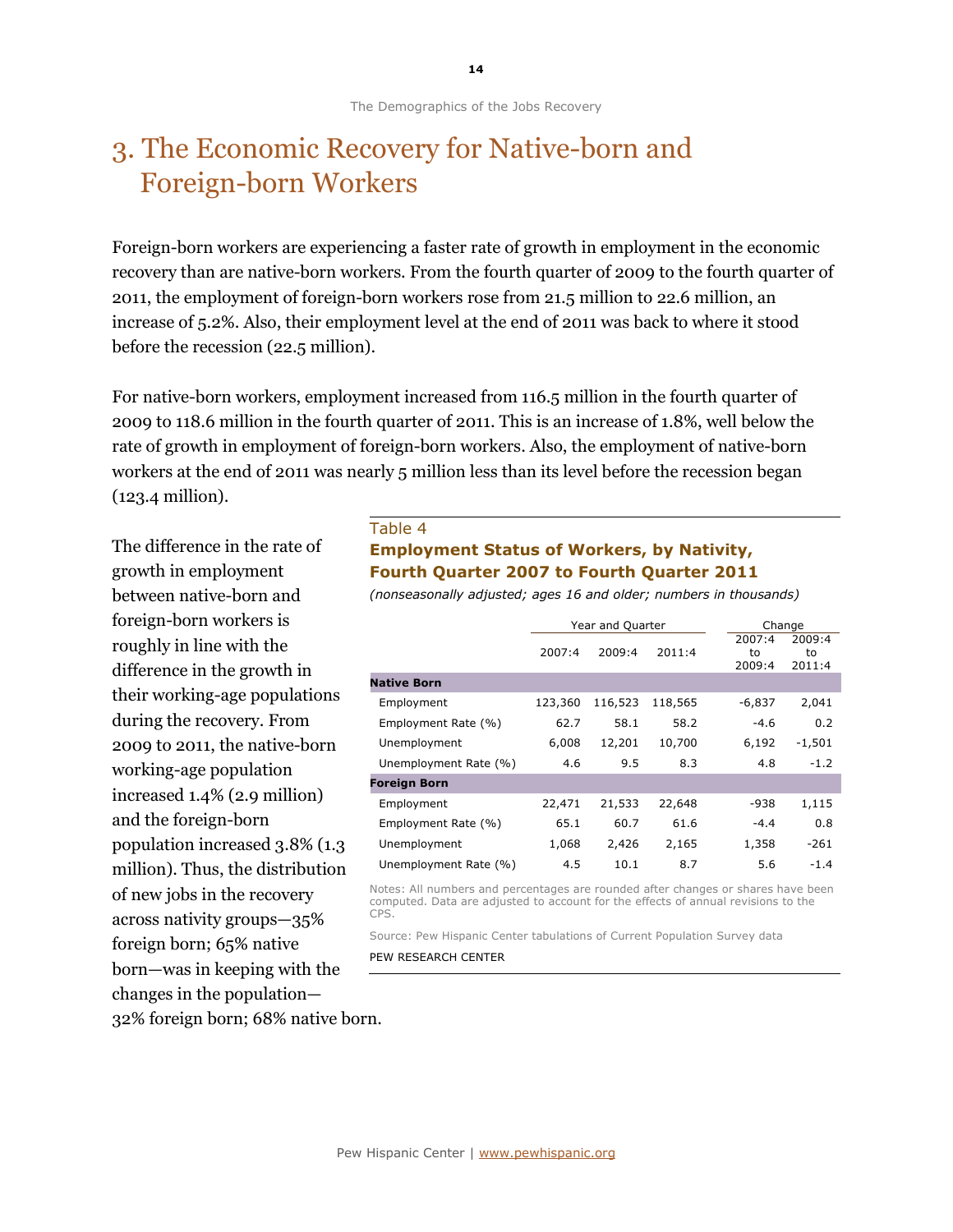Because the employment of foreign-born workers is growing only slightly faster than their population, the recovery in their employment rate is far from complete. For immigrants, the employment rate fell from 65.1% in the fourth quarter of 2007 to 60.7% in the fourth quarter of 2009. The rate rose to 61.6% in the fourth quarter of 2011, still 3.6 percentage points less than its pre-recession level.

The trend in the employment rate for native-born workers is similar. It plunged from 62.7% in the fourth quarter of 2007 to 58.1% in the fourth quarter of 2009. During the recovery, the native-born employment rate edged up only slightly, standing at 58.2% in the fourth quarter of 2011. Thus, the current employment rate for native-born workers is 4.4 percentage points less than its level prior to the recession.

Unemployment rates for native-born and foreign-born workers were virtually the same at the start of the recession—4.6% and 4.5%, respectively. By the time the labor market reached its trough in the fourth quarter of 2009, the unemployment rate for immigrants had risen to 10.1% and the rate for the native born had climbed to 9.5%. The unemployment rate for both groups has fallen in the recovery, but the rate for immigrants—8.7%—is still higher than the rate for the native-born—8.3%.

### Figure 6

Percent Change in the Working-age Population and Employment, by Nativity, Fourth Quarter 2009 to Fourth Quarter 2011



Notes: Data are nonseasonally adjusted. Estimates are adjusted to account for the effects of annual revisions to the CPS.

Source: Pew Hispanic Center tabulations of Current Population Survey data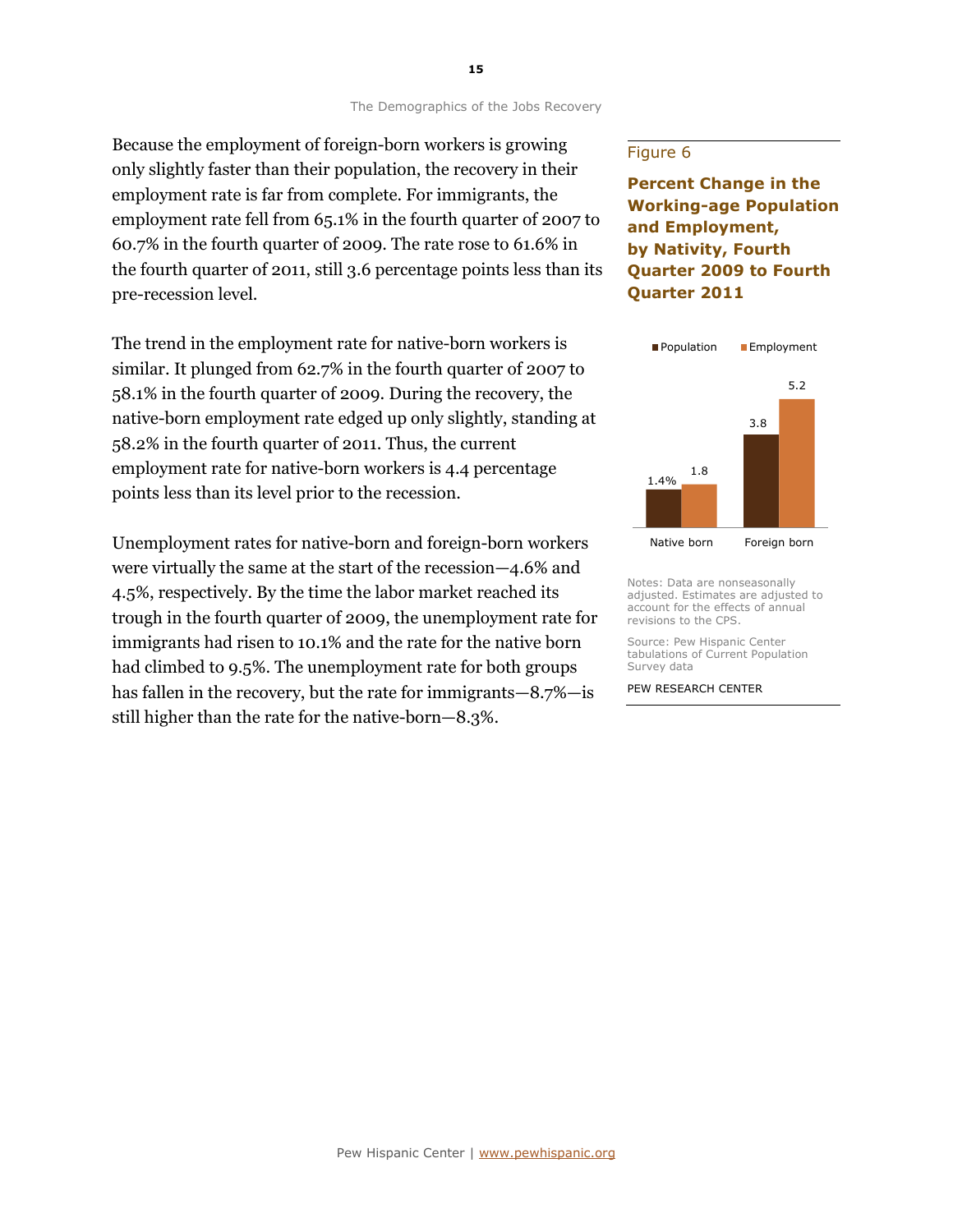# 4. The Economic Recovery for Men and Women

Men experienced greater setbacks in the recession, losing twice as many jobs as women from the fourth quarter of 2007 to the fourth quarter of 2009. In the recovery, however, men have gained four times as many jobs as women. The weakness of the recovery for women is underscored by the fact that they represent the only group among those examined in this report for whom employment growth lagged behind population growth from 2009 to 2011.

Employment for men increased from 72.5 million in the fourth quarter of 2009 to 75.1 million in the fourth quarter of 2011, a gain of 2.6 million jobs. The jobs recovery was strong enough to push the unemployment rate for men down from 10.7% in 2009 to 8.6% in 2011. But men had lost 5.2 million jobs in the recession, and their employment level remains 2.6 million below its pre-recession level.

Women realized a much smaller increase in employment—from 65.5

### Table 5

## Employment Status of Workers, by Gender, Fourth Quarter 2007 to Fourth Quarter 2011

(nonseasonally adjusted; ages 16 and older; numbers in thousands)

|                       |        | Year and Quarter |        | Change                 |                        |  |
|-----------------------|--------|------------------|--------|------------------------|------------------------|--|
|                       | 2007:4 | 2009:4           | 2011:4 | 2007:4<br>to<br>2009:4 | 2009:4<br>to<br>2011:4 |  |
| Men                   |        |                  |        |                        |                        |  |
| Employment            | 77,704 | 72,527           | 75,078 | $-5,177$               | 2,552                  |  |
| Employment Rate (%)   | 69.5   | 63.4             | 64.3   | $-6.1$                 | 0.9                    |  |
| Unemployment          | 3,853  | 8,684            | 7,099  | 4,831                  | $-1,585$               |  |
| Unemployment Rate (%) | 4.7    | 10.7             | 8.6    | 6.0                    | $-2.1$                 |  |
| Women                 |        |                  |        |                        |                        |  |
| Employment            | 68,128 | 65,530           | 66,134 | $-2,598$               | 604                    |  |
| Employment Rate (%)   | 57.0   | 53.8             | 53.5   | $-3.2$                 | $-0.3$                 |  |
| Unemployment          | 3,223  | 5,943            | 5,766  | 2,719                  | -177                   |  |
| Unemployment Rate (%) | 4.5    | 8.3              | 8.0    | 3.8                    | $-0.3$                 |  |

Notes: All numbers and percentages are rounded after changes or shares have been computed. Data are adjusted to account for the effects of annual revisions to the CPS.

Source: Pew Hispanic Center tabulations of Current Population Survey data

PEW RESEARCH CENTER

million in the fourth quarter of 2009 to 66.1 million in the fourth quarter of 2011. Their unemployment rate also improved much less than it did for men, gently sliding down from 8.3% in 2009 to 8.0% in 2011. Employment for women in the fourth quarter of 2011 remained 2 million less than its pre-recession level of 68.1 million.

The growth in male employment during the recovery, 3.5%, outpaced the growth in the male working-age population, 2.1%. Thus, the employment rate for men rose from 63.4% in the fourth quarter of 2009 to 64.3% in the fourth quarter of 2011. The experience of women was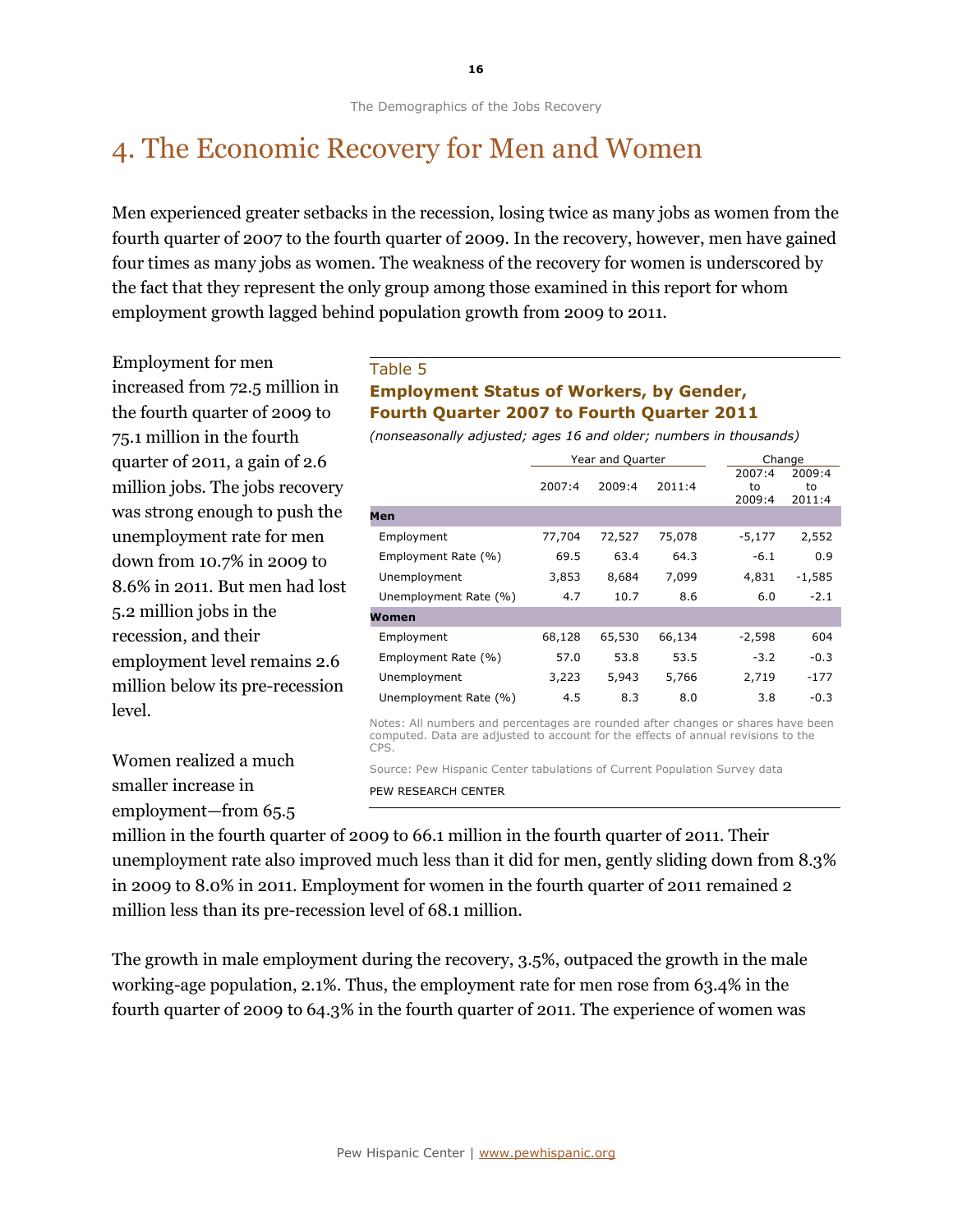the opposite of what men experienced. The growth in female employment, 0.9%, lagged behind the growth in the population of working-age women, 1.5%. Thus, among the groups studied in this report, women represent the only group whose employment rate fell during the economic recovery, from 53.8% in the fourth quarter of 2009 to 53.5% in the fourth quarter of 2011.<sup>12</sup>

## Figure 7

Percent Change in the Working-age Population and Employment, by Gender, Fourth Quarter 2009 to Fourth Quarter 2011



Notes: Data are nonseasonally adjusted. Estimates are adjusted to account for the effects of annual revisions to the CPS.

Source: Pew Hispanic Center tabulations of Current Population Survey data

### PEW RESEARCH CENTER

l,

 $12$ The divergent employment trends for men and women are examined in greater detail in Kochhar, 2011.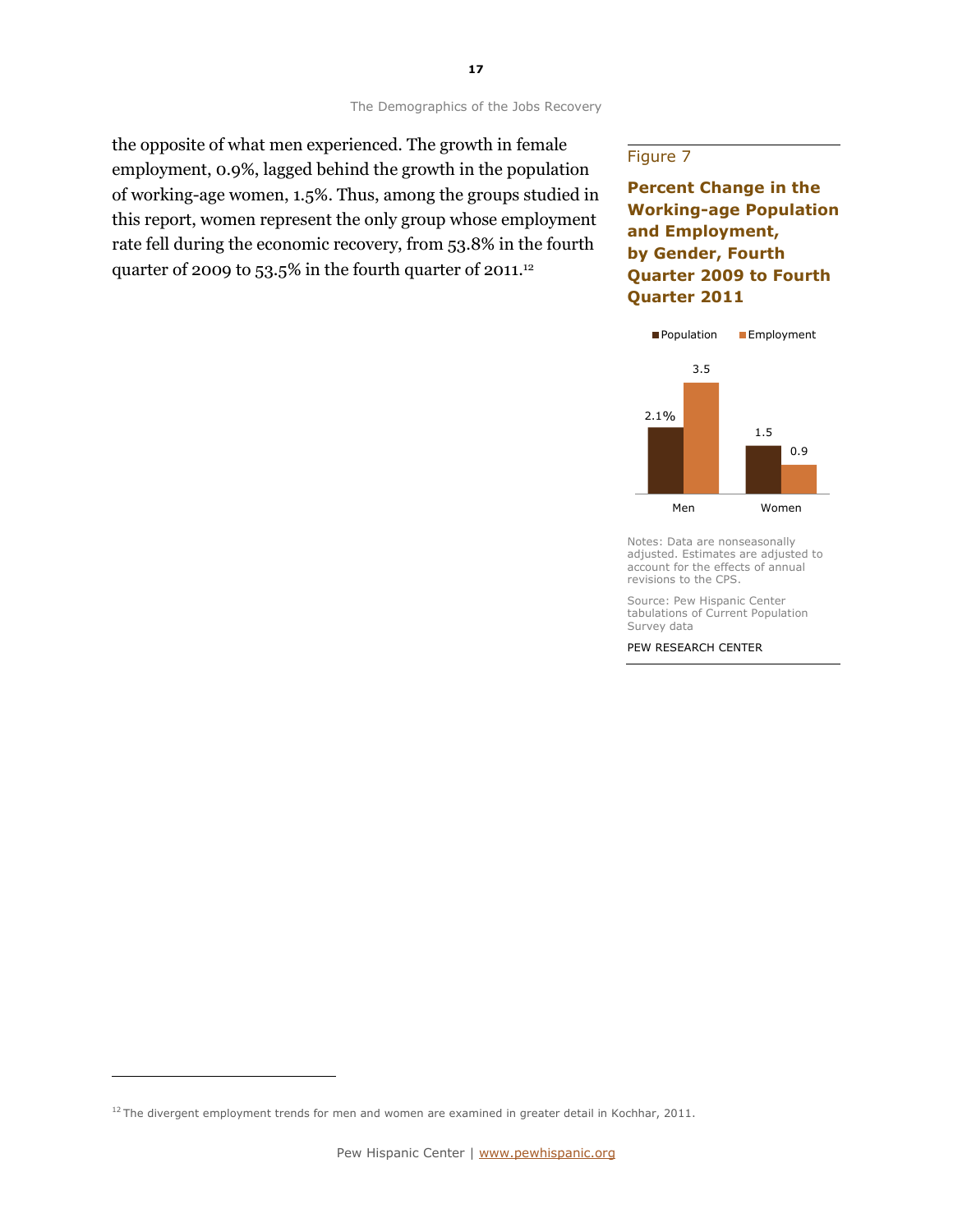# 5. The Shortfall in the Employment Level

The addition of 3 million jobs in the recovery barely kept pace with the growth in the workforce and was not sufficiently large to take a bite out of the jobs gap opened up by the recession. As a result, the shortfall in employment at the end of 2011 was almost as big as it was at the end of 2009. This general pattern—employment growth just keeping pace with additions to the stock of workers and failing to make a dent in the jobs gap—repeats for each racial and ethnic group, for foreign-born and native-born workers, and for men and women.

The jobs gap measures the difference between potential employment and actual employment. Potential employment is defined as the share of the working-age population that would be employed under more typical economic circumstances. In recent economic history, the norm for the overall employment rate is 63.3%. That is the average value of the employment rate in the ten-year period that preceded the peak of the housing market boom—1995 to 2005. This period encompasses the second half of the economic expansion in the 1990s, the 2001 recession, and a period of slow economic recovery from 2001 to 2003.

The U.S. employment level prior to the start of the recession was at full potential. Actual employment in the fourth quarter of 2007 was 145.8 million and potential employment, measured as 63.3% of the working-age population, was 146.5 million. By the fourth quarter of 2009, the recession had pushed actual employment down to 138.1 million. But, because of the growth in the working-age population from 2007 to 2009, potential employment had increased to 149.6 million. Thus, in the fourth quarter of 2009, the jobs gap for the U.S. economy was 11.5 million.

As the labor market recovered from the effects of the recession, employment increased from 138.1 million in the fourth quarter of 2009 to 141.2 million in the fourth quarter of 2011. The actual gain in employment was only slightly higher than the growth in potential employment from 149.6 million to 152.3 million. Because employment growth was sufficient only to match the additions to the workforce, the jobs gap at the end of 2011—11 million—was about as high as it was at the end of the recession.

Potential employment may also be estimated for subgroups of workers based on historic norms in their employment rates. From 1995 to 2005, the average employment rates for individual groups are estimated to have been as follows: Hispanics, 62.8%; whites, 64.2%; blacks, 58.6%; Asians, 63.4%; foreign born, 62.4%; native born, 63.4%; men, 70.6%; and women, 56.6%. These employment rates, applied to the working-age population of a group, yield the potential employment for a group at any point in time.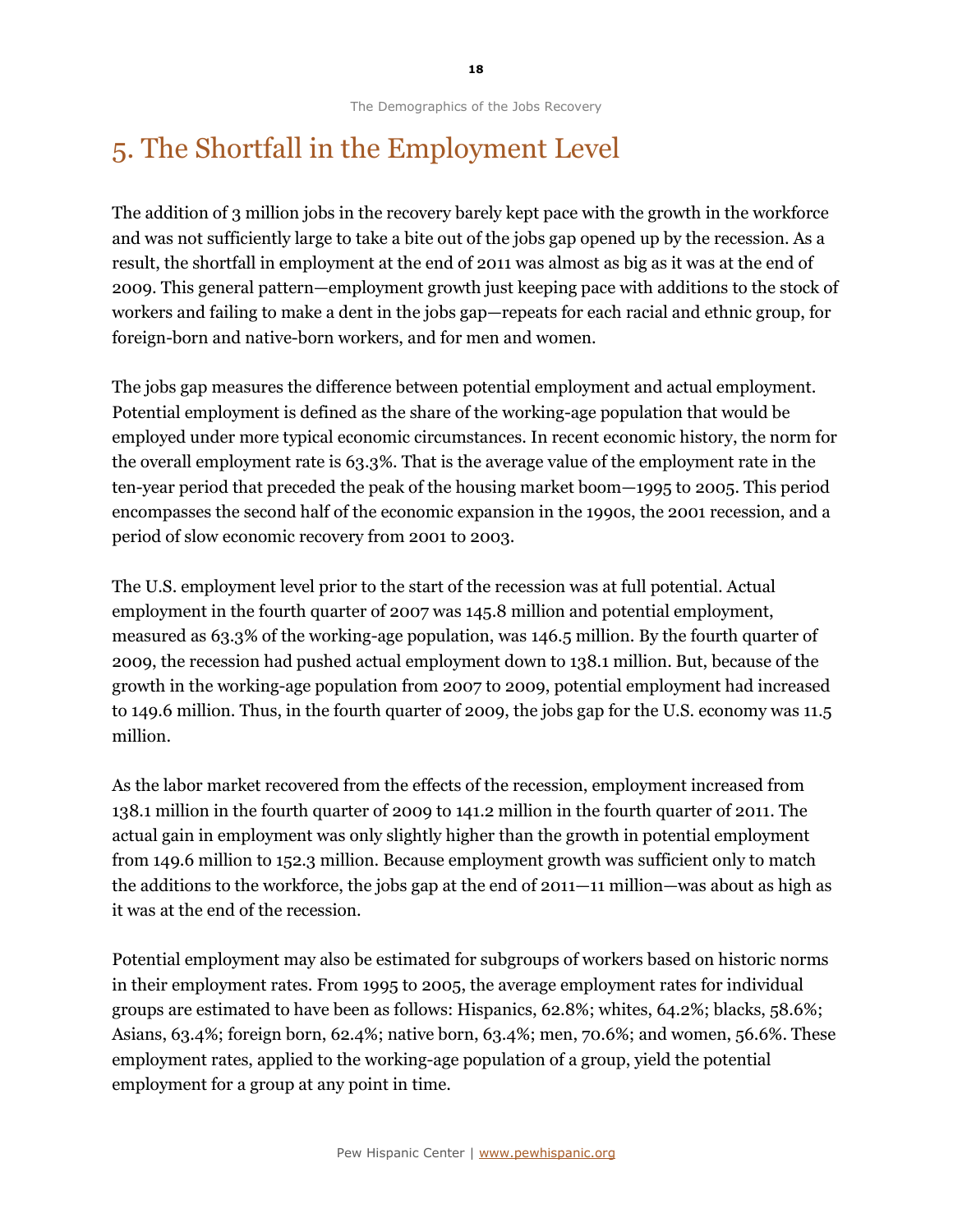The jobs gap is estimated to be the greatest for black workers. Their actual employment in the fourth quarter of 2011—14.6 million—was 1.8 million, or 12%, less than their potential employment. The next highest jobs gaps is for whites with actual employment—96.4 million falling 7.2 million, or more than 7%, short of its potential. The jobs gap for Hispanics is 1.2 million (6%), and the gap for Asians is 364,000 (5%). As is the case overall, the percentage gaps for all racial and ethnic groups are only slightly smaller than they were two years ago.<sup>13</sup>

The employment of foreign-born workers is closest to its potential. In the fourth quarter of 2009, the employment of foreign-born workers—21.5 million—was only 600,000, or 2.7%, below its potential. In the fourth quarter of 2011, the jobs gap for foreign-born workers is estimated to have been cut in half to 300,000, or 1.4%. By contrast, the jobs shortfall for nativeborn workers was 9.3% in the fourth quarter of 2009 and 8.9% in the fourth quarter of 2011. The relatively shallow jobs gap for foreign-born workers is most likely a result of the fact that many of them come to the U.S. based on their employment prospects.

Women present an exception to the general trend of a reduction in the jobs gap. For them,

i<br>I

### Figure 8

## Percent Shortfall in the Employment of Workers, by Race, Ethnicity, Nativity and Gender



Source: Pew Hispanic Center tabulations of Current Population Survey data PEW RESEARCH CENTER

employment was 3.5 million (5%) below potential in the fourth quarter of 2009. By the fourth quarter of 2011, women's employment was 3.9 million (6%) below its potential. The jobs shortfall for men is greater, but it is trending down, from 8.1 million (11%) in 2009 to 7.3 million (10%) in 2011.

<sup>&</sup>lt;sup>13</sup> The jobs gap for each group is derived independently and will not add to an economy-wide total. Also, not all racial and ethnic groups are shown.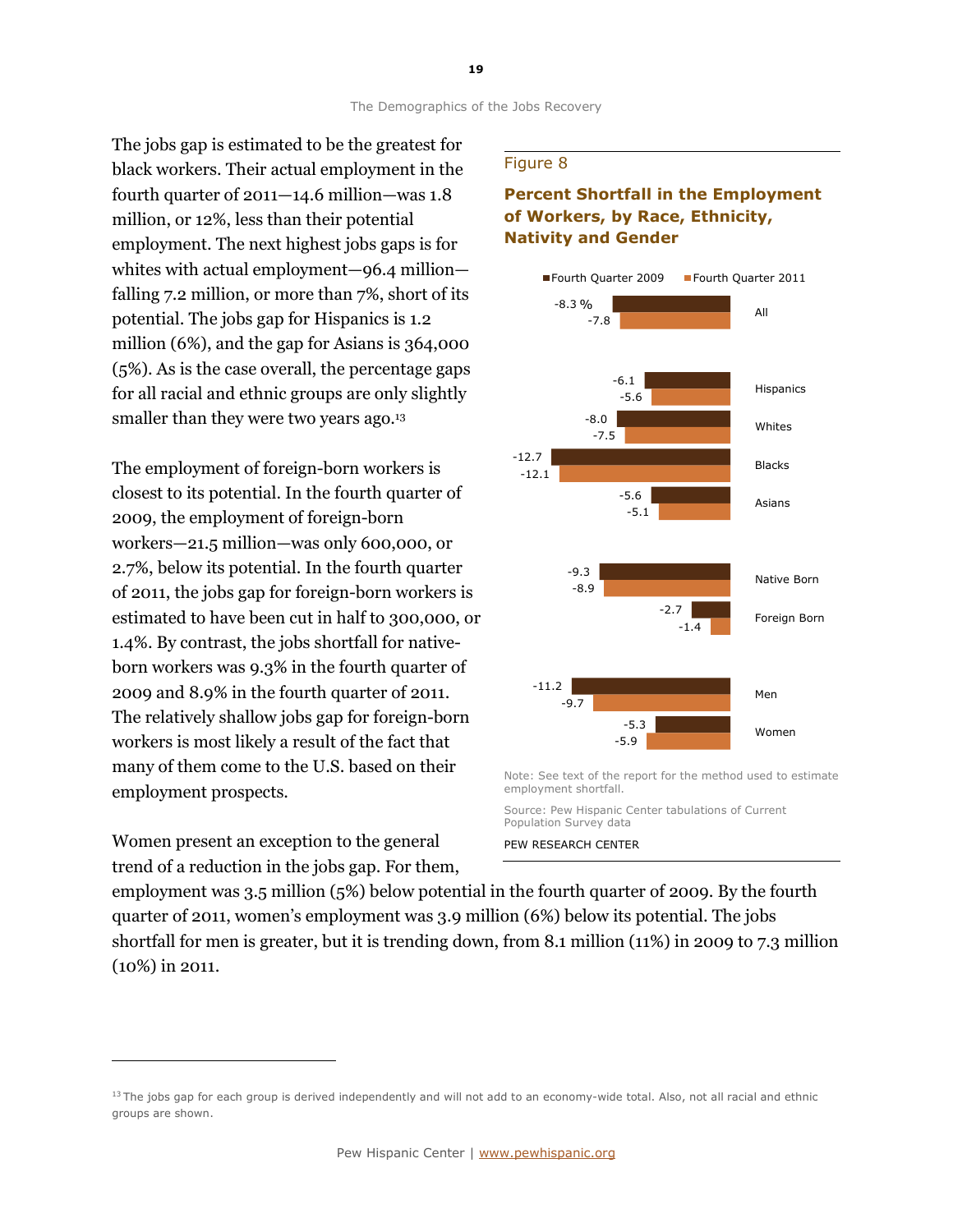The magnitudes of the jobs gaps underscore that it will take more rapid job creation to clear the backlog in employment for all groups. Among racial and ethnic groups, the growth in employment has been faster for Hispanics and Asians, but because their population is also growing faster they are in the same position as other groups, that is, facing an employment shortfall nearly as large as it was at the end of the recession.

There is some variance in the experiences of workers within nativity and gender groups in the recovery. The jobs shortfall for foreign-born workers is much less than it is for native-born workers, but the ebb and flow of the immigrant population is itself related to job prospects. At the end of the recession, men faced a jobs gap that was twice as large as the gap for women. But the jobs gap for men has fallen from 2009 to 2011 even as the gap for women has risen. By this yardstick, the economic recovery has proceeded in opposite directions for men and women.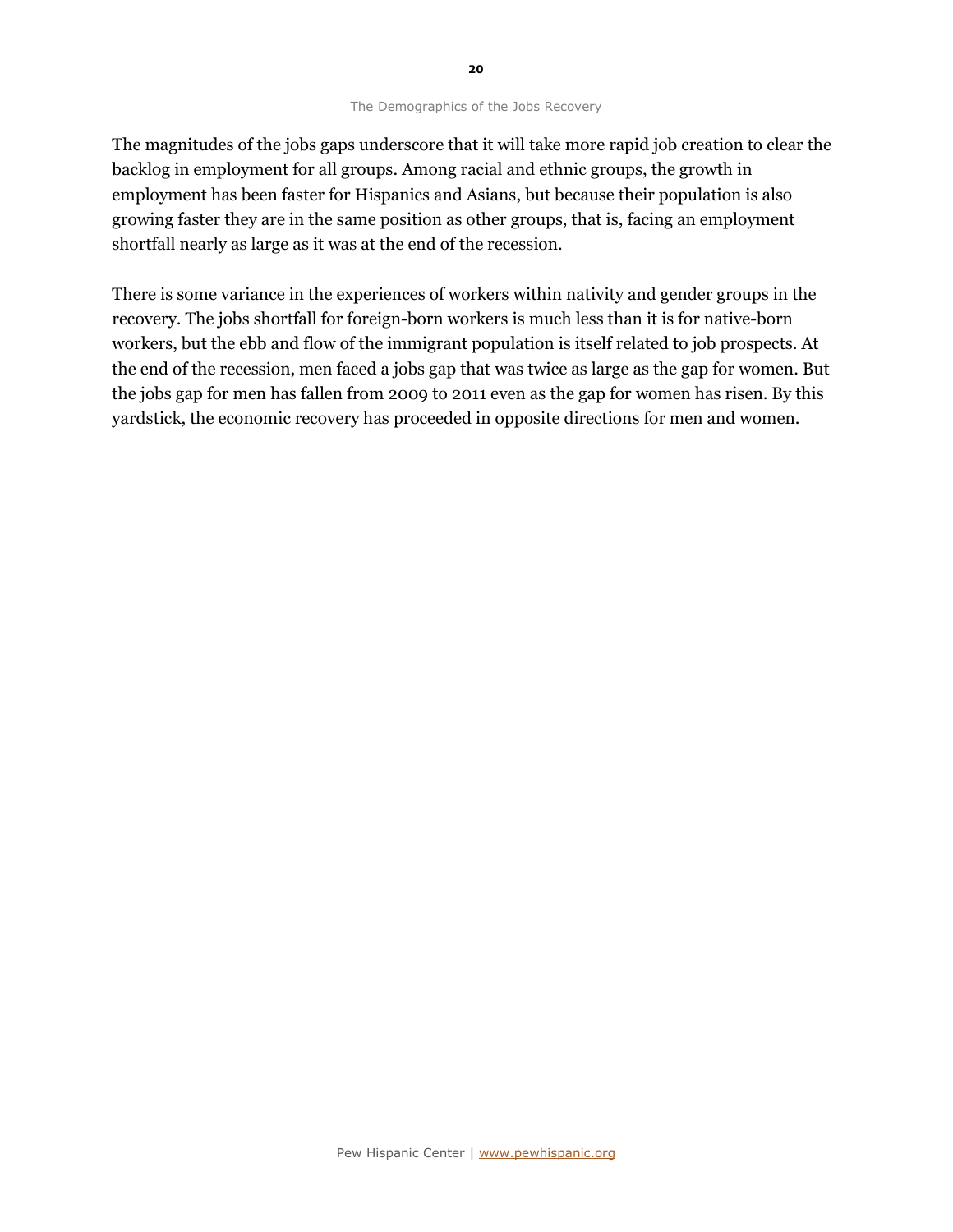# References

- Di Natale, Marisa L. "Creating Comparability in CPS Employment Series," Bureau of Labor Statistics, Washington, D.C. http://www.bls.gov/cps/cpscomp.pdf
- Kochhar, Rakesh. 2012. "Labor Force Growth Slows, Hispanic Share Grows," Pew Social and Demographic Trends, Washington, D.C. http://www.pewsocialtrends.org/2012/02/13/labor-force-growth-slows-hispanic-sharegrows-2/
- Kochhar, Rakesh. 2011. "Two Years of Economic Recovery: Women Lose Jobs, Men Find Them," Pew Social and Demographic Trends, Washington, D.C. http://www.pewsocialtrends.org/2011/07/06/two-years-of-economic-recovery-womenlose-jobs-men-find-them/
- Passel, Jeffrey S. and D'Vera Cohn. 2010. "U.S. Unauthorized Immigration Flows Are Down Sharply Since Mid-Decade," Pew Hispanic Center, Washington, D.C. http://www.pewhispanic.org/2010/09/01/us-unauthorized-immigration-flows-aredown-sharply-since-mid-decade/
- Pew Hispanic Center. 2011. "The Mexican-American Boom: Births Overtake Immigration," Washington, D.C. http://www.pewhispanic.org/2011/07/14/the-mexican-american-boom-brbirthsovertake-immigration/
- Toossi, Mitra. 2012. "Labor Force Projections to 2020: A More Slowly Growing Workforce," Monthly Labor Review, Vol. 135, no. 1: 43-64. http://www.bls.gov/opub/mlr/2012/01/art3exc.htm
- U.S. Census Bureau. 2006. "Design and Methodology: Current Population Survey," Technical Paper 66.

http://www.census.gov/prod/2006pubs/tp-66.pdf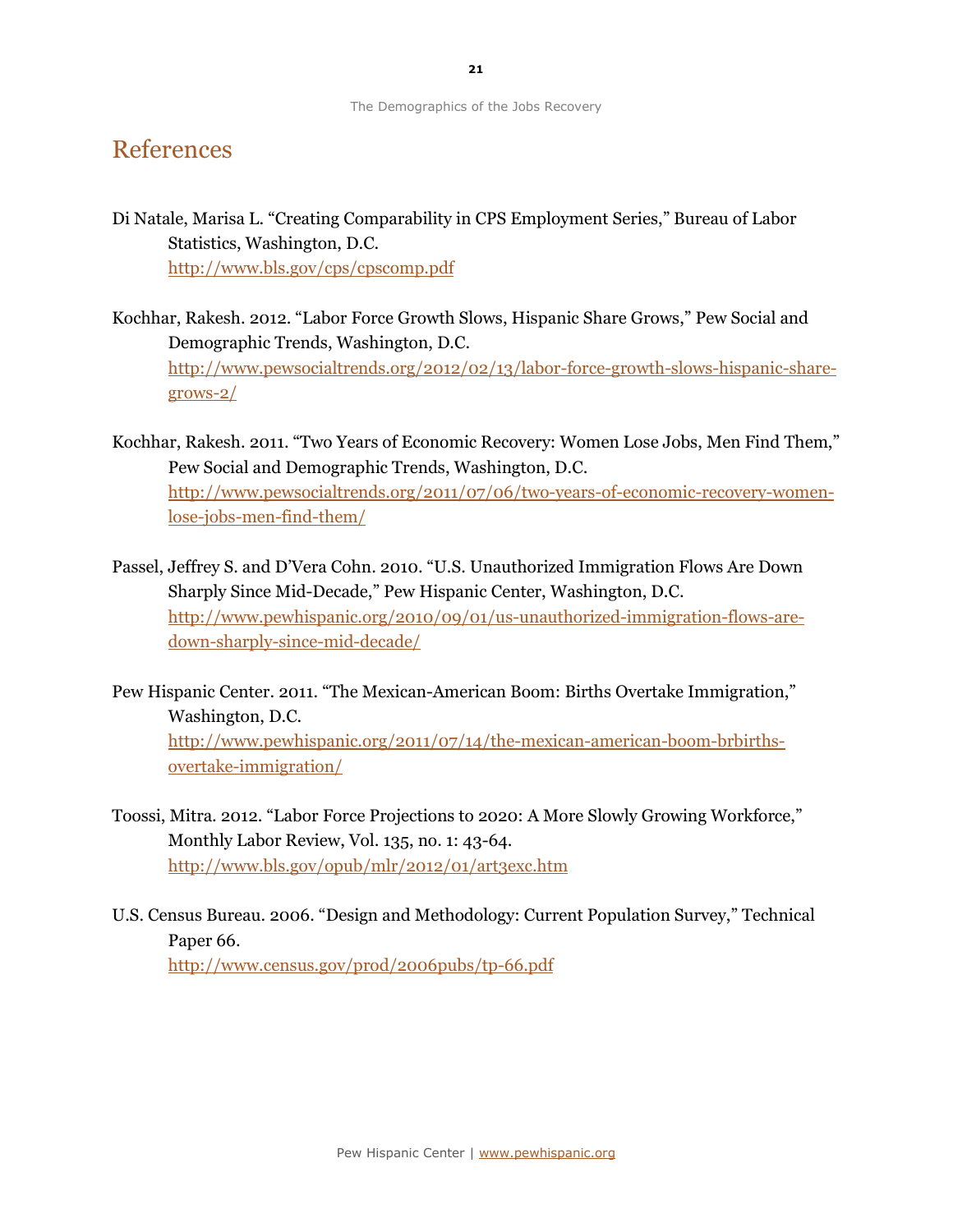# Appendix A: Revisions of the Current Population Survey

Each January, the U.S. Census Bureau makes adjustments to the population controls in the Current Population Survey. That means the sample weights are revised so that estimates from the CPS agree with pre-specified national population totals by age, sex, race and Hispanic origin and with state level totals by age, sex and race. The effect of the revision in January 2011 was to reduce the estimate of the working-age population by 347,000, the labor force by 504,000 and the number of employed workers by 472,000 ("Adjustments to Household Survey Population Estimates in January 2011," Bureau of Labor Statistics, February 2011). Rates—for employment, labor force participation and unemployment—are either not affected or only slightly affected by the January CPS revisions.

The adjustments to CPS weights are typically based on revised estimates of net international migration and updated vital statistics. Methodological changes also play a role. In the 2007 and 2008 population estimates, introduced into the CPS in January 2008 and January 2009, respectively, the Census Bureau made significant changes in the methodology used to measure international migration from 2000 onward. The impacts of those changes are concentrated in groups where a high percentage of the population is foreign born, notably working-age Hispanics and Asians. As such, the new population controls have the potential for affecting the measured size of the foreign-born population and labor force.

Labor market statistics published by the Bureau of Labor Statistics are not revised historically to account for the effect of annual revisions to CPS weights. However, for each new "vintage" of population estimates, the Census Bureau releases the entire time series of monthly population estimates from April 2000 through the year when the latest estimates are used for CPS weights. These revised population estimates can be used to produce a consistent series of CPS data from 2000 onward by reweighting the CPS.

The estimates in this report are adjusted in two ways to account for the revisions of the CPS. First, the estimates for 2007 to 2008 are produced using reweighted data that incorporate the Vintage 2008 population estimates for the civilian non-institutional population (Vintage 2008 population controls were introduced into the CPS in January 2009). The new weights are derived using procedures that follow the weighting procedures of the U.S. Census Bureau (2006) to the extent possible with public-use data applied to Vintage 2008 population estimates—both published and unpublished data supplied by the U.S. Census Bureau to the Pew Hispanic Center (see Passel and Cohn, 2010, for additional details). With this consistent series of CPS data, it is possible to more accurately measure changes over time in working-age population, labor force and employment of various racial, ethnic and nativity groups.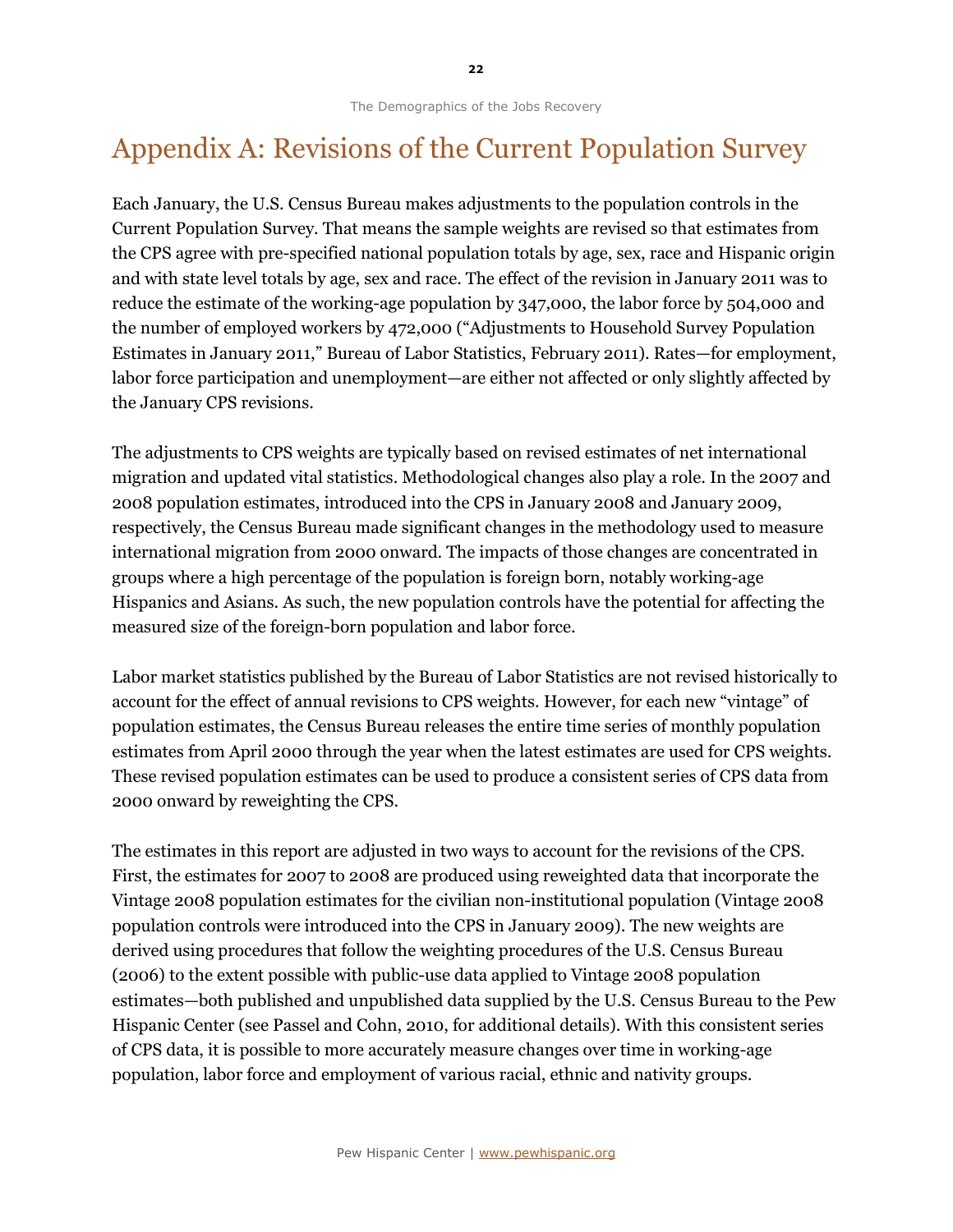Second, estimates for 2007 to 2011 are revised to account for the effects of CPS revisions in January 2010 and January 2011 using a BLS-published methodology (see "Creating Comparability in CPS Employment Series," by Marisa L. Di Natale). This methodology first produces revised estimates for the overall Hispanic and non-Hispanic populations. The overall revisions to the Hispanic and non-Hispanic estimates are then further allocated to subpopulations by gender, race, nativity, year of arrival, place of birth and industry. The allocations are based on the distributions of the Hispanic and non-Hispanic working-age population by these characteristics in the first quarter of 2011.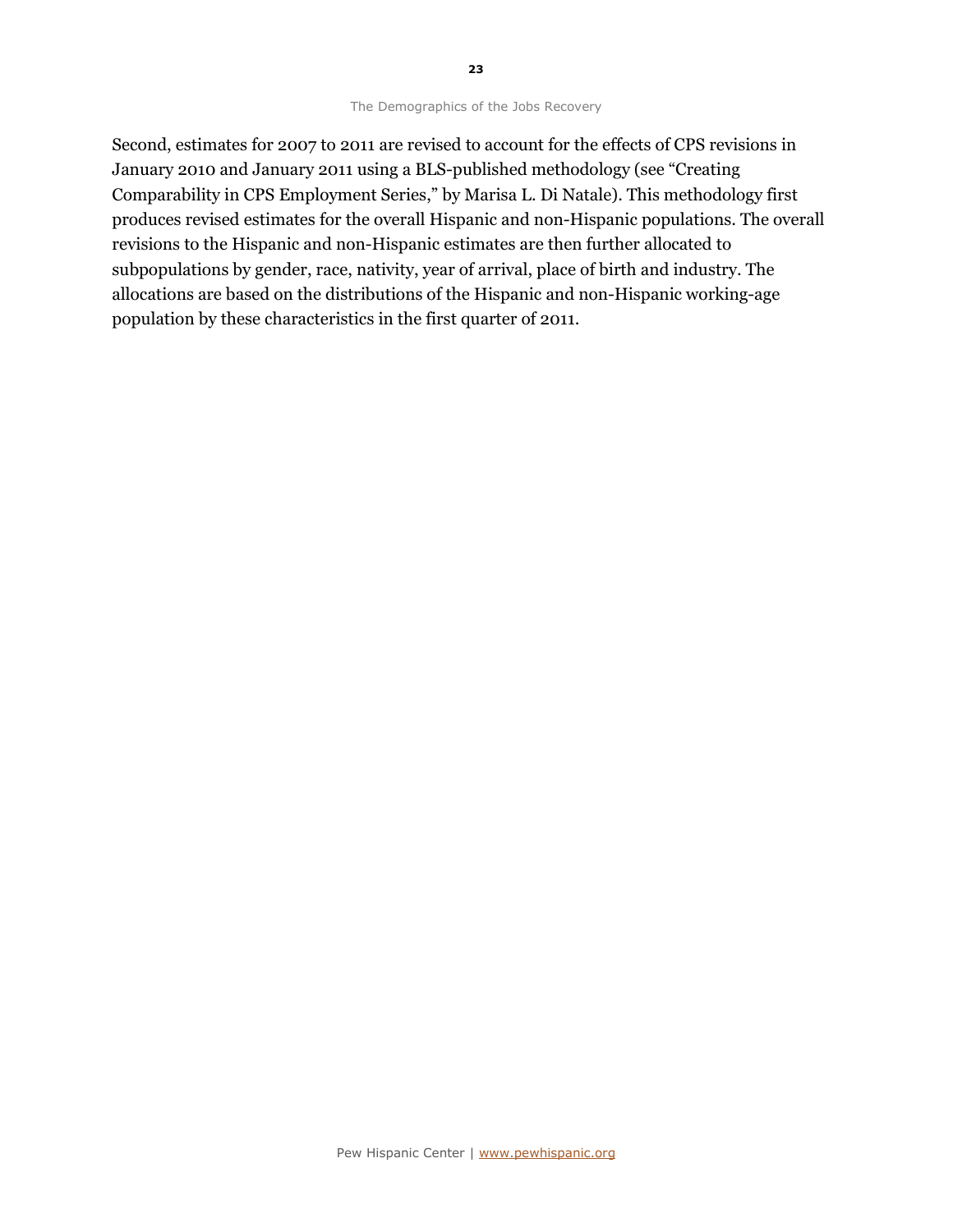# Appendix B: Data Tables

## Appendix Table B1 Labor Market Status of Hispanics and Non-Hispanics, Fourth Quarter 2007 to Fourth Quarter 2011

(nonseasonally adjusted; ages 16 and older; numbers in thousands)

|                                    |         | Year and Quarter | Change  |                        |                        |
|------------------------------------|---------|------------------|---------|------------------------|------------------------|
|                                    | 2007:4  | 2009:4           | 2011:4  | 2007:4<br>to<br>2009:4 | 2009:4<br>to<br>2011:4 |
| <b>AII</b>                         |         |                  |         |                        |                        |
| Population                         | 231,360 | 236,123          | 240,376 | 4,764                  | 4,252                  |
| Labor Force                        | 152,922 | 152,683          | 154,077 | $-239$                 | 1,394                  |
| Labor Force Participation Rate (%) | 66.1    | 64.7             | 64.1    | $-1.4$                 | $-0.6$                 |
| Employment                         | 145,831 | 138,057          | 141,212 | $-7,775$               | 3,156                  |
| Employment Rate (%)                | 63.0    | 58.5             | 58.7    | $-4.6$                 | 0.3                    |
| Unemployment                       | 7,076   | 14,627           | 12,865  | 7,551                  | $-1,762$               |
| Unemployment Rate (%)              | 4.6     | 9.6              | 8.3     | 5.0                    | $-1.2$                 |
| <b>Hispanics</b>                   |         |                  |         |                        |                        |
| Population                         | 30,856  | 32,839           | 34,796  | 1,983                  | 1,957                  |
| Labor Force                        | 21,189  | 22,266           | 23,324  | 1,077                  | 1,059                  |
| Labor Force Participation Rate (%) | 68.7    | 67.8             | 67.0    | $-0.9$                 | $-0.8$                 |
| Employment                         | 19,928  | 19,455           | 20,712  | $-473$                 | 1,258                  |
| Employment Rate (%)                | 64.6    | 59.2             | 59.5    | $-5.3$                 | 0.3                    |
| Unemployment                       | 1,248   | 2,810            | 2,612   | 1,562                  | $-198$                 |
| Unemployment Rate (%)              | 5.9     | 12.6             | 11.2    | 6.7                    | $-1.4$                 |
| <b>Non-Hispanics</b>               |         |                  |         |                        |                        |
| Population                         | 200,504 | 203,285          | 205,580 | 2,781                  | 2,295                  |
| Labor Force                        | 131,733 | 130,417          | 130,753 | $-1,316$               | 335                    |
| Labor Force Participation Rate (%) | 65.7    | 64.2             | 63.6    | $-1.5$                 | $-0.6$                 |
| Employment                         | 125,904 | 118,602          | 120,500 | $-7,302$               | 1,898                  |
| Employment Rate (%)                | 62.8    | 58.3             | 58.6    | $-4.5$                 | 0.3                    |
| Unemployment                       | 5,828   | 11,817           | 10,253  | 5,989                  | $-1,564$               |
| Unemployment Rate (%)              | 4.4     | 9.1              | 7.8     | 4.6                    | $-1.2$                 |

Notes: All numbers and percentages are rounded after changes or shares have been computed. Data are adjusted to account for the effects of annual revisions to the CPS.

Source: Pew Hispanic Center tabulations of Current Population Survey data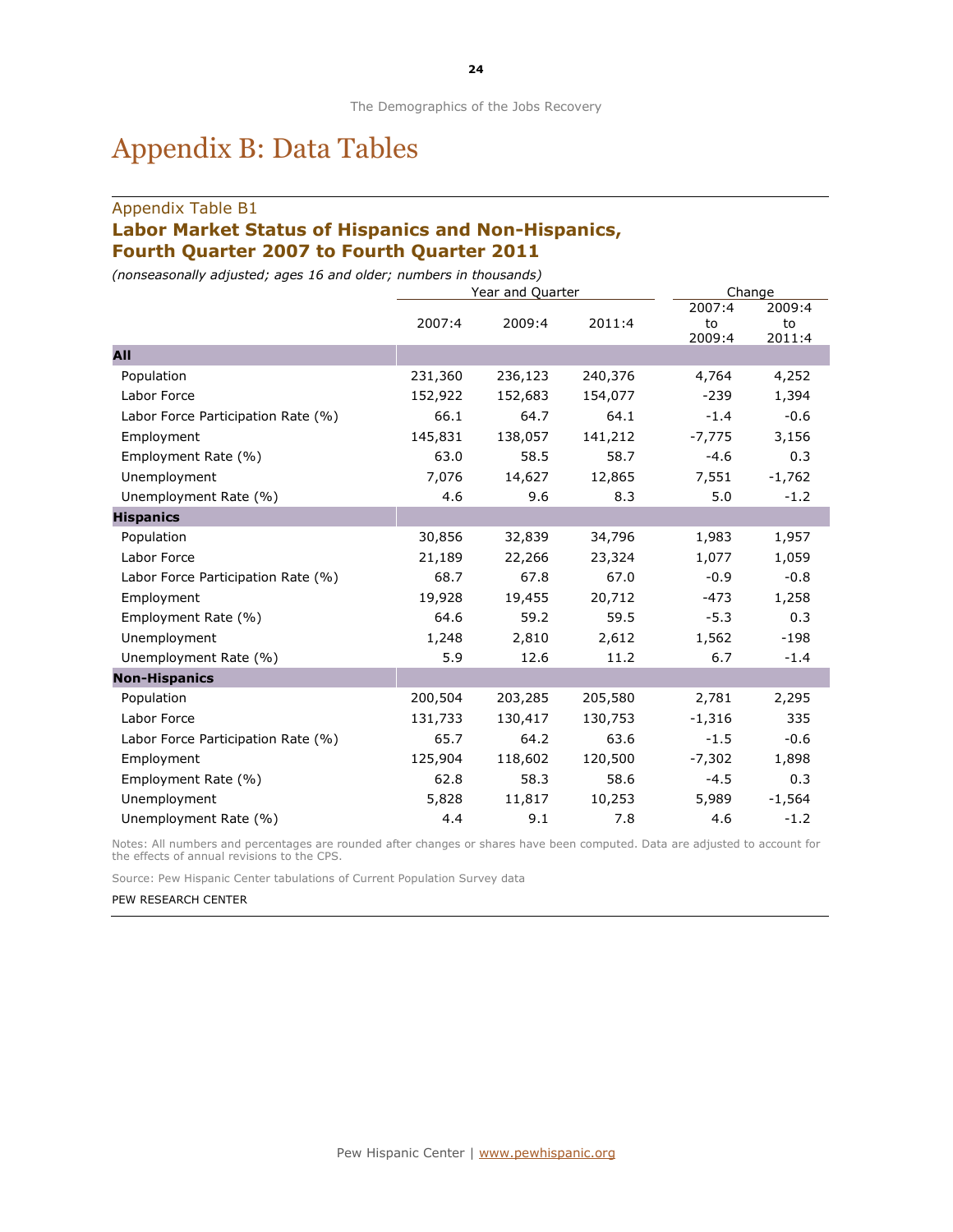## Appendix Table B2 Labor Market Status of Racial and Ethnic Groups, Fourth Quarter 2007 to Fourth Quarter 2011

(nonseasonally adjusted; ages 16 and older; numbers in thousands)

|                                    |         | Year and Quarter | Change  |                        |                        |
|------------------------------------|---------|------------------|---------|------------------------|------------------------|
|                                    | 2007:4  | 2009:4           | 2011:4  | 2007:4<br>to<br>2009:4 | 2009:4<br>to<br>2011:4 |
| <b>Hispanics</b>                   |         |                  |         |                        |                        |
| Population                         | 30,856  | 32,839           | 34,796  | 1,983                  | 1,957                  |
| Labor Force                        | 21,189  | 22,266           | 23,324  | 1,077                  | 1,059                  |
| Labor Force Participation Rate (%) | 68.7    | 67.8             | 67.0    | $-0.9$                 | $-0.8$                 |
| Employment                         | 19,928  | 19,455           | 20,712  | $-473$                 | 1,258                  |
| Employment Rate (%)                | 64.6    | 59.2             | 59.5    | $-5.3$                 | 0.3                    |
| Unemployment                       | 1,248   | 2,810            | 2,612   | 1,562                  | $-198$                 |
| Unemployment Rate (%)              | 5.9     | 12.6             | 11.2    | 6.7                    | $-1.4$                 |
| <b>Whites</b>                      |         |                  |         |                        |                        |
| Population                         | 159,245 | 160,456          | 161,338 | 1,212                  | 882                    |
| Labor Force                        | 105,230 | 103,644          | 103,170 | $-1,586$               | $-474$                 |
| Labor Force Participation Rate (%) | 66.1    | 64.6             | 63.9    | $-1.5$                 | $-0.6$                 |
| Employment                         | 101,304 | 95,354           | 96,384  | $-5,950$               | 1,029                  |
| Employment Rate (%)                | 63.6    | 59.4             | 59.7    | $-4.2$                 | 0.3                    |
| Unemployment                       | 3,925   | 8,291            | 6,786   | 4,366                  | $-1,505$               |
| Unemployment Rate (%)              | 3.7     | 8.0              | 6.6     | 4.3                    | $-1.4$                 |
| <b>Blacks</b>                      |         |                  |         |                        |                        |
| Population                         | 26,639  | 27,509           | 27,981  | 870                    | 472                    |
| Labor Force                        | 16,838  | 16,938           | 17,197  | 101                    | 259                    |
| Labor Force Participation Rate (%) | 63.2    | 61.6             | 61.5    | $-1.6$                 | $-0.1$                 |
| Employment                         | 15,389  | 14,308           | 14,626  | $-1,081$               | 318                    |
| Employment Rate (%)                | 57.8    | 52.0             | 52.3    | $-5.8$                 | 0.3                    |
| Unemployment                       | 1,449   | 2,631            | 2,571   | 1,182                  | $-60$                  |
| Unemployment Rate (%)              | 8.6     | 15.5             | 15.0    | 6.9                    | $-0.6$                 |
| <b>Asians</b>                      |         |                  |         |                        |                        |
| Population                         | 10,744  | 11,214           | 11,911  | 470                    | 697                    |
| Labor Force                        | 7,192   | 7,306            | 7,739   | 114                    | 432                    |
| Labor Force Participation Rate (%) | 66.9    | 65.2             | 65.0    | $-1.8$                 | $-0.2$                 |
| Employment                         | 6,926   | 6,733            | 7,189   | $-193$                 | 455                    |
| Employment Rate (%)                | 64.5    | 60.0             | 60.4    | $-4.4$                 | 0.3                    |
| Unemployment                       | 265     | 572              | 550     | 307                    | $-22$                  |
| Unemployment Rate (%)              | 3.7     | 7.8              | 7.1     | 4.1                    | $-0.7$                 |

Notes: All numbers and percentages are rounded after changes or shares have been computed. Data are adjusted to account for the effects of annual revisions to the CPS. All references to whites, blacks, Asians and others are to the non-Hispanic components of those populations. Whites, blacks and Asians are single-race only groups.

Source: Pew Hispanic Center tabulations of Current Population Survey data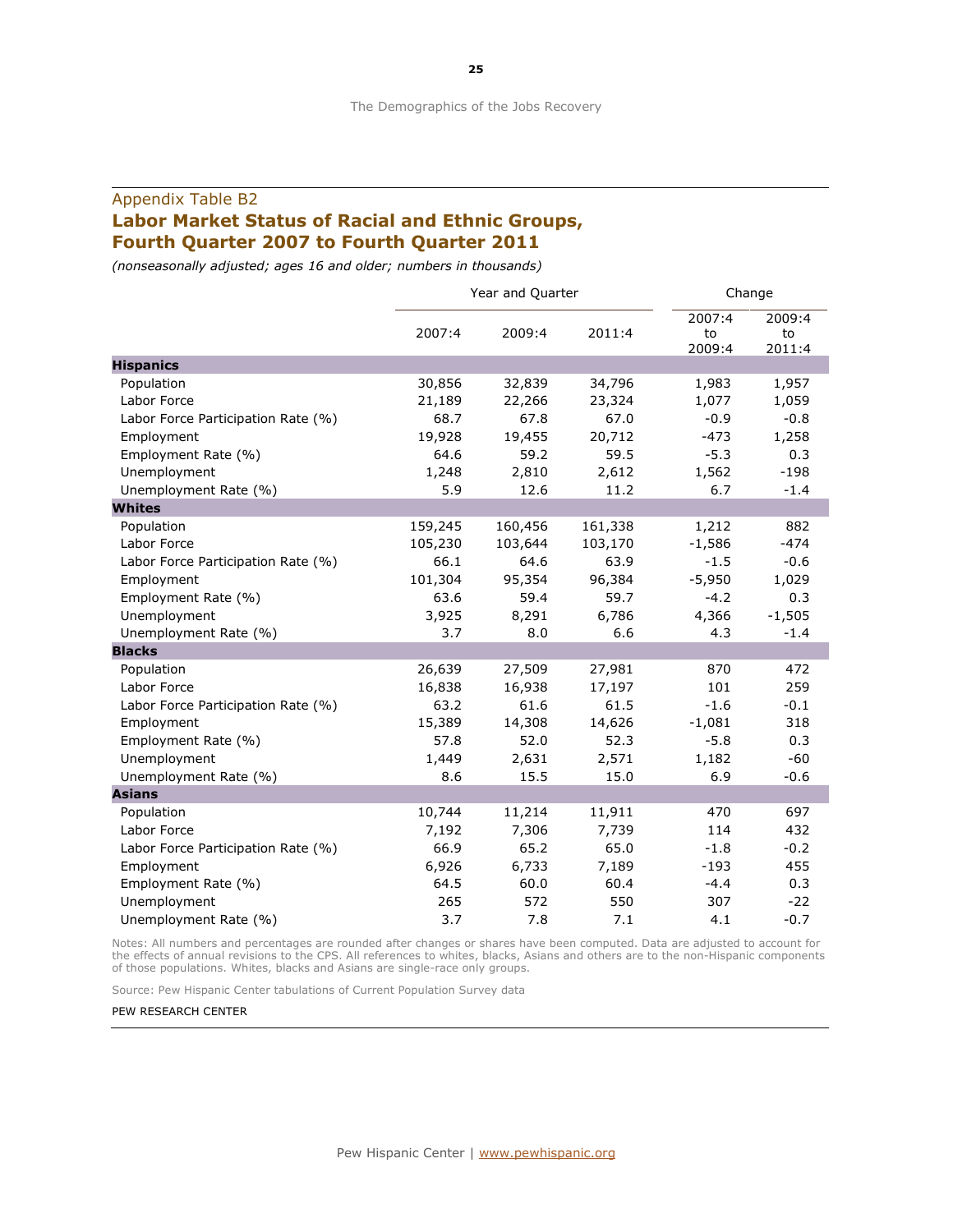## Appendix Table B3 Labor Market Status of Men and Women, Fourth Quarter 2007 to Fourth Quarter 2011

(nonseasonally adjusted; ages 16 and older; numbers in thousands)

|                                    |         | Year and Quarter | Change  |                        |                        |
|------------------------------------|---------|------------------|---------|------------------------|------------------------|
|                                    | 2007:4  | 2009:4           | 2011:4  | 2007:4<br>to<br>2009:4 | 2009:4<br>to<br>2011:4 |
| <b>Men</b>                         |         |                  |         |                        |                        |
| Population                         | 111,800 | 114,306          | 116,706 | 2,505                  | 2,400                  |
| Labor Force                        | 81,563  | 81,209           | 82,177  | $-354$                 | 968                    |
| Labor Force Participation Rate (%) | 73.0    | 71.0             | 70.4    | $-1.9$                 | $-0.6$                 |
| Employment                         | 77,704  | 72,527           | 75,078  | $-5,177$               | 2,552                  |
| Employment Rate (%)                | 69.5    | 63.4             | 64.3    | $-6.1$                 | 0.9                    |
| Unemployment                       | 3,853   | 8,684            | 7,099   | 4,831                  | $-1,585$               |
| Unemployment Rate (%)              | 4.7     | 10.7             | 8.6     | 6.0                    | $-2.1$                 |
| Women                              |         |                  |         |                        |                        |
| Population                         | 119,559 | 121,818          | 123,670 | 2,258                  | 1,852                  |
| Labor Force                        | 71,359  | 71,474           | 71,900  | 115                    | 426                    |
| Labor Force Participation Rate (%) | 59.7    | 58.7             | 58.1    | $-1.0$                 | $-0.5$                 |
| Employment                         | 68,128  | 65,530           | 66,134  | $-2,598$               | 604                    |
| Employment Rate (%)                | 57.0    | 53.8             | 53.5    | $-3.2$                 | $-0.3$                 |
| Unemployment                       | 3,223   | 5,943            | 5,766   | 2,719                  | $-177$                 |
| Unemployment Rate (%)              | 4.5     | 8.3              | 8.0     | 3.8                    | $-0.3$                 |

Notes: All numbers and percentages are rounded after changes or shares have been computed. Data are adjusted to account for the effects of annual revisions to the CPS.

Source: Pew Hispanic Center tabulations of Current Population Survey data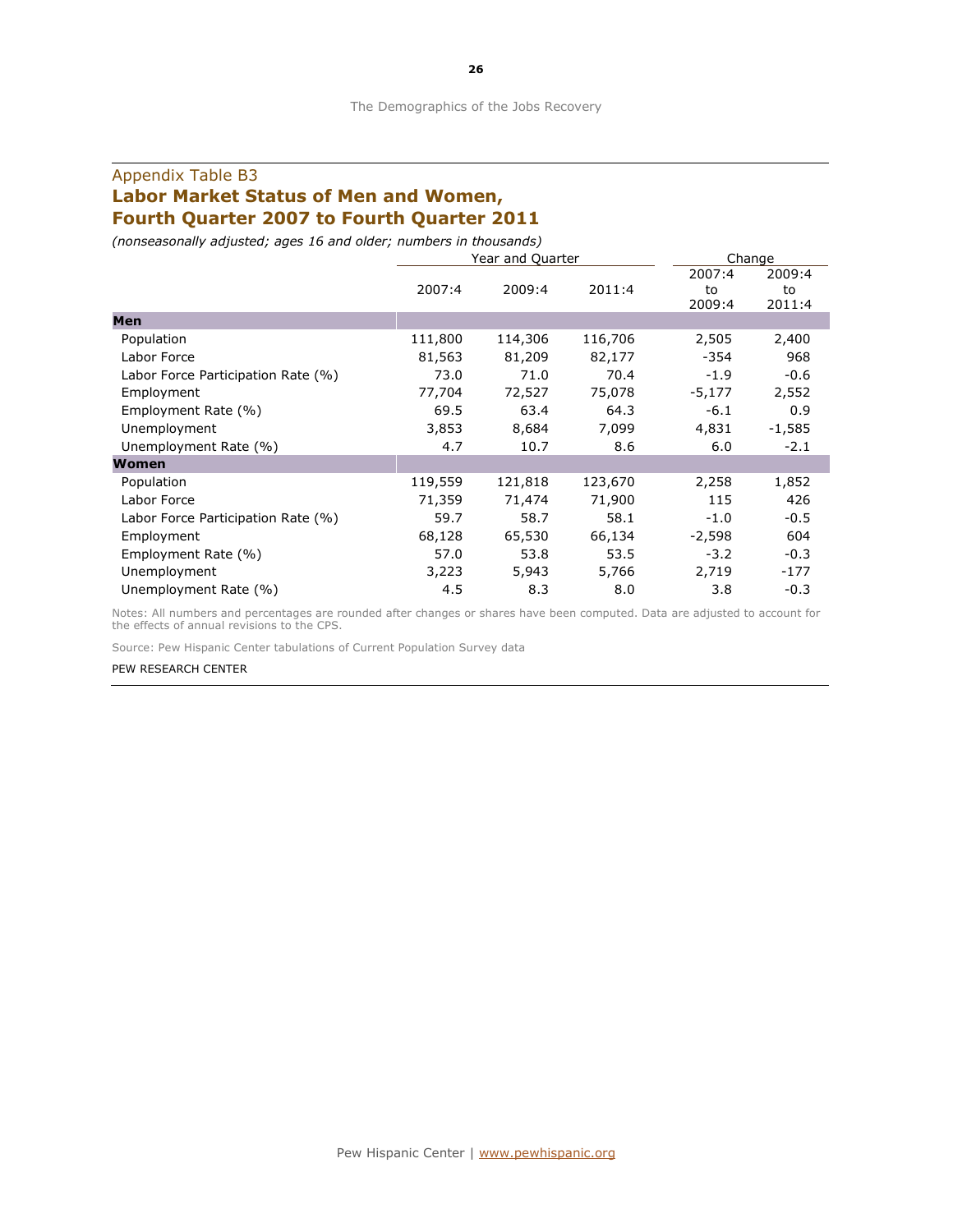# Labor Market Status of Men and Women, by Ethnicity, Fourth Quarter 2007 to Fourth Quarter 2011

(nonseasonally adjusted; ages 16 and older; numbers in thousands)

|                                    |         | Year and Quarter | Change  |          |          |
|------------------------------------|---------|------------------|---------|----------|----------|
|                                    |         |                  |         | 2007:4   | 2009:4   |
|                                    | 2007:4  | 2009:4           | 2011:4  | to       | to       |
|                                    |         |                  |         | 2009:4   | 2011:4   |
| <b>Hispanic Men</b>                |         |                  |         |          |          |
| Population                         | 15,831  | 16,873           | 17,941  | 1,042    | 1,068    |
| Labor Force                        | 12,724  | 13,166           | 13,740  | 441      | 574      |
| Labor Force Participation Rate (%) | 80.4    | 78.0             | 76.6    | $-2.3$   | $-1.4$   |
| Employment                         | 11,998  | 11,373           | 12,199  | $-625$   | 826      |
| Employment Rate (%)                | 75.8    | 67.4             | 68.0    | $-8.4$   | 0.6      |
| Unemployment                       | 720     | 1,793            | 1,540   | 1,073    | $-252$   |
| Unemployment Rate (%)              | 5.7     | 13.6             | 11.2    | 8.0      | $-2.4$   |
| <b>Hispanic Women</b>              |         |                  |         |          |          |
| Population                         | 15,025  | 15,965           | 16,854  | 941      | 889      |
| Labor Force                        | 8,464   | 9,100            | 9,585   | 635      | 485      |
| Labor Force Participation Rate (%) | 56.3    | 57.0             | 56.9    | 0.7      | $-0.1$   |
| Employment                         | 7,930   | 8,081            | 8,513   | 152      | 432      |
| Employment Rate (%)                | 52.8    | 50.6             | 50.5    | $-2.2$   | $-0.1$   |
| Unemployment                       | 529     | 1,017            | 1,072   | 489      | 54       |
| Unemployment Rate (%)              | 6.2     | 11.2             | 11.2    | 4.9      | 0.0      |
| <b>Non-Hispanic Men</b>            |         |                  |         |          |          |
| Population                         | 95,969  | 97,432           | 98,764  | 1,463    | 1,332    |
| Labor Force                        | 68,838  | 68,043           | 68,437  | $-795$   | 394      |
| Labor Force Participation Rate (%) | 71.7    | 69.8             | 69.3    | $-1.9$   | $-0.5$   |
| Employment                         | 65,706  | 61,154           | 62,879  | $-4,552$ | 1,726    |
| Employment Rate (%)                | 68.5    | 62.8             | 63.7    | $-5.7$   | 0.9      |
| Unemployment                       | 3,133   | 6,891            | 5,558   | 3,758    | $-1,333$ |
| Unemployment Rate (%)              | 4.6     | 10.1             | 8.1     | 5.6      | $-2.0$   |
| <b>Non-Hispanic Women</b>          |         |                  |         |          |          |
| Population                         | 104,535 | 105,852          | 106,815 | 1,318    | 963      |
| Labor Force                        | 62,895  | 62,374           | 62,315  | $-521$   | $-59$    |
| Labor Force Participation Rate (%) | 60.2    | 58.9             | 58.3    | $-1.2$   | $-0.6$   |
| Employment                         | 60,198  | 57,449           | 57,621  | $-2,750$ | 172      |
| Employment Rate (%)                | 57.6    | 54.3             | 53.9    | $-3.3$   | $-0.3$   |
| Unemployment                       | 2,695   | 4,925            | 4,694   | 2,231    | $-231$   |
| Unemployment Rate (%)              | 4.3     | 7.9              | 7.5     | 3.6      | $-0.4$   |

Notes: All numbers and percentages are rounded after changes or shares have been computed. Data are adjusted to account for the effects of annual revisions to the CPS.

Source: Pew Hispanic Center tabulations of Current Population Survey data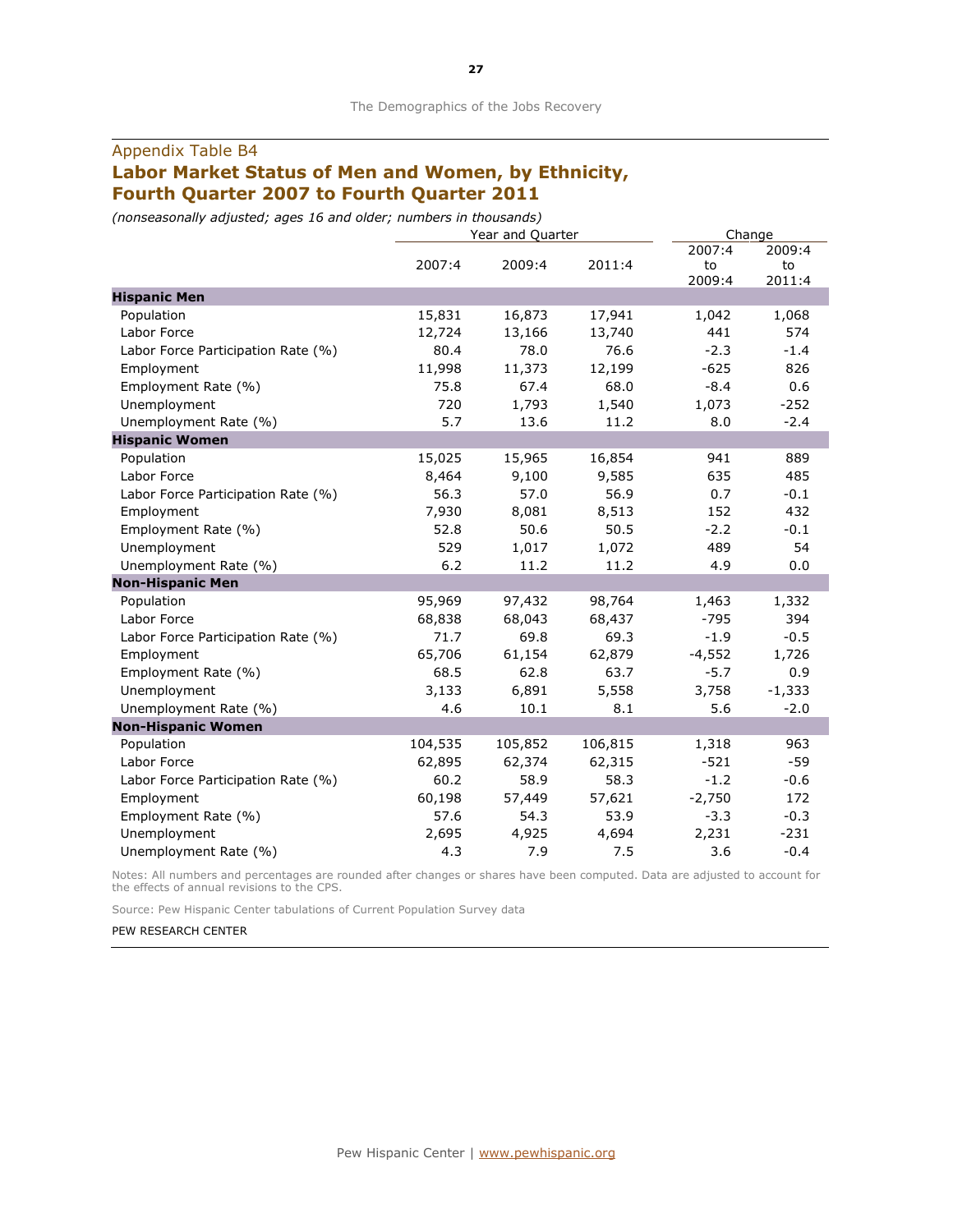# Labor Market Status of the Working-age Population, by Nativity, Fourth Quarter 2007 to Fourth Quarter 2011

(nonseasonally adjusted; ages 16 and older; numbers in thousands)

|                                    |         | Year and Quarter | Change  |                        |                        |
|------------------------------------|---------|------------------|---------|------------------------|------------------------|
|                                    | 2007:4  | 2009:4           | 2011:4  | 2007:4<br>to<br>2009:4 | 2009:4<br>to<br>2011:4 |
| <b>Native Born</b>                 |         |                  |         |                        |                        |
| Population                         | 196,865 | 200,677          | 203,583 | 3,812                  | 2,906                  |
| Labor Force                        | 129,375 | 128,722          | 129,264 | $-652$                 | 542                    |
| Labor Force Participation Rate (%) | 65.7    | 64.1             | 63.5    | $-1.6$                 | $-0.6$                 |
| Employment                         | 123,360 | 116,523          | 118,565 | $-6,837$               | 2,041                  |
| Employment Rate (%)                | 62.7    | 58.1             | 58.2    | $-4.6$                 | 0.2                    |
| Unemployment                       | 6,008   | 12,201           | 10,700  | 6,192                  | $-1,501$               |
| Unemployment Rate (%)              | 4.6     | 9.5              | 8.3     | 4.8                    | $-1.2$                 |
| <b>Foreign Born</b>                |         |                  |         |                        |                        |
| Population                         | 34,495  | 35,446           | 36,792  | 952                    | 1,346                  |
| Labor Force                        | 23,547  | 23,961           | 24,813  | 413                    | 852                    |
| Labor Force Participation Rate (%) | 68.3    | 67.6             | 67.4    | $-0.7$                 | $-0.2$                 |
| Employment                         | 22,471  | 21,533           | 22,648  | $-938$                 | 1,115                  |
| Employment Rate (%)                | 65.1    | 60.7             | 61.6    | $-4.4$                 | 0.8                    |
| Unemployment                       | 1,068   | 2,426            | 2,165   | 1,358                  | $-261$                 |
| Unemployment Rate (%)              | 4.5     | 10.1             | 8.7     | 5.6                    | $-1.4$                 |

Notes: All numbers and percentages are rounded after changes or shares have been computed. Data are adjusted to account for the effects of annual revisions to the CPS.

Source: Pew Hispanic Center tabulations of Current Population Survey data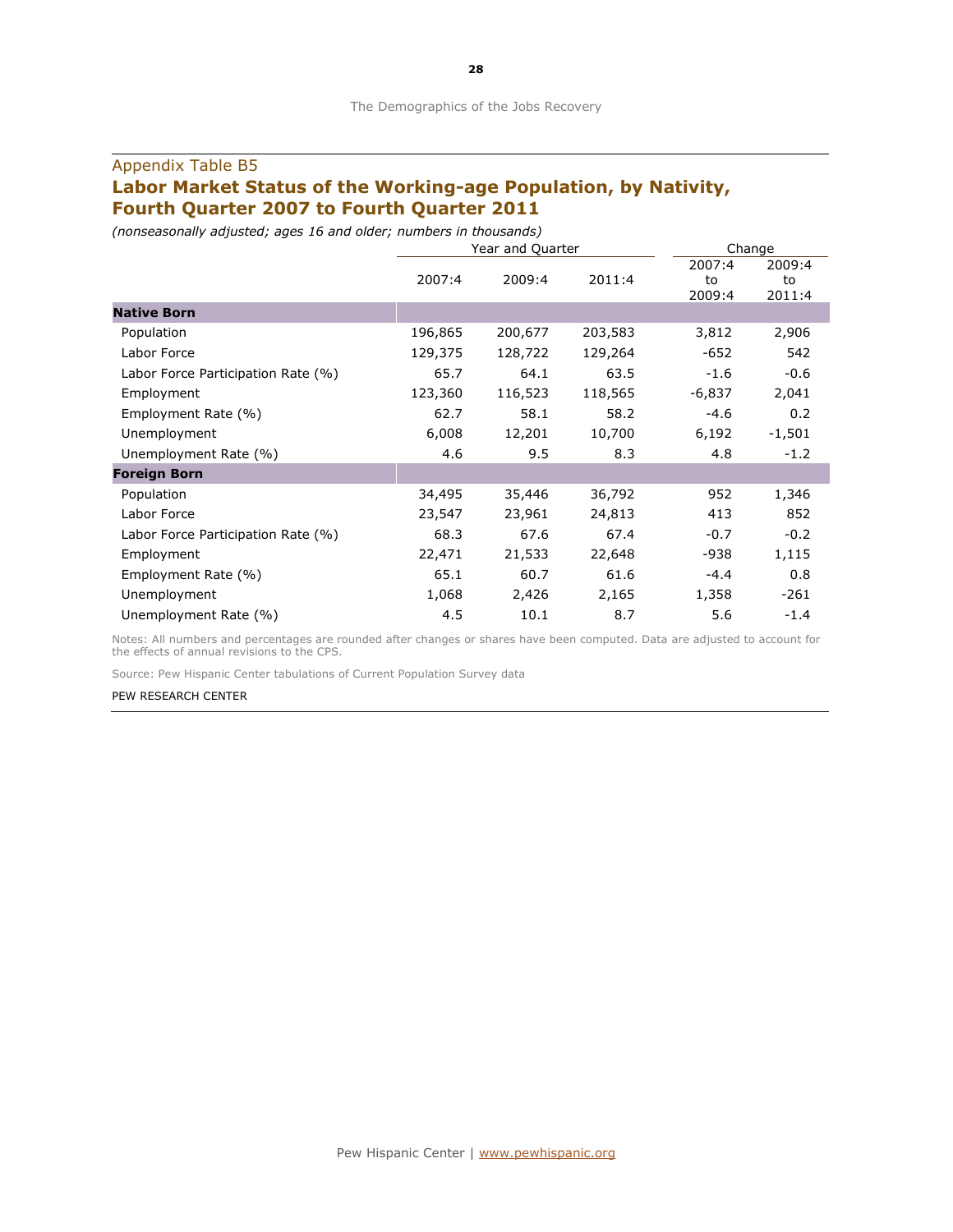# Labor Market Status of the Working-age Population, by Nativity and Ethnicity, Fourth Quarter 2007 to Fourth Quarter 2011

(nonseasonally adjusted; ages 16 and older; numbers in thousands)

|                                    |         | Year and Quarter |         | Change         |          |  |
|------------------------------------|---------|------------------|---------|----------------|----------|--|
|                                    |         |                  |         | 2007:4         | 2009:4   |  |
|                                    | 2007:4  | 2009:4           | 2011:4  | to             | to       |  |
|                                    |         |                  |         | 2009:4         | 2011:4   |  |
| <b>Native-born Hispanics</b>       |         |                  |         |                |          |  |
| Population                         | 14,534  | 15,991           | 17,604  | 1,457          | 1,614    |  |
| Labor Force                        | 9,615   | 10,285           | 11,174  | 670            | 889      |  |
| Labor Force Participation Rate (%) | 66.2    | 64.3             | 63.5    | $-1.8$         | $-0.8$   |  |
| Employment                         | 8,960   | 8,877            | 9,711   | $-83$          | 834      |  |
| Employment Rate (%)                | 61.6    | 55.5             | 55.2    | $-6.1$         | $-0.3$   |  |
| Unemployment                       | 650     | 1,409            | 1,463   | 759            | 55       |  |
| Unemployment Rate (%)              | 6.8     | 13.7             | 13.1    | 6.9            | $-0.6$   |  |
| <b>Foreign-born Hispanics</b>      |         |                  |         |                |          |  |
| Population                         | 16,322  | 16,848           | 17,191  | 526            | 343      |  |
| Labor Force                        | 11,574  | 11,981           | 12,150  | 407            | 170      |  |
| Labor Force Participation Rate (%) | 70.9    | 71.1             | 70.7    | 0.2            | $-0.4$   |  |
| Employment                         | 10,968  | 10,578           | 11,001  | $-390$         | 423      |  |
| Employment Rate (%)                | 67.2    | 62.8             | 64.0    | $-4.4$         | 1.2      |  |
| Unemployment                       | 598     | 1,401            | 1,149   | 803            | $-253$   |  |
| Unemployment Rate (%)              | 5.2     | 11.7             | 9.5     | 6.5            | $-2.2$   |  |
| <b>Native-born Non-Hispanics</b>   |         |                  |         |                |          |  |
| Population                         | 182,331 | 184,686          | 185,979 | 2,355          | 1,293    |  |
| Labor Force                        | 119,760 | 118,437          | 118,090 | $-1,322$       | $-347$   |  |
| Labor Force Participation Rate (%) | 65.7    | 64.1             | 63.5    | $-1.6$         | $-0.6$   |  |
| Employment                         | 114,400 | 107,647          | 108,854 | $-6,753$       | 1,207    |  |
| Employment Rate (%)                | 62.7    | 58.3             | 58.5    | $-4.5$         | 0.2      |  |
| Unemployment                       | 5,358   | 10,792           | 9,236   | 5,434          | $-1,556$ |  |
| Unemployment Rate (%)              | 4.5     | 9.1              | 7.8     | 4.6            | $-1.3$   |  |
| <b>Foreign-born Non-Hispanics</b>  |         |                  |         |                |          |  |
| Population                         | 18,172  | 18,598           | 19,601  | 426            | 1,002    |  |
| Labor Force                        | 11,973  | 11,980           | 12,663  | $\overline{7}$ | 683      |  |
| Labor Force Participation Rate (%) | 65.9    | 64.4             | 64.6    | $-1.5$         | 0.2      |  |
| Employment                         | 11,503  | 10,955           | 11,646  | $-548$         | 691      |  |
| Employment Rate (%)                | 63.3    | 58.9             | 59.4    | $-4.4$         | 0.5      |  |
| Unemployment                       | 470     | 1,025            | 1,016   | 555            | -8       |  |
| Unemployment Rate (%)              | 3.9     | 8.6              | 8.0     | 4.6            | $-0.5$   |  |

Notes: All numbers and percentages are rounded after changes or shares have been computed. Data are adjusted to account for the effects of annual revisions to the CPS.

Source: Pew Hispanic Center tabulations of Current Population Survey data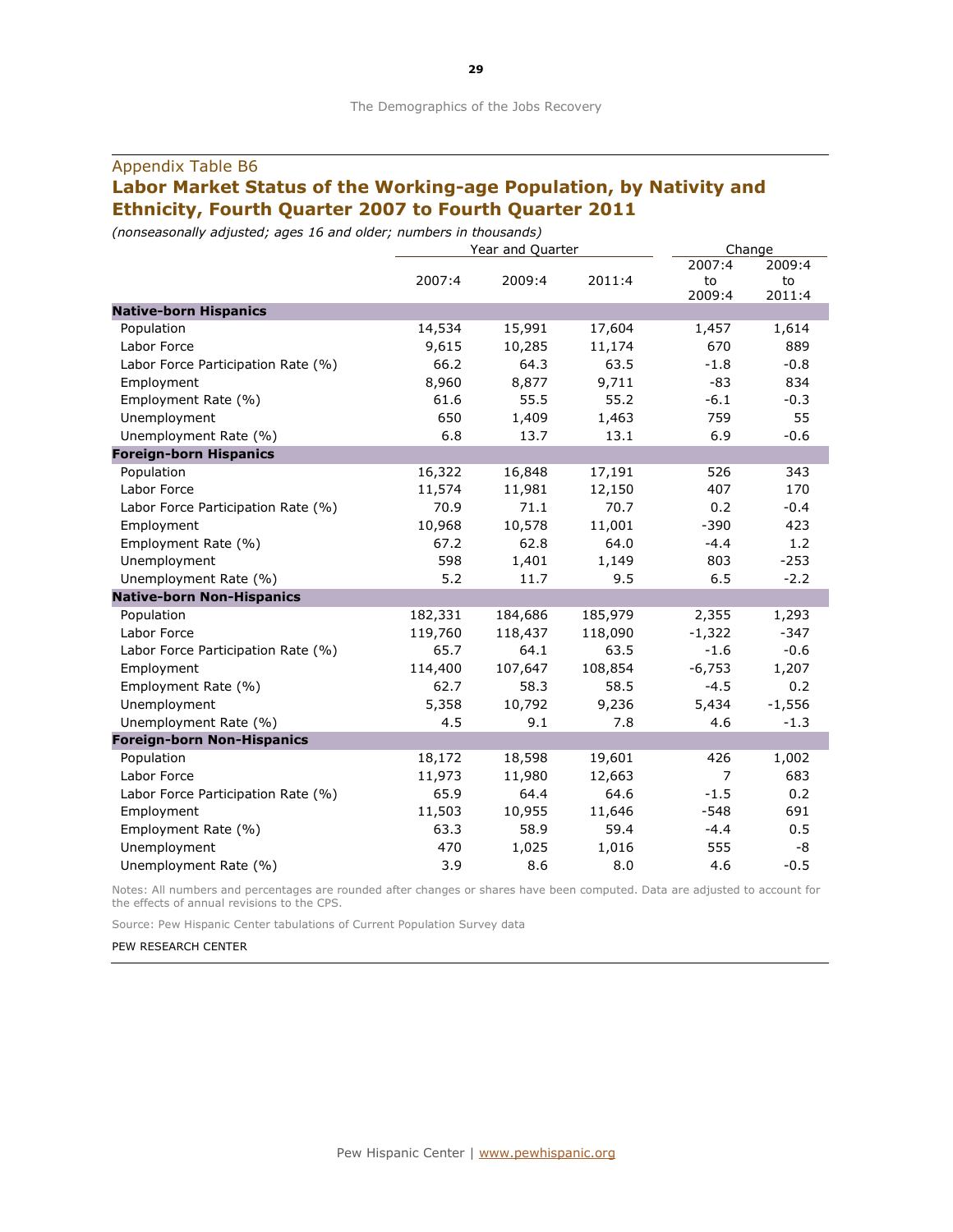## Labor Market Status of Foreign-born Hispanics, by Period of Arrival, Fourth Quarter 2007 to Fourth Quarter 2011

(nonseasonally adjusted; ages 16 and older; numbers in thousands)

|                                    |        | Year and Quarter | Change |        |         |
|------------------------------------|--------|------------------|--------|--------|---------|
|                                    |        |                  |        | 2007:4 | 2009:4  |
|                                    | 2007:4 | 2009:4           | 2011:4 | to     | to      |
| <b>All Foreign-born Hispanics</b>  |        |                  |        | 2009:4 | 2011:4  |
| Population                         | 16,322 | 16,848           | 17,191 | 526    | 343     |
| Labor Force                        | 11,574 | 11,981           | 12,150 | 407    | 170     |
| Labor Force Participation Rate (%) | 70.9   | 71.1             | 70.7   | 0.2    | $-0.4$  |
| Employment                         | 10,968 | 10,578           | 11,001 | $-390$ | 423     |
| Employment Rate (%)                | 67.2   | 62.8             | 64.0   | $-4.4$ | 1.2     |
| Unemployment                       | 598    | 1,401            | 1,149  | 803    | $-253$  |
| Unemployment Rate (%)              | 5.2    | 11.7             | 9.5    | 6.5    | $-2.2$  |
| Before 1980                        |        |                  |        |        |         |
| Population                         | 2,900  | 2,912            | 2,729  | 12     | $-182$  |
| Labor Force                        | 1,660  | 1,675            | 1,574  | 15     | $-101$  |
| Labor Force Participation Rate (%) | 57.2   | 57.5             | 57.7   | 0.3    | 0.1     |
| Employment                         | 1,588  | 1,514            | 1,406  | $-74$  | $-108$  |
| Employment Rate (%)                | 54.8   | 52.0             | 51.5   | $-2.8$ | $-0.5$  |
| Unemployment                       | 70     | 161              | 168    | 91     | 7       |
| Unemployment Rate (%)              | 4.2    | 9.6              | 10.7   | 5.4    | 1.1     |
| 1980 to 1989                       |        |                  |        |        |         |
| Population                         | 3,764  | 3,686            | 3,424  | -78    | $-262$  |
| Labor Force                        | 2,912  | 2,798            | 2,555  | $-114$ | $-243$  |
| Labor Force Participation Rate (%) | 77.4   | 75.9             | 74.6   | $-1.5$ | $-1.3$  |
| Employment                         | 2,770  | 2,463            | 2,326  | $-307$ | $-137$  |
| Employment Rate (%)                | 73.6   | 66.8             | 67.9   | $-6.8$ | $1.1\,$ |
| Unemployment                       | 140    | 334              | 229    | 194    | $-106$  |
| Unemployment Rate (%)              | 4.8    | 11.9             | 8.9    | 7.1    | $-3.0$  |
| 1990 to 1999                       |        |                  |        |        |         |
| Population                         | 5,276  | 5,359            | 5,266  | 83     | -93     |
| Labor Force                        | 3,837  | 3,938            | 3,941  | 100    | 3       |
| Labor Force Participation Rate (%) | 72.7   | 73.5             | 74.8   | 0.8    | 1.4     |
| Employment                         | 3,623  | 3,466            | 3,556  | $-157$ | 91      |
| Employment Rate (%)                | 68.7   | 64.7             | 67.5   | $-4.0$ | 2.9     |
| Unemployment                       | 213    | 472              | 384    | 259    | $-88$   |
| Unemployment Rate (%)              | 5.5    | 12.0             | 9.8    | 6.4    | $-2.2$  |
| 2000 or later                      |        |                  |        |        |         |
| Population                         | 4,381  | 4,891            | 5,772  | 511    | 880     |
| Labor Force                        | 3,164  | 3,570            | 4,080  | 405    | 510     |
| Labor Force Participation Rate (%) | 72.2   | 73.0             | 70.7   | 0.8    | $-2.3$  |
| Employment                         | 2,987  | 3,135            | 3,712  | 148    | 577     |
| Employment Rate (%)                | 68.2   | 64.1             | 64.3   | $-4.1$ | 0.2     |
| Unemployment                       | 175    | 434              | 368    | 260    | -66     |
| Unemployment Rate (%)              | 5.5    | 12.2             | 9.0    | 6.6    | $-3.2$  |

Notes: All numbers and percentages are rounded after changes or shares have been computed. Data are adjusted to account for the effects of annual revisions to the CPS.

Source: Pew Hispanic Center tabulations of Current Population Survey data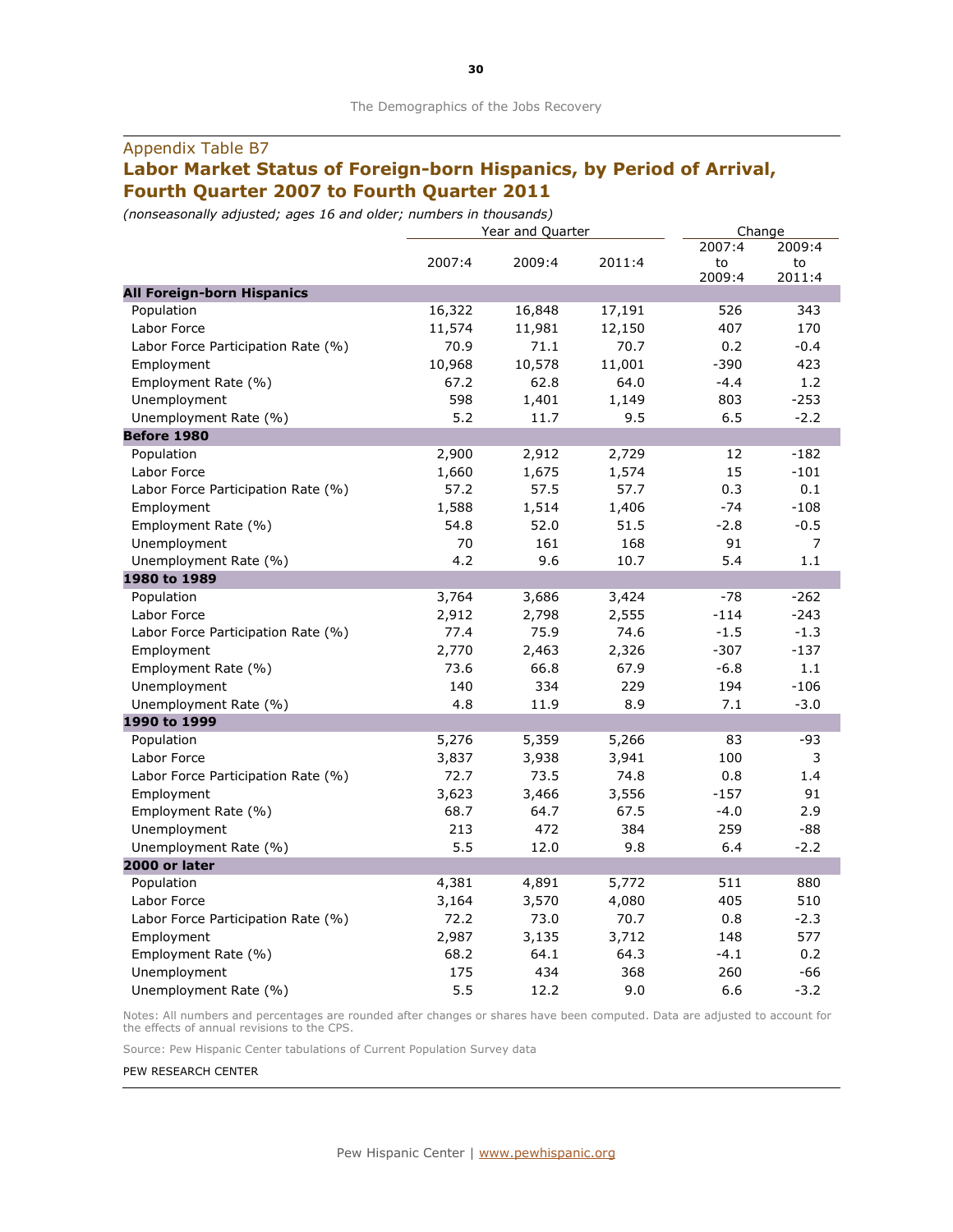## Labor Market Status of Foreign-born Non-Hispanics, by Period of Arrival, Fourth Quarter 2007 to Fourth Quarter 2011

(nonseasonally adjusted; ages 16 and older; numbers in thousands)

|                                       |        | Year and Quarter |        | Change |        |  |
|---------------------------------------|--------|------------------|--------|--------|--------|--|
|                                       |        |                  |        | 2007:4 | 2009:4 |  |
|                                       | 2007:4 | 2009:4           | 2011:4 | to     | to     |  |
| <b>All Foreign-born Non-Hispanics</b> |        |                  |        | 2009:4 | 2011:4 |  |
| Population                            | 18,172 | 18,598           | 19,601 | 426    | 1,002  |  |
| Labor Force                           | 11,973 | 11,980           | 12,663 | 7      | 683    |  |
|                                       | 65.9   | 64.4             | 64.6   | $-1.5$ | 0.2    |  |
| Labor Force Participation Rate (%)    | 11,503 |                  | 11,646 | $-548$ | 691    |  |
| Employment                            |        | 10,955           |        |        |        |  |
| Employment Rate (%)                   | 63.3   | 58.9             | 59.4   | $-4.4$ | 0.5    |  |
| Unemployment                          | 470    | 1,025            | 1,016  | 555    | -8     |  |
| Unemployment Rate (%)                 | 3.9    | 8.6              | 8.0    | 4.6    | $-0.5$ |  |
| Before 1980                           |        |                  |        |        |        |  |
| Population                            | 4,708  | 4,531            | 4,103  | $-177$ | $-428$ |  |
| Labor Force                           | 2,510  | 2,279            | 1,873  | $-231$ | $-406$ |  |
| Labor Force Participation Rate (%)    | 53.3   | 50.3             | 45.6   | $-3.0$ | $-4.7$ |  |
| Employment                            | 2,455  | 2,135            | 1,753  | $-319$ | $-382$ |  |
| Employment Rate (%)                   | 52.1   | 47.1             | 42.7   | $-5.0$ | $-4.4$ |  |
| Unemployment                          | 56     | 144              | 120    | 88     | $-24$  |  |
| Unemployment Rate (%)                 | 2.2    | 6.3              | 6.4    | 4.1    | 0.1    |  |
| 1980 to 1989                          |        |                  |        |        |        |  |
| Population                            | 3,757  | 3,891            | 3,635  | 134    | $-256$ |  |
| Labor Force                           | 2,817  | 2,839            | 2,731  | 22     | $-108$ |  |
| Labor Force Participation Rate (%)    | 75.0   | 73.0             | 75.1   | $-2.0$ | 2.1    |  |
| Employment                            | 2,713  | 2,613            | 2,519  | -99    | -94    |  |
| Employment Rate (%)                   | 72.2   | 67.2             | 69.3   | $-5.0$ | 2.1    |  |
| Unemployment                          | 104    | 226              | 212    | 122    | $-14$  |  |
| Unemployment Rate (%)                 | 3.7    | 8.0              | 7.8    | 4.3    | $-0.2$ |  |
| 1990 to 1999                          |        |                  |        |        |        |  |
| Population                            | 5,295  | 4,818            | 5,278  | $-477$ | 460    |  |
| Labor Force                           | 3,765  | 3,441            | 3,769  | $-324$ | 328    |  |
| Labor Force Participation Rate (%)    | 71.1   | 71.4             | 71.4   | 0.3    | 0.0    |  |
| Employment                            | 3,618  | 3,109            | 3,487  | $-509$ | 378    |  |
| Employment Rate (%)                   | 68.3   | 64.5             | 66.1   | $-3.8$ | 1.5    |  |
| Unemployment                          | 146    | 332              | 283    | 186    | $-49$  |  |
| Unemployment Rate (%)                 | 3.9    | 9.7              | 7.5    | 5.8    | $-2.2$ |  |
| 2000 or later                         |        |                  |        |        |        |  |
| Population                            | 4,408  | 5,357            | 6,585  | 948    | 1,229  |  |
| Labor Force                           | 2,880  | 3,420            | 4,290  | 540    | 870    |  |
| Labor Force Participation Rate (%)    | 65.3   | 63.8             | 65.1   | $-1.5$ | 1.3    |  |
| Employment                            | 2,717  | 3,097            | 3,888  | 380    | 791    |  |
| Employment Rate (%)                   | 61.6   | 57.8             | 59.0   | $-3.8$ | 1.2    |  |
| Unemployment                          | 163    | 323              | 402    | 160    | 79     |  |
| Unemployment Rate (%)                 | 5.7    | 9.4              | 9.4    | 3.8    | $-0.1$ |  |
|                                       |        |                  |        |        |        |  |

Notes: All numbers and percentages are rounded after changes or shares have been computed. Data are adjusted to account for the effects of annual revisions to the CPS.

Source: Pew Hispanic Center tabulations of Current Population Survey data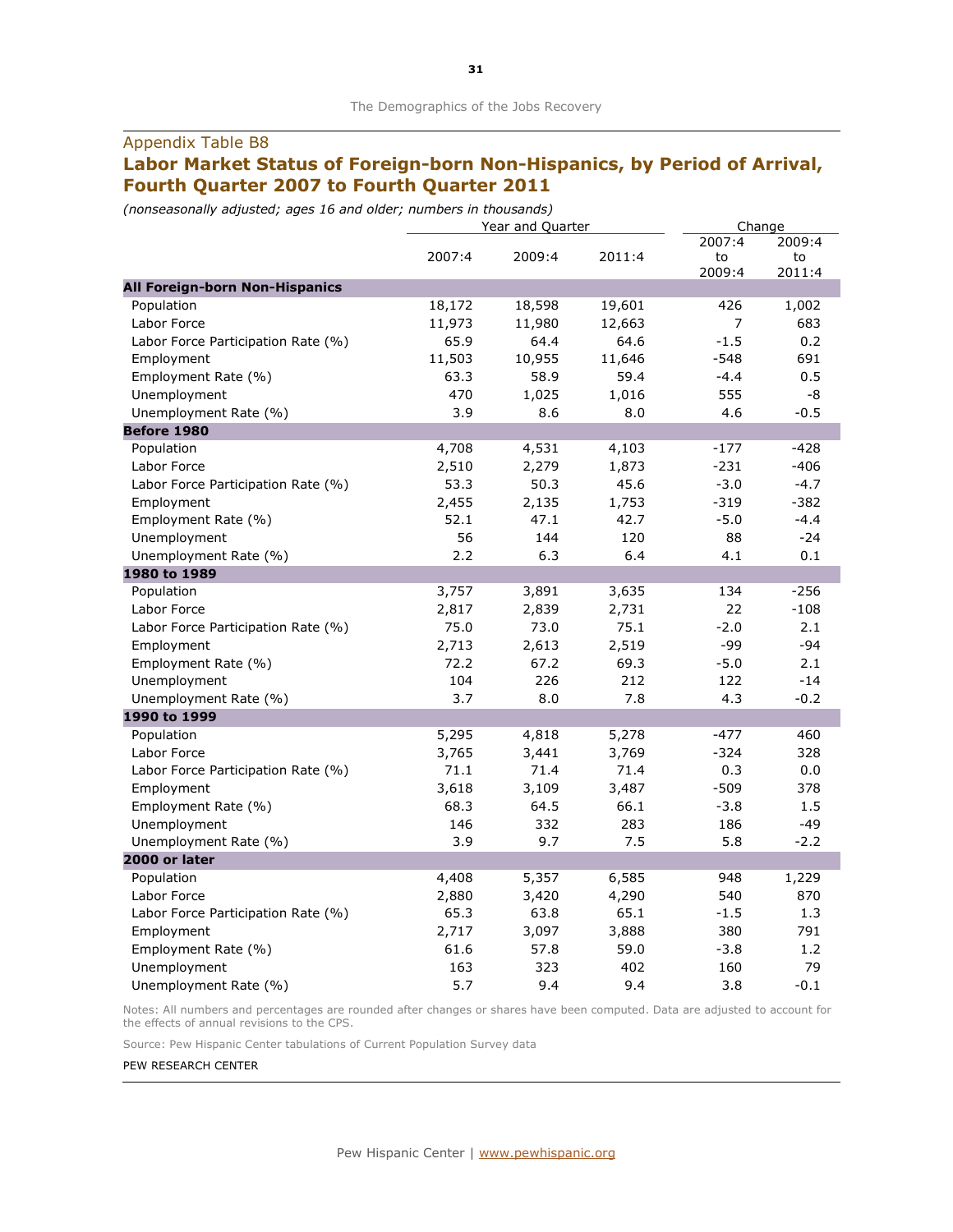### Labor Market Status of Foreign-born Hispanics, by Place of Birth, Fourth Quarter 2007 to Fourth Quarter 2011

(nonseasonally adjusted; ages 16 and older; numbers in thousands)

|                                    |        | Year and Quarter |        | Change |        |
|------------------------------------|--------|------------------|--------|--------|--------|
|                                    |        |                  |        | 2007:4 | 2009:4 |
|                                    | 2007:4 | 2009:4           | 2011:4 | to     | to     |
| <b>All Foreign-born Hispanics</b>  |        |                  |        | 2009:4 | 2011:4 |
| Population                         | 16,322 | 16,848           | 17,191 | 526    | 343    |
| Labor Force                        | 11,574 | 11,981           | 12,150 | 407    | 170    |
| Labor Force Participation Rate (%) | 70.9   | 71.1             | 70.7   | 0.2    | $-0.4$ |
| Employment                         | 10,968 | 10,578           | 11,001 | $-390$ | 423    |
| Employment Rate (%)                | 67.2   | 62.8             | 64.0   | $-4.4$ | 1.2    |
| Unemployment                       | 598    | 1,401            | 1,149  | 803    | $-253$ |
| Unemployment Rate (%)              | 5.2    | 11.7             | 9.5    | 6.5    | $-2.2$ |
| <b>Mexico</b>                      |        |                  |        |        |        |
| Population                         | 10,269 | 10,561           | 10,673 | 292    | 112    |
| Labor Force                        | 7,292  | 7,521            | 7,526  | 230    | 5      |
| Labor Force Participation Rate (%) | 71.0   | 71.2             | 70.5   | 0.2    | $-0.7$ |
| Employment                         | 6,876  | 6,644            | 6,794  | $-232$ | 150    |
| Employment Rate (%)                | 67.0   | 62.9             | 63.7   | $-4.0$ | 0.7    |
| Unemployment                       | 412    | 877              | 732    | 465    | $-145$ |
| Unemployment Rate (%)              | 5.6    | 11.7             | 9.7    | 6.0    | $-1.9$ |
| <b>Caribbean</b>                   |        |                  |        |        |        |
| Population                         | 1,867  | 1,905            | 1,773  | 39     | $-132$ |
| Labor Force                        | 1,177  | 1,098            | 1,165  | $-79$  | 67     |
| Labor Force Participation Rate (%) | 63.1   | 57.6             | 65.7   | $-5.4$ | 8.1    |
| Employment                         | 1,120  | 982              | 1,031  | $-138$ | 48     |
| Employment Rate (%)                | 60.0   | 51.6             | 58.1   | $-8.5$ | 6.6    |
| Unemployment                       | 56     | 115              | 134    | 59     | 19     |
| Unemployment Rate (%)              | 4.8    | 10.5             | 11.5   | 5.7    | 1.0    |
| <b>Central America</b>             |        |                  |        |        |        |
| Population                         | 2,259  | 2,504            | 2,616  | 245    | 113    |
| Labor Force                        | 1,709  | 1,983            | 1,937  | 274    | $-47$  |
| Labor Force Participation Rate (%) | 75.7   | 79.2             | 74.0   | 3.5    | $-5.2$ |
| Employment                         | 1,636  | 1,724            | 1,765  | 88     | 41     |
| Employment Rate (%)                | 72.4   | 68.9             | 67.5   | $-3.6$ | $-1.4$ |
| Unemployment                       | 72     | 259              | 171    | 187    | $-88$  |
| Unemployment Rate (%)              | 4.2    | 13.1             | 8.8    | 8.9    | $-4.2$ |
| <b>South America</b>               |        |                  |        |        |        |
| Population                         | 1,680  | 1,744            | 1,960  | 64     | 216    |
| Labor Force                        | 1,246  | 1,285            | 1,418  | 39     | 133    |
| Labor Force Participation Rate (%) | 74.2   | 73.7             | 72.3   | $-0.5$ | $-1.4$ |
| Employment                         | 1,190  | 1,147            | 1,311  | $-43$  | 165    |
| Employment Rate (%)                | 70.8   | 65.8             | 66.9   | $-5.1$ | 1.2    |
| Unemployment                       | 55     | 138              | 106    | 83     | $-32$  |
| Unemployment Rate (%)              | 4.4    | 10.7             | 7.5    | 6.3    | $-3.2$ |

Notes: Data by place of birth will not total because of the omission of Europe, Asia, etc. All numbers and percentages are rounded<br>after changes or shares have been computed. Data are adjusted to account for the effects of

Source: Pew Hispanic Center tabulations of Current Population Survey data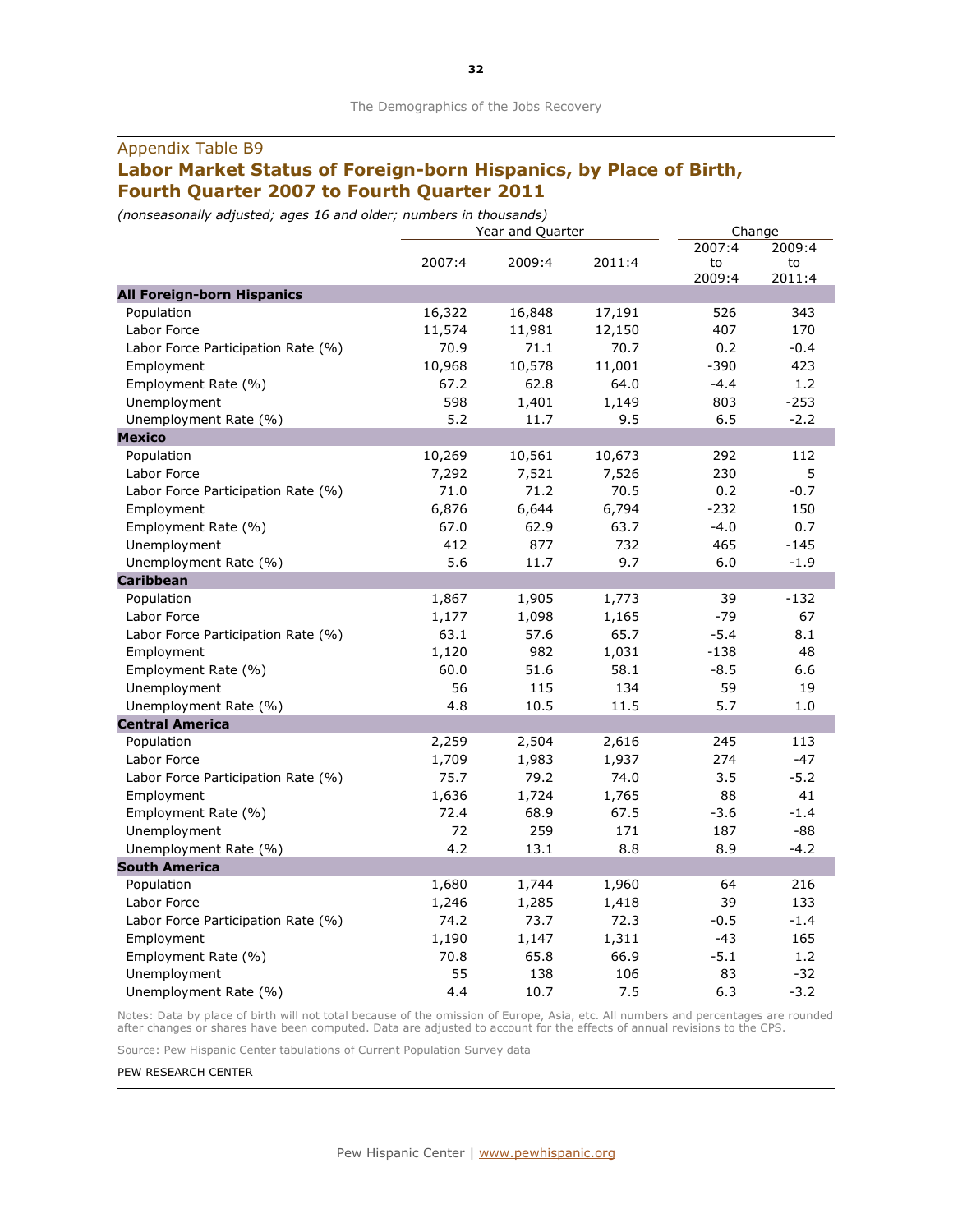## Appendix Table B10 Labor Market Status of Foreign-born Non-Hispanics, by Place of Birth, Fourth Quarter 2007 to Fourth Quarter 2011

(nonseasonally adjusted; ages 16 and older; numbers in thousands)

|                                                   |            | Year and Quarter | Change         |        |        |
|---------------------------------------------------|------------|------------------|----------------|--------|--------|
|                                                   |            |                  |                | 2007:4 | 2009:4 |
|                                                   | 2007:4     | 2009:4           | 2011:4         | to     | to     |
| All Foreign-born Non-Hispanics                    |            |                  |                | 2009:4 | 2011:4 |
| Population                                        | 18,172     | 18,598           | 19,601         | 426    | 1,002  |
| Labor Force                                       | 11,973     | 11,980           | 12,663         | 7      | 683    |
| Labor Force Participation Rate (%)                | 65.9       | 64.4             | 64.6           | $-1.5$ | 0.2    |
|                                                   |            |                  |                | $-548$ | 691    |
| Employment                                        | 11,503     | 10,955<br>58.9   | 11,646<br>59.4 | $-4.4$ |        |
| Employment Rate (%)                               | 63.3       |                  |                |        | 0.5    |
| Unemployment                                      | 470<br>3.9 | 1,025            | 1,016          | 555    | -8     |
| Unemployment Rate (%)                             |            | 8.6              | 8.0            | 4.6    | $-0.5$ |
| Asia                                              |            |                  |                |        |        |
| Population                                        | 8,856      | 9,326            | 9,940          | 471    | 614    |
| Labor Force                                       | 5,894      | 6,098            | 6,454          | 204    | 355    |
| Labor Force Participation Rate (%)                | 66.6       | 65.4             | 64.9           | $-1.2$ | $-0.5$ |
| Employment                                        | 5,693      | 5,634            | 6,002          | $-60$  | 368    |
| Employment Rate (%)                               | 64.3       | 60.4             | 60.4           | $-3.9$ | 0.0    |
| Unemployment                                      | 201        | 465              | 452            | 264    | $-12$  |
| Unemployment Rate (%)                             | 3.4        | 7.6              | 7.0            | 4.2    | $-0.6$ |
| Europe, Canada, Australia, New Zealand and Israel |            |                  |                |        |        |
| Population                                        | 5,231      | 5,052            | 5,255          | $-179$ | 203    |
| Labor Force                                       | 3,084      | 2,851            | 3,103          | $-233$ | 252    |
| Labor Force Participation Rate (%)                | 59.0       | 56.4             | 59.0           | $-2.5$ | 2.6    |
| Employment                                        | 2,980      | 2,621            | 2,902          | $-359$ | 281    |
| Employment Rate (%)                               | 57.0       | 51.9             | 55.2           | $-5.1$ | 3.3    |
| Unemployment                                      | 104        | 230              | 200            | 126    | $-30$  |
| Unemployment Rate (%)                             | 3.4        | 8.1              | 6.5            | 4.7    | $-1.6$ |
| <b>Africa and other</b>                           |            |                  |                |        |        |
| Population                                        | 1,646      | 1,764            | 1,890          | 119    | 126    |
| Labor Force                                       | 1,192      | 1,308            | 1,348          | 116    | 40     |
| Labor Force Participation Rate (%)                | 72.4       | 74.1             | 71.3           | 1.7    | $-2.8$ |
| Employment                                        | 1,119      | 1,169            | 1,189          | 50     | 21     |
| Employment Rate (%)                               | 68.0       | 66.2             | 62.9           | $-1.8$ | $-3.3$ |
| Unemployment                                      | 73         | 139              | 158            | 66     | 19     |
| Unemployment Rate (%)                             | 6.1        | 10.6             | 11.7           | 4.5    | 1.1    |
| <b>Caribbean and Latin America</b>                |            |                  |                |        |        |
| Population                                        | 2,440      | 2,456            | 2,516          | 16     | 60     |
| Labor Force                                       | 1,803      | 1,723            | 1,758          | -80    | 36     |
| Labor Force Participation Rate (%)                | 73.9       | 70.1             | 69.9           | $-3.7$ | $-0.2$ |
| Employment                                        | 1,711      | 1,532            | 1,553          | $-179$ | 21     |
| Employment Rate (%)                               | 70.1       | 62.4             | 61.7           | $-7.7$ | $-0.6$ |
| Unemployment                                      | 92         | 191              | 205            | 99     | 14     |
| Unemployment Rate (%)                             | 5.1        | 11.1             | 11.7           | 6.0    | 0.6    |

Notes: Data for Caribbean and Latin America are computed as a residual. All numbers and percentages are rounded after changes or shares have been computed. Data are adjusted to account for the effects of annual revisions to the CPS.

Source: Pew Hispanic Center tabulations of Current Population Survey data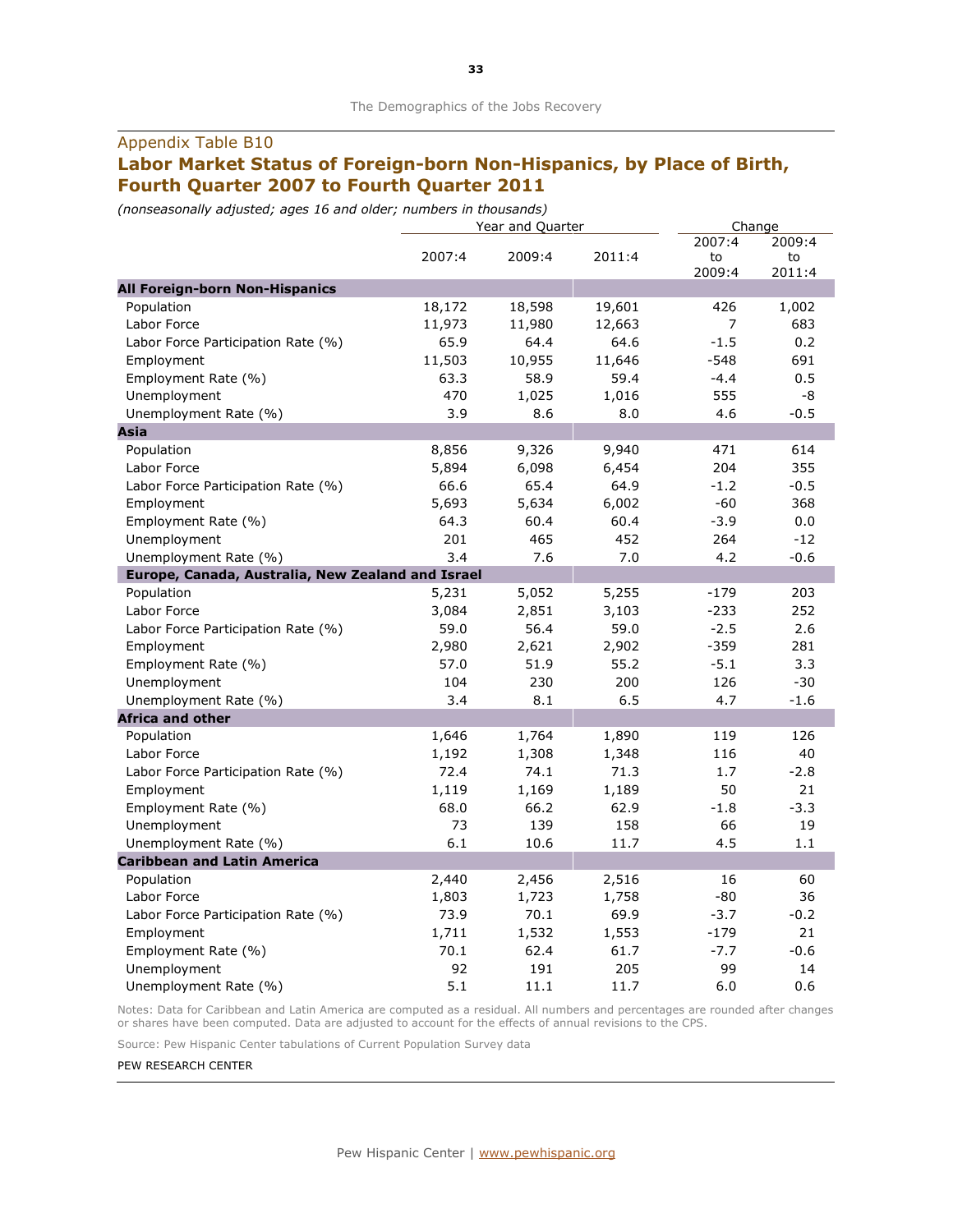## Appendix Table B11 Employment of Hispanics, by Industry, Fourth Quarter 2007 to Fourth Quarter 2011

(nonseasonally adjusted; ages 16 and older; numbers in thousands)

|                                                                     |        | Year and Quarter | Change |        |        |
|---------------------------------------------------------------------|--------|------------------|--------|--------|--------|
|                                                                     |        |                  |        | 2007:4 | 2009:4 |
|                                                                     | 2007:4 | 2009:4           | 2011:4 | to     | to     |
|                                                                     |        |                  |        | 2009:4 | 2011:4 |
| <b>Total: All Hispanics</b>                                         | 19,928 | 19,455           | 20,712 | $-473$ | 1,258  |
| Agriculture, Forestry, Fishing and Mining                           | 529    | 497              | 590    | $-33$  | 94     |
| Construction                                                        | 2,834  | 2,142            | 2,244  | $-692$ | 101    |
| Manufacturing - Durable Goods                                       | 1,294  | 1,077            | 1,196  | $-217$ | 119    |
| Manufacturing - Nondurable Goods                                    | 1,069  | 1,082            | 1,075  | 13     | $-7$   |
| Wholesale and Retail Trade                                          | 2,669  | 2,736            | 3,020  | 67     | 284    |
| Transportation and Warehousing                                      | 993    | 825              | 911    | $-168$ | 86     |
| Utilities                                                           | 110    | 114              | 96     | 4      | $-17$  |
| Publishing, Broadcasting, Communication<br>and Information Services | 306    | 295              | 313    | $-11$  | 18     |
| Finance, Insurance and Real Estate                                  | 1,040  | 877              | 1,016  | $-163$ | 139    |
| Professional and Other Business Services                            | 2,285  | 2,456            | 2,627  | 171    | 170    |
| <b>Educational Services</b>                                         | 1,109  | 1,224            | 1,265  | 116    | 40     |
| Hospitals and Other Health Services                                 | 1,355  | 1,648            | 1,560  | 293    | -88    |
| Social Services                                                     | 449    | 393              | 514    | -56    | 121    |
| Arts and Entertainment                                              | 316    | 299              | 316    | $-17$  | 17     |
| Eating, Drinking and Lodging Services                               | 2,060  | 2,021            | 2,346  | $-40$  | 326    |
| Repair and Maintenance Services                                     | 362    | 403              | 418    | 42     | 15     |
| Personal and Laundry Services and<br>Private Household Services     | 559    | 648              | 584    | 88     | $-64$  |
| <b>Public Administration</b>                                        | 587    | 717              | 621    | 130    | $-97$  |

Notes: All numbers and percentages are rounded after changes or shares have been computed. Data are adjusted to account for the effects of annual revisions to the CPS.

Source: Pew Hispanic Center tabulations of Current Population Survey data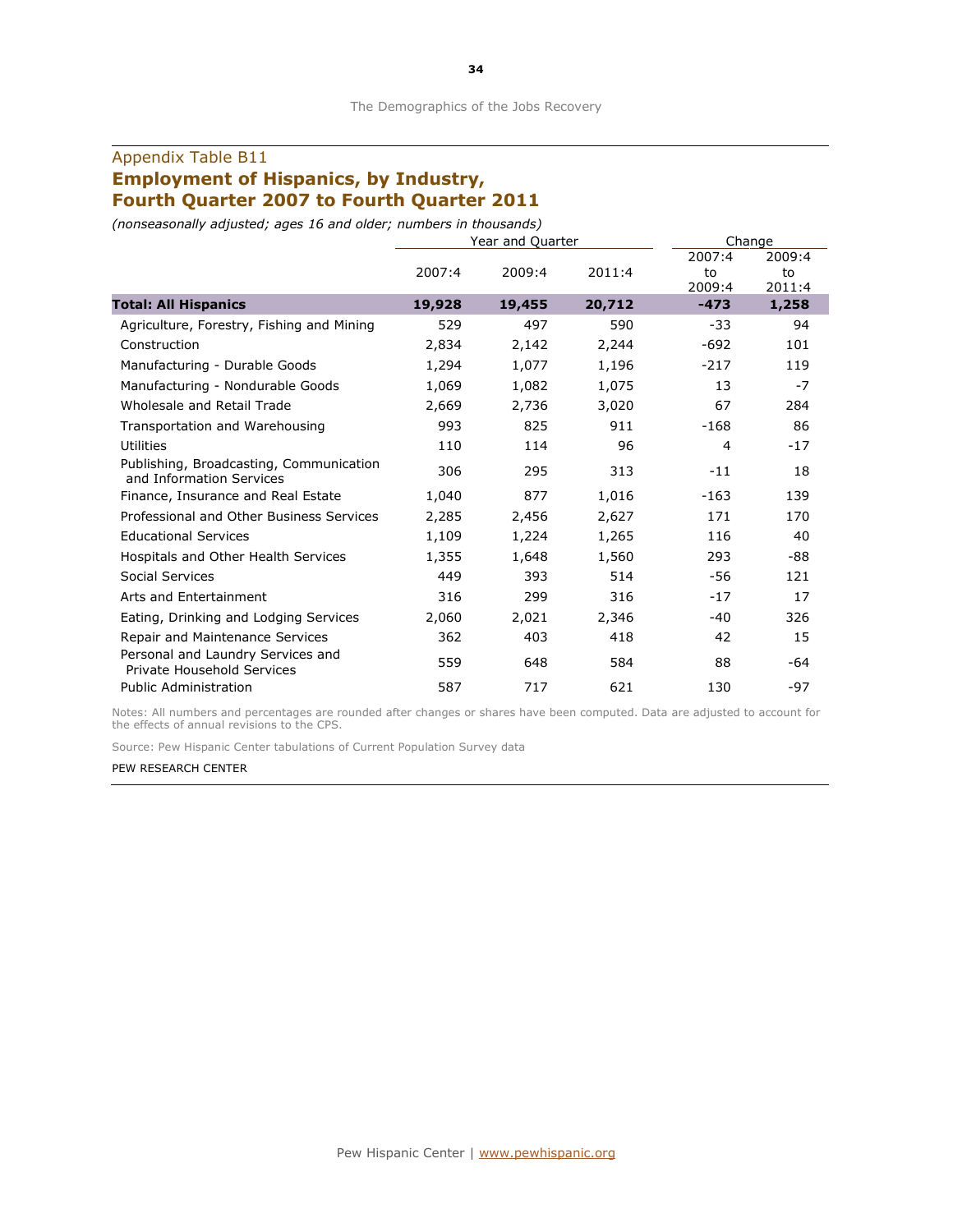## Appendix Table B12 Employment of Native-born Hispanics, by Industry, Fourth Quarter 2007 to Fourth Quarter 2011

Year and Quarter **Change** 2007:4 2009:4 2011:4 2007:4 to 2009:4 2009:4 to 2011:4 Total: Native-born Hispanics 6,960 8,877 9,711 -83 834 Agriculture, Forestry, Fishing and Mining  $112$  139 146 26 8 Construction 698 531 596 -167 65 Manufacturing - Durable Goods 422 414 481 -8 67 Manufacturing - Nondurable Goods 351 281 368 -69 87 Wholesale and Retail Trade  $1,472$   $1,468$   $1,753$   $-5$  286 Transportation and Warehousing 473 380 439 -93 59 Utilities 78 85 60 7 -25 Publishing, Broadcasting, Communication Publishing, Broadcascing, Communication 207 195 210 -11 15 Finance, Insurance and Real Estate  $\begin{array}{ccc} 659 & 556 & 659 & -103 & 104 \end{array}$ Professional and Other Business Services  $1,016$   $1,017$   $1,074$  0 58 Educational Services 769 817 792 48 -25 Hospitals and Other Health Services 817 1,036 1,024 219 -12 Social Services 258 195 245 -62 50 Arts and Entertainment 160 160 181 0 21 Eating, Drinking and Lodging Services 709 649 900 -60 252 Repair and Maintenance Services 137 154 127 17 -27 Personal and Laundry Services and Prisonal and Laundry Services and<br>Private Household Services 160 213 176 53 -37 Public Administration 462 588 479 126 -110

(nonseasonally adjusted; ages 16 and older; numbers in thousands)

Notes: All numbers and percentages are rounded after changes or shares have been computed. Data are adjusted to account for the effects of annual revisions to the CPS.

Source: Pew Hispanic Center tabulations of Current Population Survey data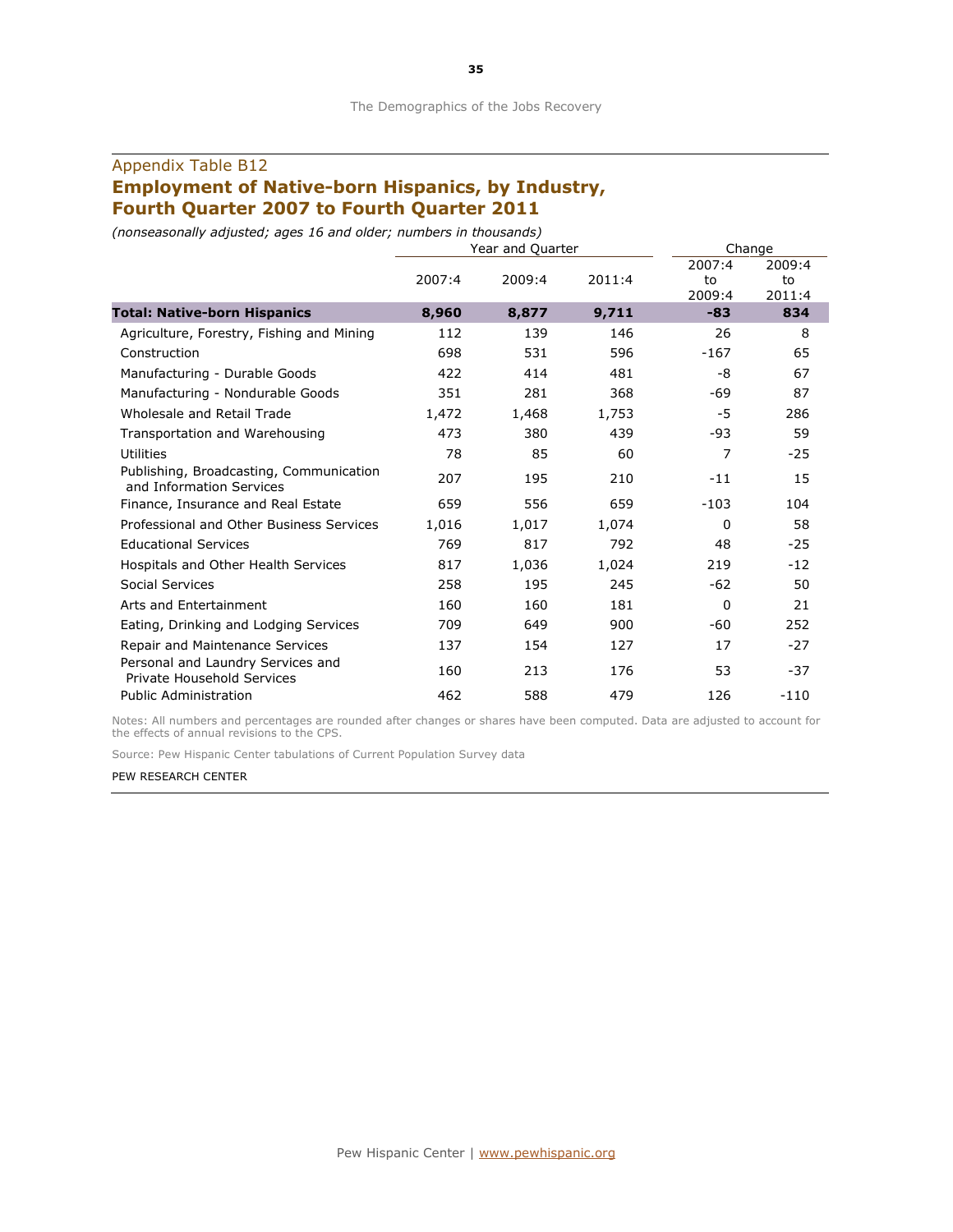## Appendix Table B13 Employment of Foreign-born Hispanics, by Industry, Fourth Quarter 2007 to Fourth Quarter 2011

(nonseasonally adjusted; ages 16 and older; numbers in thousands)

|                                                                     |        | Year and Quarter | Change |                        |                        |
|---------------------------------------------------------------------|--------|------------------|--------|------------------------|------------------------|
|                                                                     | 2007:4 | 2009:4           | 2011:4 | 2007:4<br>to<br>2009:4 | 2009:4<br>to<br>2011:4 |
| <b>Total: Foreign-born Hispanics</b>                                | 10,968 | 10,578           | 11,001 | $-390$                 | 423                    |
| Agriculture, Forestry, Fishing and Mining                           | 417    | 358              | 444    | $-59$                  | 86                     |
| Construction                                                        | 2,136  | 1,612            | 1,647  | $-524$                 | 36                     |
| Manufacturing - Durable Goods                                       | 872    | 663              | 715    | $-209$                 | 52                     |
| Manufacturing - Nondurable Goods                                    | 719    | 801              | 707    | 82                     | $-94$                  |
| Wholesale and Retail Trade                                          | 1,197  | 1,268            | 1,267  | 72                     | $-1$                   |
| Transportation and Warehousing                                      | 519    | 445              | 472    | $-74$                  | 27                     |
| Utilities                                                           | 32     | 29               | 37     | $-3$                   | 8                      |
| Publishing, Broadcasting, Communication<br>and Information Services | 100    | 100              | 103    | 0                      | 3                      |
| Finance, Insurance and Real Estate                                  | 382    | 321              | 357    | $-60$                  | 35                     |
| Professional and Other Business Services                            | 1,269  | 1,440            | 1,552  | 171                    | 113                    |
| <b>Educational Services</b>                                         | 339    | 408              | 473    | 68                     | 65                     |
| Hospitals and Other Health Services                                 | 538    | 612              | 536    | 74                     | $-76$                  |
| <b>Social Services</b>                                              | 191    | 197              | 269    | 6                      | 72                     |
| Arts and Entertainment                                              | 156    | 139              | 135    | $-17$                  | $-4$                   |
| Eating, Drinking and Lodging Services                               | 1,352  | 1,372            | 1,446  | 20                     | 74                     |
| Repair and Maintenance Services                                     | 225    | 249              | 291    | 25                     | 42                     |
| Personal and Laundry Services and<br>Private Household Services     | 400    | 435              | 408    | 35                     | $-27$                  |
| <b>Public Administration</b>                                        | 125    | 129              | 142    | $\overline{4}$         | 13                     |

Notes: All numbers and percentages are rounded after changes or shares have been computed. Data are adjusted to account for the effects of annual revisions to the CPS.

Source: Pew Hispanic Center tabulations of Current Population Survey data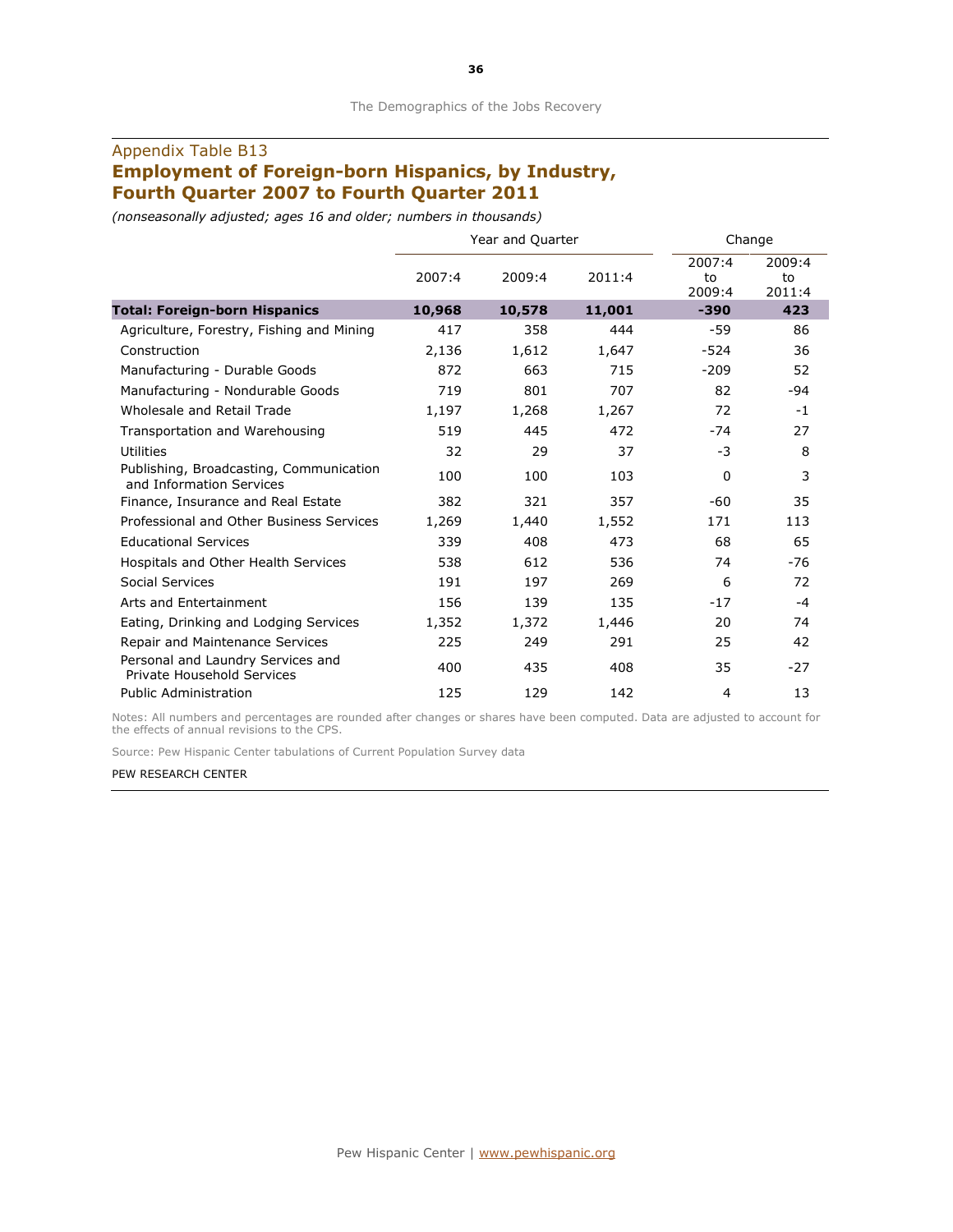# Employment of Non-Hispanics, by Industry,

Fourth Quarter 2007 to Fourth Quarter 2011

(nonseasonally adjusted; ages 16 and older; numbers in thousands)

|                                                                     |         | Year and Quarter | Change  |                        |                        |
|---------------------------------------------------------------------|---------|------------------|---------|------------------------|------------------------|
|                                                                     | 2007:4  | 2009:4           | 2011:4  | 2007:4<br>to<br>2009:4 | 2009:4<br>to<br>2011:4 |
| <b>Total: All Non-Hispanics</b>                                     | 125,904 | 118,602          | 120,500 | $-7,302$               | 1,898                  |
| Agriculture, Forestry, Fishing and Mining                           | 2,263   | 2,208            | 2,468   | $-55$                  | 260                    |
| Construction                                                        | 8,954   | 7,225            | 6,846   | $-1,730$               | $-379$                 |
| Manufacturing - Durable Goods                                       | 9,099   | 7,520            | 7,927   | $-1,578$               | 406                    |
| Manufacturing - Nondurable Goods                                    | 4,872   | 3,914            | 4,453   | $-958$                 | 539                    |
| Wholesale and Retail Trade                                          | 18,249  | 16,748           | 17,061  | $-1,502$               | 314                    |
| Transportation and Warehousing                                      | 5,564   | 4,979            | 5,059   | $-585$                 | 80                     |
| Utilities                                                           | 1,145   | 1,071            | 1,070   | $-75$                  | $-1$                   |
| Publishing, Broadcasting, Communication<br>and Information Services | 3,119   | 2,922            | 2,838   | $-197$                 | -84                    |
| Finance, Insurance and Real Estate                                  | 8,844   | 8,109            | 8,005   | $-735$                 | $-105$                 |
| Professional and Other Business Services                            | 15,700  | 15,050           | 15,554  | $-650$                 | 503                    |
| <b>Educational Services</b>                                         | 11,928  | 12,294           | 12,162  | 366                    | $-132$                 |
| Hospitals and Other Health Services                                 | 13,578  | 13,984           | 14,182  | 406                    | 198                    |
| Social Services                                                     | 2,579   | 2,665            | 2,640   | 86                     | $-25$                  |
| Arts and Entertainment                                              | 2,409   | 2,493            | 2,551   | 84                     | 58                     |
| Eating, Drinking and Lodging Services                               | 7,393   | 7,450            | 7,497   | 57                     | 47                     |
| Repair and Maintenance Services                                     | 1,719   | 1,549            | 1,627   | $-170$                 | 77                     |
| Personal and Laundry Services and<br>Private Household Services     | 2,337   | 2,335            | 2,440   | -3                     | 105                    |
| <b>Public Administration</b>                                        | 6,150   | 6,086            | 6,121   | $-64$                  | 35                     |

Notes: All numbers and percentages are rounded after changes or shares have been computed. Data are adjusted to account for the effects of annual revisions to the CPS.

Source: Pew Hispanic Center tabulations of Current Population Survey data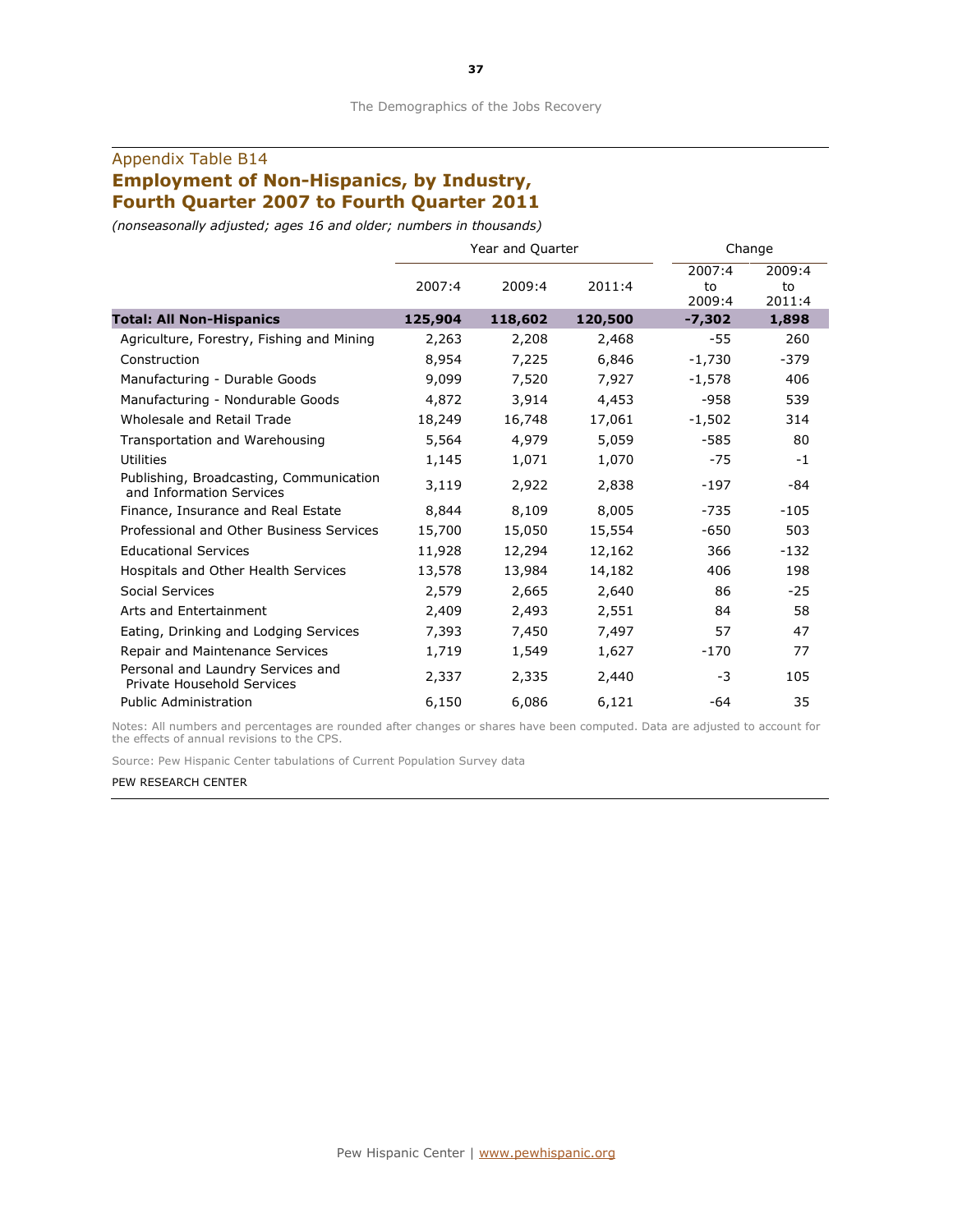## Employment of Native-born Non-Hispanics, by Industry, Fourth Quarter 2007 to Fourth Quarter 2011

(nonseasonally adjusted; ages 16 and older; numbers in thousands)

|                                                                                                                                    |         | Change  |                  |        |
|------------------------------------------------------------------------------------------------------------------------------------|---------|---------|------------------|--------|
|                                                                                                                                    |         |         | 2007:4           | 2009:4 |
| 2007:4                                                                                                                             | 2009:4  | 2011:4  | to               | to     |
|                                                                                                                                    |         |         |                  | 2011:4 |
| 114,400                                                                                                                            | 107,647 | 108,854 | $-6,753$         | 1,207  |
| 2,195                                                                                                                              | 2,132   | 2,403   | $-63$            | 270    |
| 8,256                                                                                                                              | 6,764   | 6,417   | $-1,492$         | -347   |
| 8,213                                                                                                                              | 6,735   | 7,116   | $-1,478$         | 381    |
| 4,431                                                                                                                              | 3,540   | 3,956   | $-891$           | 416    |
| 16,636                                                                                                                             | 15,348  | 15,589  | $-1,288$         | 241    |
| 4,986                                                                                                                              | 4,440   | 4,463   | $-547$           | 23     |
| 1,113                                                                                                                              | 1,027   | 1,032   | -86              | 6      |
| 2,851                                                                                                                              | 2,662   | 2,574   | $-189$           | -88    |
| 8,026                                                                                                                              | 7,463   | 7,293   | $-563$           | $-170$ |
| 14,113                                                                                                                             | 13,532  | 13,921  | $-581$           | 389    |
| 11,159                                                                                                                             | 11,400  | 11,256  | 241              | $-144$ |
| 11,999                                                                                                                             | 12,258  | 12,447  | 259              | 189    |
| 2,396                                                                                                                              | 2,435   | 2,392   | 39               | $-42$  |
| Hospitals and Other Health Services<br>2,206<br>2,304<br>2,349<br>Eating, Drinking and Lodging Services<br>6,493<br>6,500<br>6,481 |         | 98      | 45               |        |
|                                                                                                                                    |         |         | 7                | $-19$  |
| 1,565                                                                                                                              | 1,447   | 1,479   | $-119$           | 32     |
| 1,963                                                                                                                              | 1,935   | 1,957   | $-28$            | 22     |
| 5,799                                                                                                                              | 5,725   | 5,727   | $-74$            | 3      |
|                                                                                                                                    |         |         | Year and Quarter | 2009:4 |

Notes: All numbers and percentages are rounded after changes or shares have been computed. Data are adjusted to account for the effects of annual revisions to the CPS.

Source: Pew Hispanic Center tabulations of Current Population Survey data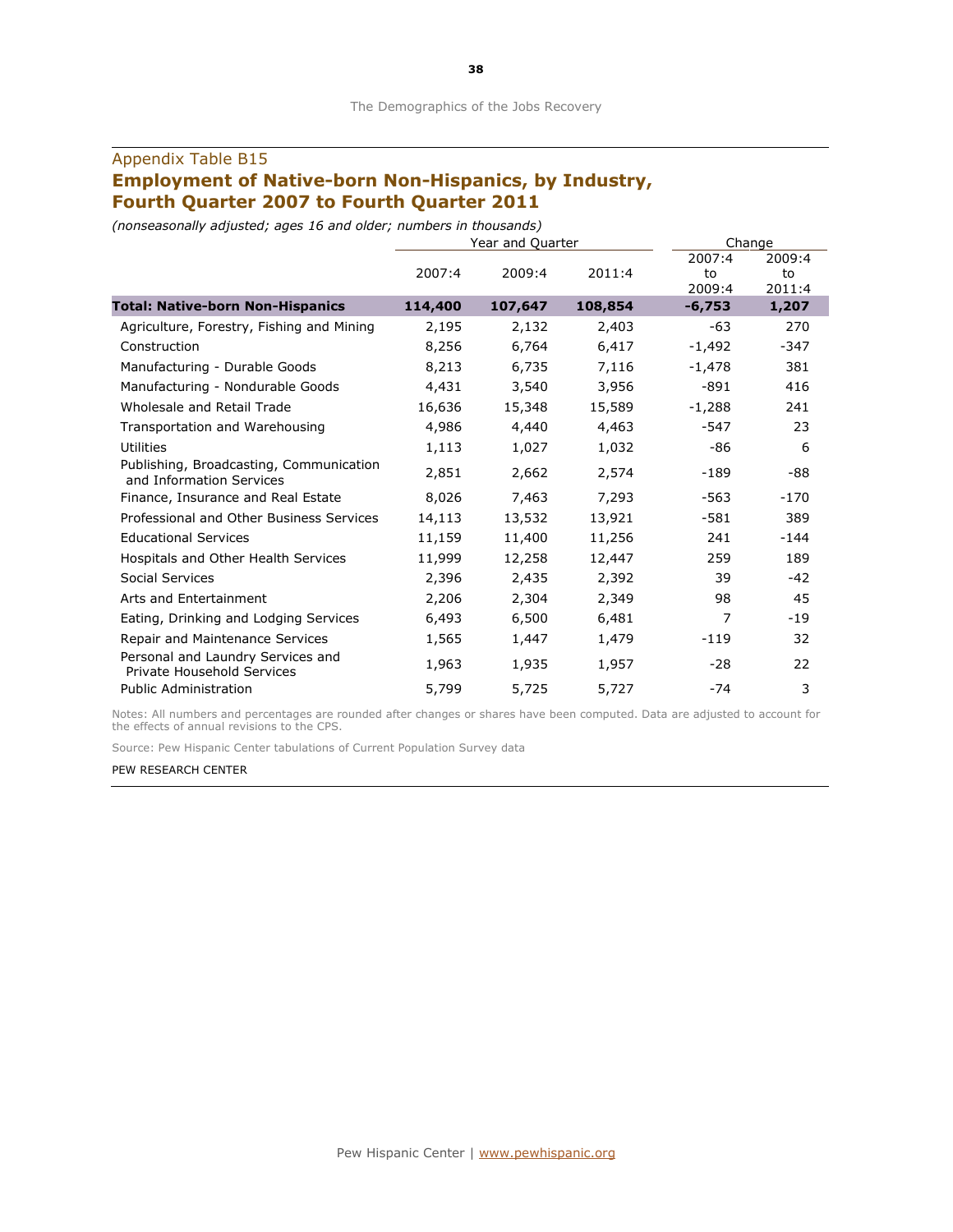## Appendix Table B16 Employment of Foreign-born Non-Hispanics, by Industry, Fourth Quarter 2007 to Fourth Quarter 2011

(nonseasonally adjusted; ages 16 and older; numbers in thousands)

|                                                                     |                          | Year and Quarter | Change |                        |                        |
|---------------------------------------------------------------------|--------------------------|------------------|--------|------------------------|------------------------|
|                                                                     | 2007:4                   | 2009:4           | 2011:4 | 2007:4<br>to<br>2009:4 | 2009:4<br>to<br>2011:4 |
| <b>Total: Foreign-born Non-Hispanics</b>                            | 11,503                   | 10,955           | 11,646 | $-548$                 | 691                    |
| Agriculture, Forestry, Fishing and Mining                           | 68                       | 76               | 65     | 8                      | $-10$                  |
| Construction                                                        | 698                      | 460              | 429    | $-238$                 | $-32$                  |
| Manufacturing - Durable Goods                                       | 885                      | 785              | 811    | $-100$                 | 26                     |
| Manufacturing - Nondurable Goods                                    | 440                      | 374              | 497    | $-67$                  | 123                    |
| Wholesale and Retail Trade                                          | 1,614                    | 1,400            | 1,473  | $-214$                 | 73                     |
| Transportation and Warehousing                                      | 578                      | 539              | 596    | $-39$                  | 57                     |
| <b>Utilities</b>                                                    | 33                       | 44               | 38     | 11                     | -6                     |
| Publishing, Broadcasting, Communication<br>and Information Services | 268                      | 260              | 264    | -8                     | 4                      |
| Finance, Insurance and Real Estate                                  | 818                      | 646              | 711    | $-172$                 | 65                     |
| Professional and Other Business Services                            | 1,587                    | 1,518            | 1,632  | $-69$                  | 114                    |
| <b>Educational Services</b>                                         | 769                      | 894              | 906    | 125                    | 12                     |
| Hospitals and Other Health Services                                 | 1,579                    | 1,726            | 1,734  | 146                    | 9                      |
| Social Services                                                     | 183                      | 230              | 247    | 47                     | 17                     |
| Arts and Entertainment                                              | 203<br>189<br>950<br>900 |                  | 202    | $-14$                  | 13                     |
| Eating, Drinking and Lodging Services                               |                          |                  | 1,016  | 50                     | 66                     |
| Repair and Maintenance Services                                     | 103<br>154               |                  | 148    | -51                    | 45                     |
| Personal and Laundry Services and<br>Private Household Services     | 374                      | 400              | 483    | 25                     | 83                     |
| <b>Public Administration</b>                                        | 352                      | 362              | 393    | 10                     | 32                     |

Notes: All numbers and percentages are rounded after changes or shares have been computed. Data are adjusted to account for the effects of annual revisions to the CPS.

Source: Pew Hispanic Center tabulations of Current Population Survey data